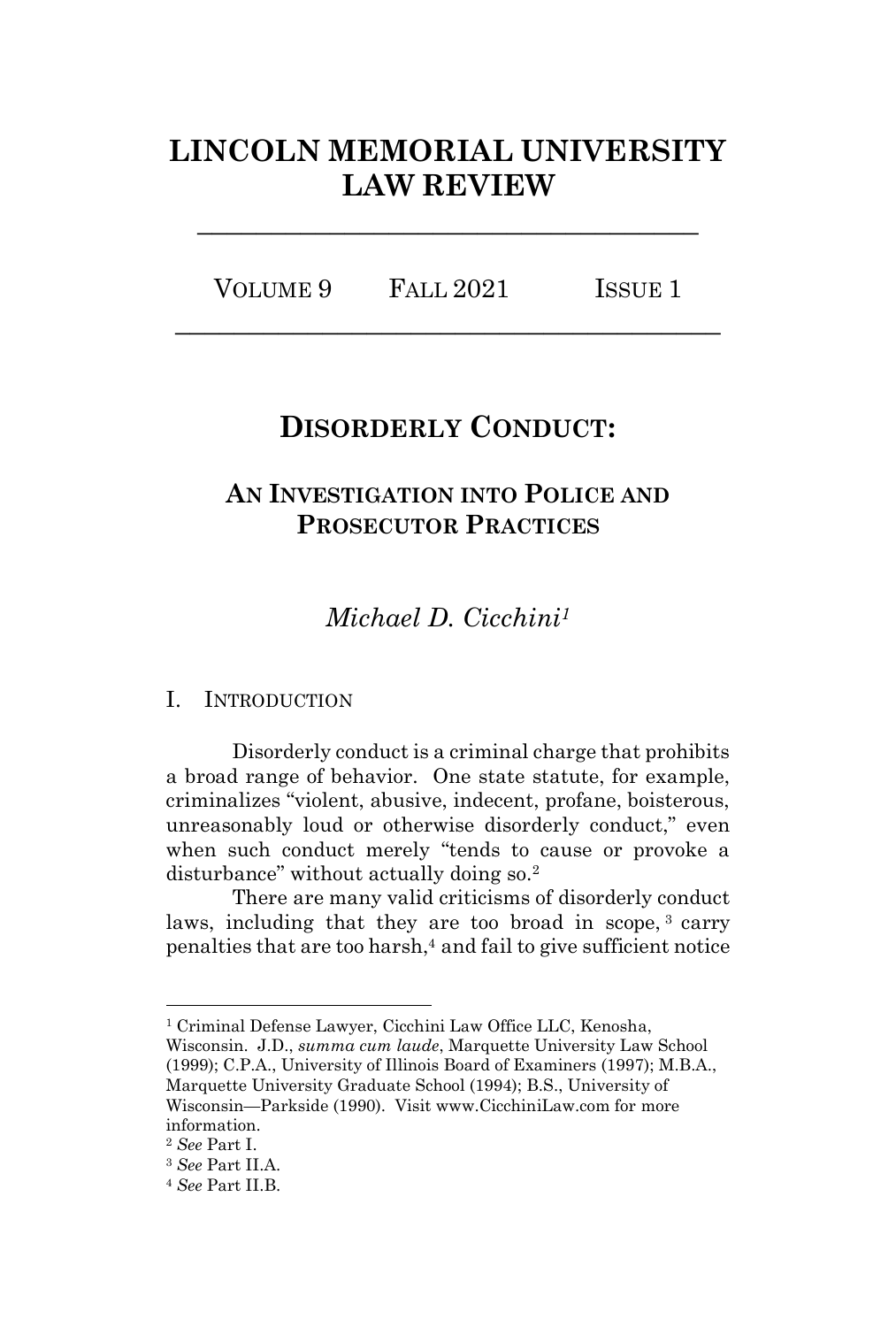of what specific acts are actually criminalized. 5 A fourth criticism of such statutes is race-based. At least two law professors have recently called for the abolition of disorderly conduct statutes, in part because the police are allegedly using such laws to surveil African American "communities for signs of disorder" and "as a means of social control against people of color."<sup>6</sup>

This article investigates this race-based claim, which I call the race-motivated theory of disorderly conduct.<sup>7</sup> To do so, I selected a sample of 91 disorderly conduct cases from a timeframe, venue, and jurisdiction that would likely *substantiate* the race-motivated theory, if the theory is true.<sup>8</sup> I then tested two hypotheses: (1) I hypothesize that the evidence will *not* support the race-motivated theory of disorderly conduct; and (2) I further hypothesize that the disorderly conduct statute *is* being abused, not by police, but by prosecutors (and in a race-neutral way).<sup>9</sup>

The investigation confirmed the first hypothesis. Although African Americans were indeed charged disproportionately (25.3% of all cases) relative to their population (11.5%), <sup>10</sup> the investigation was able to completely rule out police surveillance as the cause. <sup>11</sup> Instead, in every single case filed against an African American defendant, the police were summoned to the scene—usually by a witness who knew the defendant well, if not intimately—for accusations of criminal activity.<sup>12</sup>

The investigation of this first hypothesis has its limitations. Most significantly, it examines data from only one state, one county, and three law enforcement agencies. 13 But that is also the primary lesson imparted by this article. Broad, sweeping claims of systemic police racism are popular in academia, but the reality is that policing is a very state-, county-, and even agency-specific matter. <sup>14</sup> Such far-

<sup>5</sup> *See* Part II.C.

<sup>6</sup> *See* Part II.D.

<sup>7</sup> *See* Part III.

<sup>8</sup> *See* Part III.B.

<sup>9</sup> *See* Part III.A.

<sup>10</sup> *See* Part III.C.

<sup>11</sup> *See* Part IV.A.

<sup>12</sup> *See id*.

<sup>13</sup> *See* Part V.

<sup>14</sup> *See id*.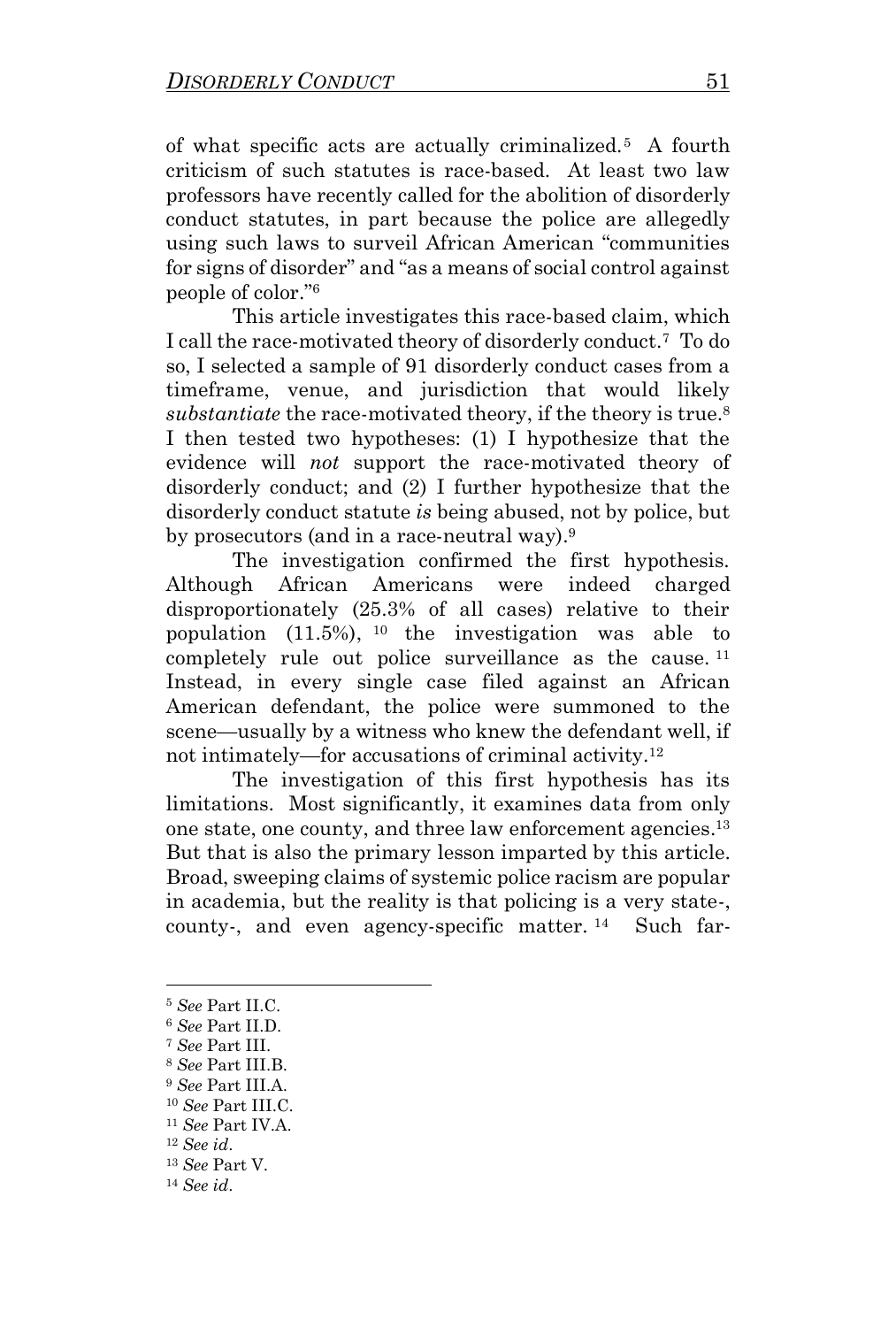reaching claims of racism are therefore often misplaced and detract from the true, underlying problem.<sup>15</sup>

The investigation also confirmed the second hypothesis. Regardless of the defendant's race, 75 of the 91 disorderly conduct cases (82.4%) also included a charge or charges *other than* disorderly conduct.<sup>16</sup> Most commonly, 23 of the cases (25.3%) were two-count cases charging an underlying battery crime with a disorderly conduct tackedon for the same incident.<sup>17</sup> This prosecutorial practice of charge-stacking gives the state tremendous leverage over the defendant in plea bargaining, thus enabling it to obtain a conviction without the risk or inconvenience of a jury trial.<sup>18</sup>

Concerning this second finding, i.e., that disorderly conduct is being abused not by police but by prosecutors (and in a race-neutral way), this article argues for specific and simple statutory reform to protect defendants of all races from prosecutorial misuse, and overuse, of the disorderly conduct law. 19

#### II. THE CRIME OF DISORDERLY CONDUCT

Misdemeanor crimes have received a substantial amount of attention in law journals in recent years.<sup>20</sup> Even one of the lowliest misdemeanors, disorderly conduct, is about to see its time in the spotlight.<sup>21</sup> Disorderly conduct is

<span id="page-2-0"></span><sup>15</sup> *See id*.

<sup>16</sup> *See* Part III.C.

<sup>17</sup> *See* Part IV.B.

<sup>18</sup> *See id*. In fact, not a single case in the sample went to jury trial. However, as discussed in Part IV.B., this does not necessarily prove a cause-and-effect relationship between charge-stacking and the zeropercent trial rate for cases in the sample.

<sup>19</sup> *See* Part VI.

<sup>20</sup> *See, e.g.*, Sandra G. Mayson & Megan T. Stevenson, *Misdemeanors By the Numbers*, 61 B.C. L. REV. 971, 974 (2020) ("After decades of neglect, misdemeanors have entered mainstream criminal-justice debates."); Alexandra Natapoff, *Misdemeanors*, 85 S. CAL. L. REV. 1313, 1315 (2012) ("Most U.S. convictions are misdemeanors, and they are generated in ways that baldly contradict the standard due process model of criminal adjudication."); Jenny Roberts, *Crashing the Misdemeanor System*, 70 WASH. & LEE L. REV. 1089, 1090 (2013) ("There is a misdemeanor crisis in the United States.").

<sup>21</sup> *See, e.g.*, Rachel Moran, *Doing Away with Disorderly Conduct*, 63 B.C. L. REV. \_\_ (forthcoming, 2022), at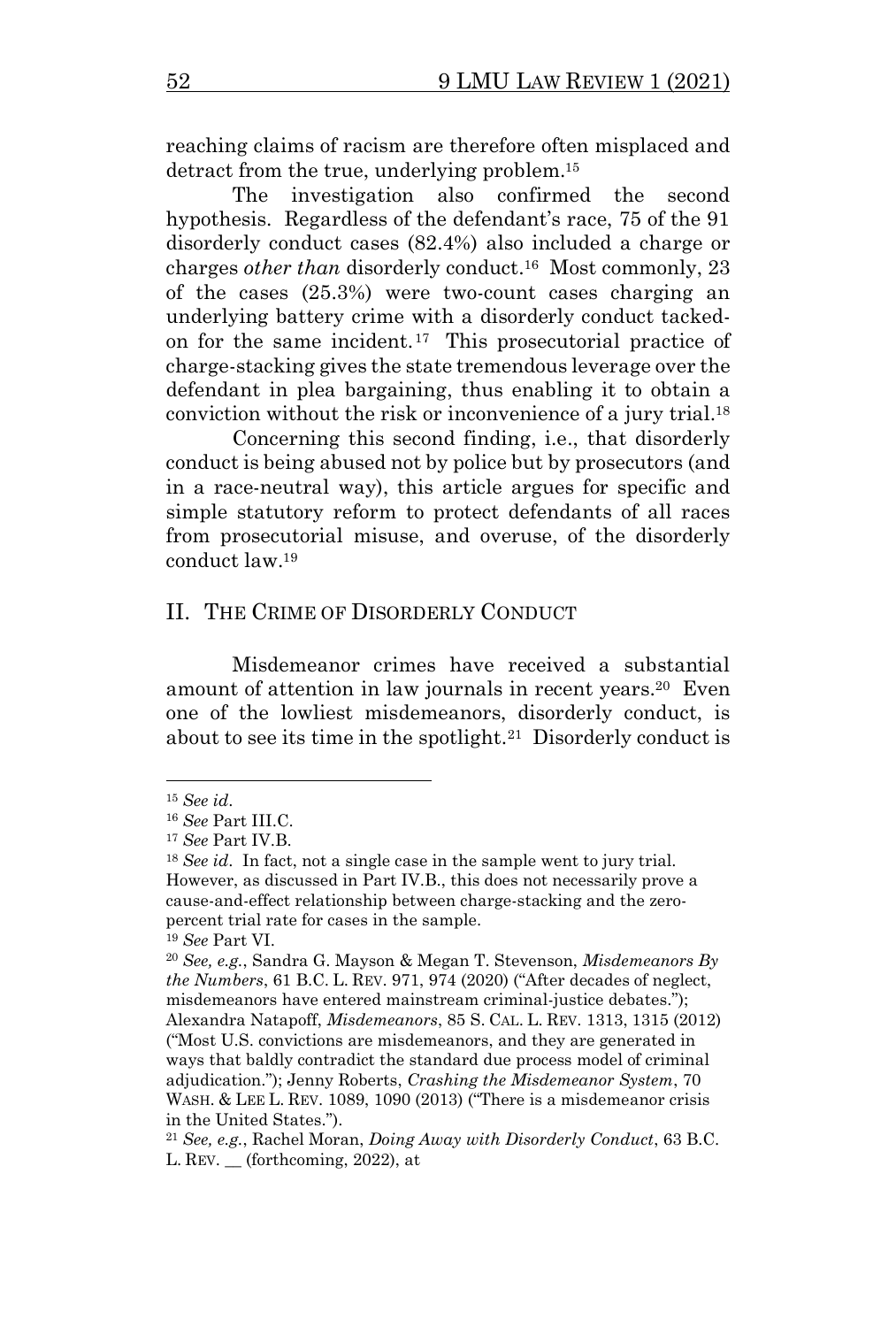a strange criminal charge. Unlike other misdemeanors such as battery, prostitution, theft, or driving under the influence—disorderly conduct is difficult, if not impossible, to define. As a result, criminal statutes vary greatly from state to state.<sup>22</sup>

 For example, California's near book-length disorderly conduct statute dedicates several paragraphs to criminalizing "any act of prostitution," and then itemizes several prohibited uses of "a concealed camcorder, motion picture camera, or photographic camera." 23 Texas's mere article-length statute, by comparison, criminalizes the creation of "a noxious and unreasonable odor" before it switches gears to delineate several illegal uses of firearms.<sup>24</sup> The statute then takes a truly unexpected turn: it rather oddly and specifically outlaws the "reckless" exposure of one's "anus or genitals in public."<sup>25</sup>

On the other hand, relative to California and Texas, Florida's disorderly conduct statute is short and sweet. Weighing in at a mere 74 words, it prohibits "such acts" that "affect the peace and quiet of persons who may witness them."<sup>26</sup> More impressive still, Wisconsin's statute is short on language yet amazingly broad in scope. In only 40 words, it criminalizes conduct that merely *tends* to cause a disturbance, even when no actual disturbance results. 27 In its entirety, it reads: "Whoever, in a public or private place, engages in violent, abusive, indecent, profane, boisterous, unreasonably loud or otherwise disorderly conduct under circumstances in which the conduct tends to cause or provoke a disturbance is guilty of a Class B misdemeanor." 28

While the above statutes may seem relatively harmless, in many respects they are quite serious and can wreak havoc with defendants' lives in a variety of ways.

(forthcoming, 2021), at

https://papers.ssrn.com/sol3/papers.cfm?abstract\_id=3807607; Jamelia N. Morgan, *Rethinking Disorderly Conduct*, 109 CALIF. L. REV. \_\_

https://papers.ssrn.com/sol3/papers.cfm?abstract\_id=3552620.

<sup>22</sup> *See* Rachel Moran, *supra* note [21,](#page-2-0) at 4-8 (citing all fifty states' disorderly conduct statutes).

<sup>23</sup> CAL. PENAL CODE § 647.

<sup>24</sup> TEX. PENAL CODE ANN. § 42.01.

<sup>25</sup> *Id*.

<sup>26</sup> FLA. STAT. ANN. § 877.03.

<sup>27</sup> WIS. STAT. ANN. § 947.01.

<sup>28</sup> *Id*.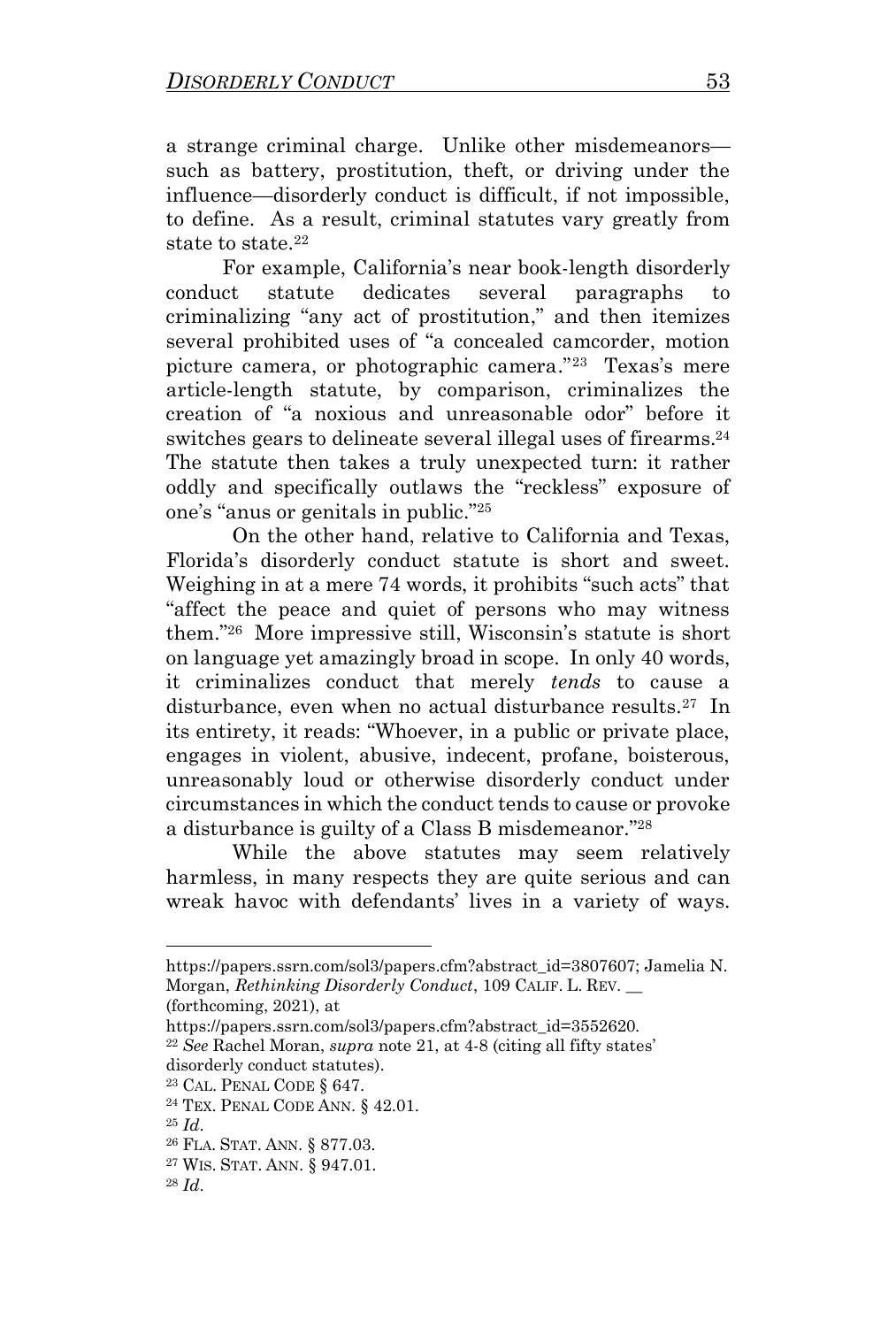Because of this, many authors have harshly criticized disorderly conduct statutes, and two forthcoming law review articles call for their abolition.<sup>29</sup>

#### III. ARGUMENTS FOR ABOLITION

While there are many criticisms of disorderly conduct statutes, four arguments for their abolition center on the statutes' reach, associated penalties, lack of notice, and racially disparate impact.

#### A. WE'RE ALL CRIMINALS NOW

One argument for abolishing the disorderly conduct statute is that its language is so broad that it criminalizes too much behavior and, in a related vein, those in power have too much discretion to unfairly target the unpopular among  $us.^{30}$ 

For example, in a case involving the Wisconsin statute discussed in Part I, a defense lawyer went to visit his client who was being held at a state mental health facility.<sup>31</sup> The client had retained the lawyer "to try to effect her release from that institution." <sup>32</sup> Upon arrival during regular business hours, the lawyer was denied access to his client for no legitimate reason. <sup>33</sup> One of the nurses even said, "he really did not know exactly why everyone wanted the [lawyer] to leave the ward."<sup>34</sup>

<sup>29</sup> *See* Rachel Moran, *supra* note [21](#page-2-0), at 41 ("While this article is the first to call for abolition of disorderly conduct laws, other scholars have expressed concern about these laws for decades."). This claim about being the first to advocate for *abolishing the statutes* may be true; however, it may also demonstrate the narcissism of petty differences, as at least one other author has nearly simultaneously "propose[d] *legalizing disorderly conduct*." Jamelia Morgan, *supra* note [21,](#page-2-0) at 54 (emphasis added).

<sup>30</sup> *See* Rachel Moran, *supra* note 20, at 21-22.

<sup>31</sup> State v. Elson, 208 N.W.2d 363 (Wis. 1973).

<sup>32</sup> *Id*. at 367.

<sup>33</sup> *Id*. at 368 ("On the visit involved here, the hospital aide in charge of signing in visitors, Eleanor Lynch, told the defendant that he could not be allowed to visit and that the hospital administration had a new rule which forbade his presence on the ward, she thought, because his presence had been agitating to the patients in the past."). <sup>34</sup> *Id*.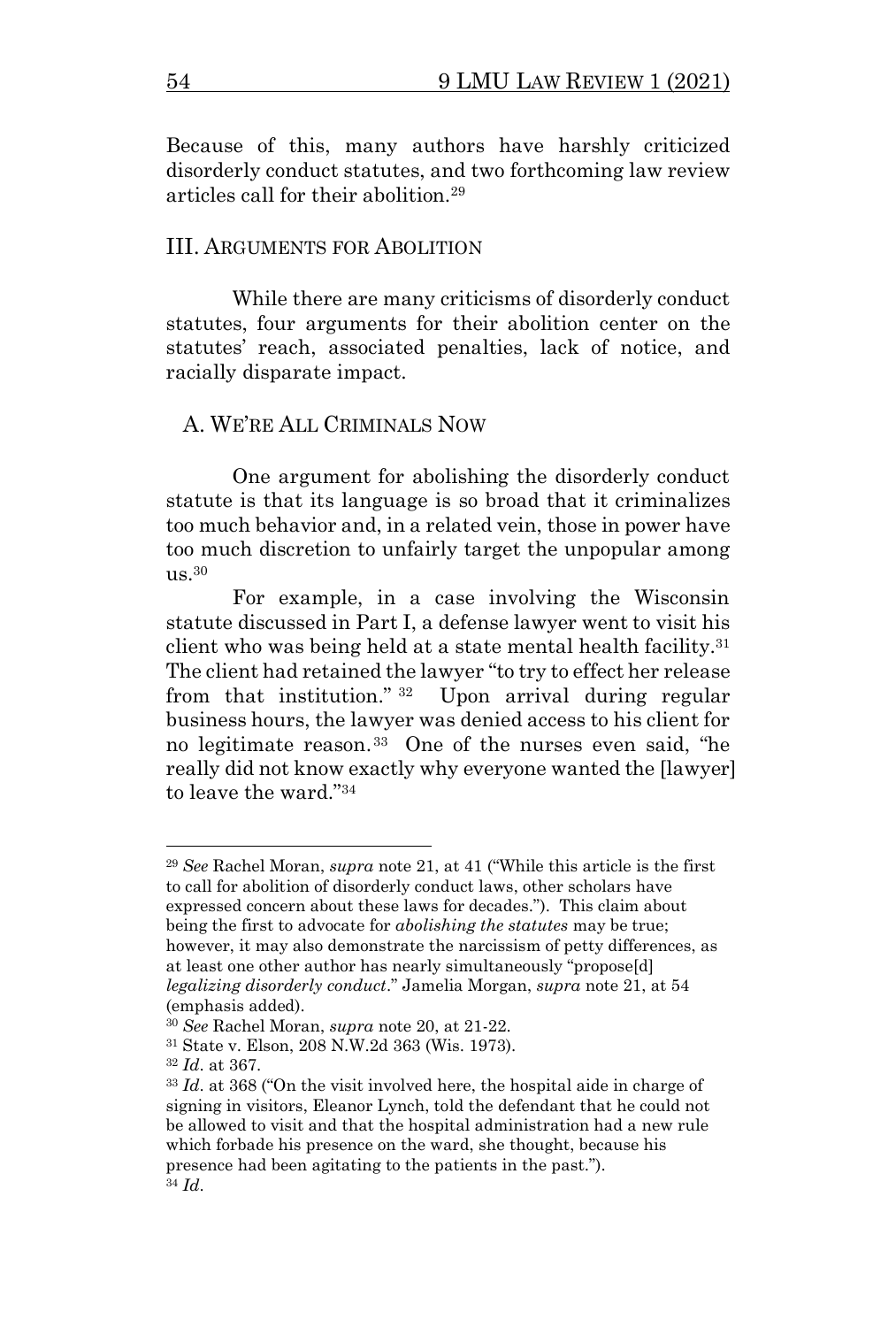The lawyer objected to being singled out this way, and he "insisted he had the right to remain and visit with his client."<sup>35</sup> When his protest fell on deaf ears, he "peaceably left the premises."<sup>36</sup> But it was too late; merely poking the bear got the lawyer in trouble. The prosecutor charged him, under the disorderly conduct statute, for "otherwise disorderly conduct" that "tends to cause" a disturbance.<sup>37</sup> The defense-lawyer-turned-defendant was convicted and then appealed.<sup>38</sup>

The state's high court upheld the conviction, but the dissent criticized the incredible reach of the statute: the phrase "otherwise disorderly conduct" is "vague and subject to almost any interpretation that a complainant or a court wishes to put upon it."<sup>39</sup> This, in turn, permitted the powerful to target the unpopular:

> It appears . . . that the issuance of a complaint and warrant after the [lawyer-]defendant peaceably left the premises raises grave questions of *abuse of the criminal processes*. . . . The record shows that he alone was singled out, by a patently illegal rule that denied certain rights of access to patients. It would appear . . . that this prosecution was instituted not because of what [the lawyer-defendant] had done, *but because of who he was*—a lawyer who considered it his duty to protect his clients in the face of official arrogance, a thorn in the side of the hospital authorities. The record shows pique not at what [the lawyerdefendant] did . . . but at his course of conduct that had irritated the authorities to the extent that they denominated him, as the complaint reveals, an "*undesirable person*."<sup>40</sup>

<sup>35</sup> *Id*.

<sup>36</sup> *Id*. at 372 (Heffernan, J., dissenting).

<sup>37</sup> *Id*. at 368. There was no actual disturbance; rather, the disturbance was merely possible or hypothetical or imaginary.

<sup>38</sup> *Id*. at 363.

<sup>39</sup> *Id*. at 372 (Heffernan, J., dissenting).

<sup>40</sup> *Id*. (emphasis added).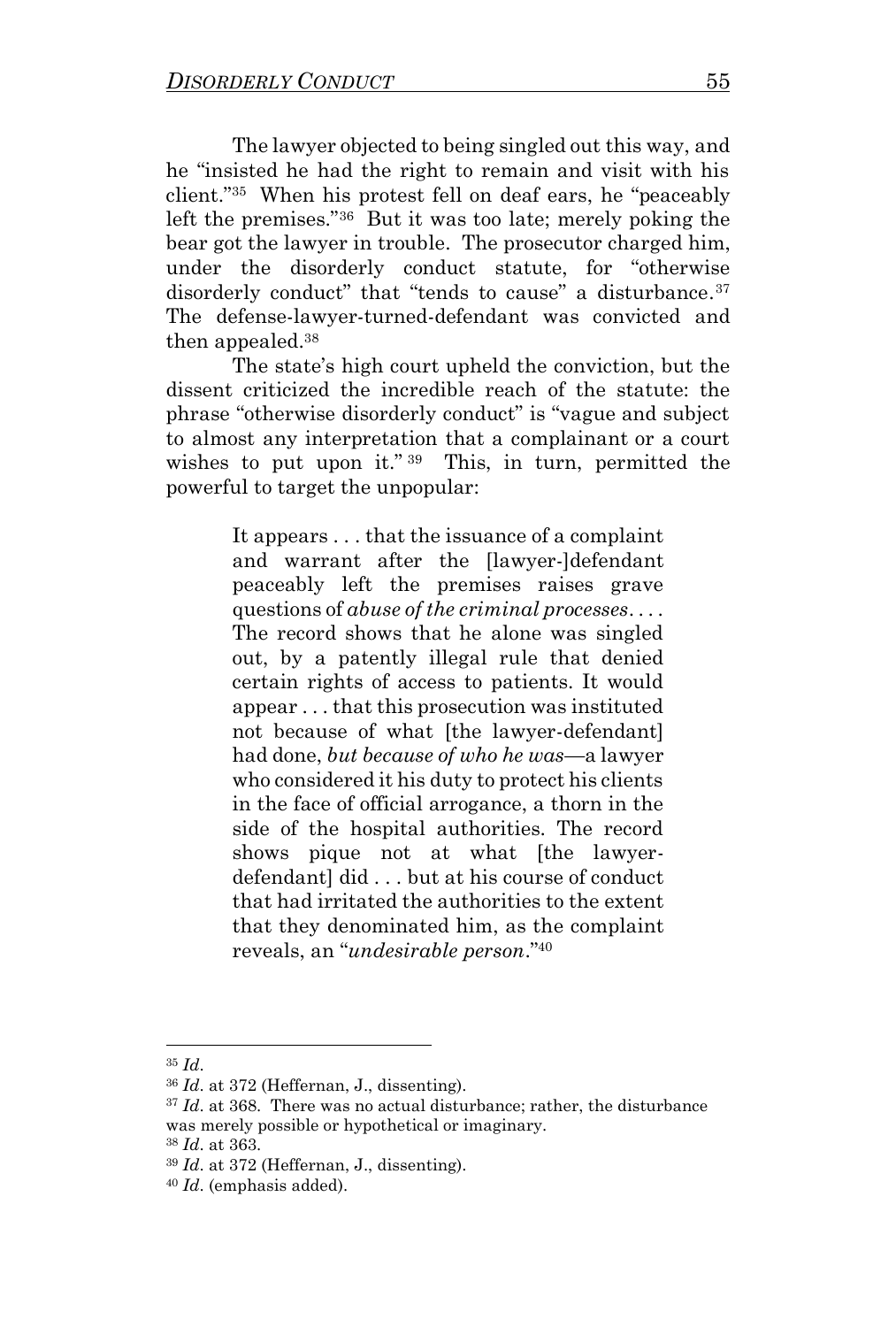This demonstrates that, with disorderly conduct statutes, legislatures have given prosecutors a metaphorical blank check to fill in as they see fit against even the mildest of gadflies. If a lawyer demanding to see a client at a state institution during normal business hours is disorderly, then we're all criminals now.

## B. DOES THE PUNISHMENT FIT THE CRIME?

Another argument for the abolition of disorderly conduct is that the punishment is too severe for the relatively minor, underlying disorderly act that gives rise to the charge. <sup>41</sup> This is true in many cases, and the disproportionate punishment is sometimes enabled by the amazing breadth of the statute as discussed in Part II.A. For example, the Wisconsin disorderly conduct statute carries a maximum penalty of 90 days in jail.<sup>42</sup> However, if the defendant has been convicted of three misdemeanors or one felony in the five years preceding the alleged commission of the disorderly conduct, then the maximum penalty jumps to two years in prison.<sup>43</sup> Worse yet, if the defendant has been convicted of two domestic abuse misdemeanors (even if they are both based upon a single incident or even a single act) in the previous ten years, $44$  then any new domestic disorderly conduct charge is transformed into a felony with a maximum penalty of two years and three months in prison.<sup>45</sup> And this

<span id="page-6-0"></span><sup>41</sup> *See* Rachel Moran, *supra* note [21](#page-2-0), at 1 ("[T]hese laws create adverse consequences disproportionate to the minor misbehaviors they condemn.").

<sup>42</sup> WIS. STAT. § 939.51 (3) (b).

<sup>43</sup> WIS. STAT. § 939.62.

<sup>44</sup> WIS. STAT. § 939.621 (1) (b). Despite the statute's requirement that the defendant be "convicted on 2 or more separate occasions of a felony or a misdemeanor" crime of domestic abuse in order to be a domestic abuse repeater, the courts simply disregard the language "on 2 or more separate occasions" and "interpret" that to mean "2 or more convictions" regardless of whether they are based on separate occasions, the same occasion, or even the same act. *See* Michael D. Cicchini, *Criminal Repeater Statutes: Occasions, Convictions, and Absurd Results*, 11 HOUS. L. REV. OFF REC. 1 (2020), at https://houstonlawreview.org/article/17127 criminal-repeater-statutes-occasions-convictions-and-absurd-results. <sup>45</sup> WIS. STAT. § 939.621 (2).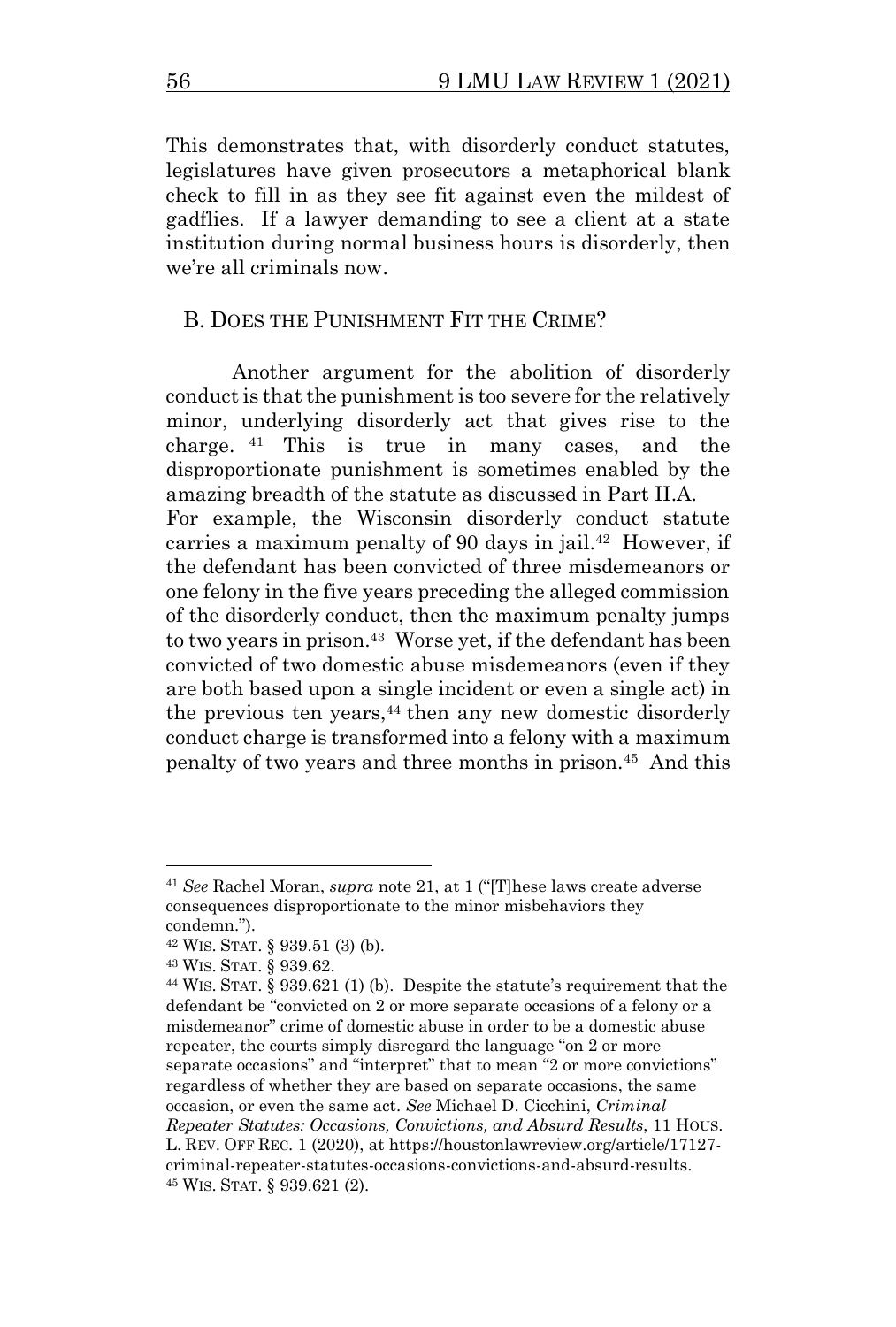says nothing of the collateral consequences of a disorderly conviction, which are many. 46

 Judges are not shy about using this available incarceration time under the disorderly conduct statute, particularly when they do not like the favorable concessions the defense obtained in a plea bargain or the result the defense achieved at a jury trial. For example, I once defended a case with two serious, violent charges and a disorderly conduct tack-on charge—a classic example of prosecutorial charge-stacking.<sup>47</sup> The case went to trial and the jury acquitted on the two serious charges of violence but convicted on the disorderly conduct charge—a huge trial victory by any imaginable standard.

<span id="page-7-0"></span>However, given that the language of the disorderly conduct statute encompasses nearly every type of behavior, it is never clear on what, exactly, the jury's conviction for that charge is based. And because the judge did not like the jury's verdict, he invoked at sentencing the statute's language prohibiting "violent or abusive" conduct. He ignored the statute's other, milder prohibitions (e.g., profanity) which were much more likely to have been the true basis for the jury's verdict given its acquittal on the two serious, violent charges. The judge then sent the defendant to prison (not jail) for disorderly conduct despite our trial victory. Such judicial abuse of the statute certainly makes a strong case for abolition.

<sup>46</sup> This is especially true if the crime of conviction, possibly including even a disorderly conduct, is classified as "violent." *See* Michael O'Hear, *Third-Class Citizenship: The Escalating Legal Consequences of Committing a "Violent" Crime*, 109 J. CRIM. L. & CRIMINOLOGY 165 (2019). <sup>47</sup> Ethics rules arguably—or at least under the incredibly expansive interpretation of Wisconsin's state bar and office of lawyer regulation prohibit my disclosure of the client's name, even though the case is closed and the information is publicly available. *See* Michael D. Cicchini, *On the Absurdity of Model Rule 1.9*, 40 VT. L. REV. 69 (2015). I unsuccessfully petitioned the Supreme Court of Wisconsin to change or clarify this ethics rule—a rule which other states have already declared is a violation of lawyer free speech rights. *See* Michael D. Cicchini, *Petition to Modify Wisconsin SCR 20:1.9*, THE LEGAL WATCHDOG (Sept. 9, 2015), at http://thelegalwatchdog.blogspot.com/2015/09/petition-to-modifywisconsin-scr-2019.html.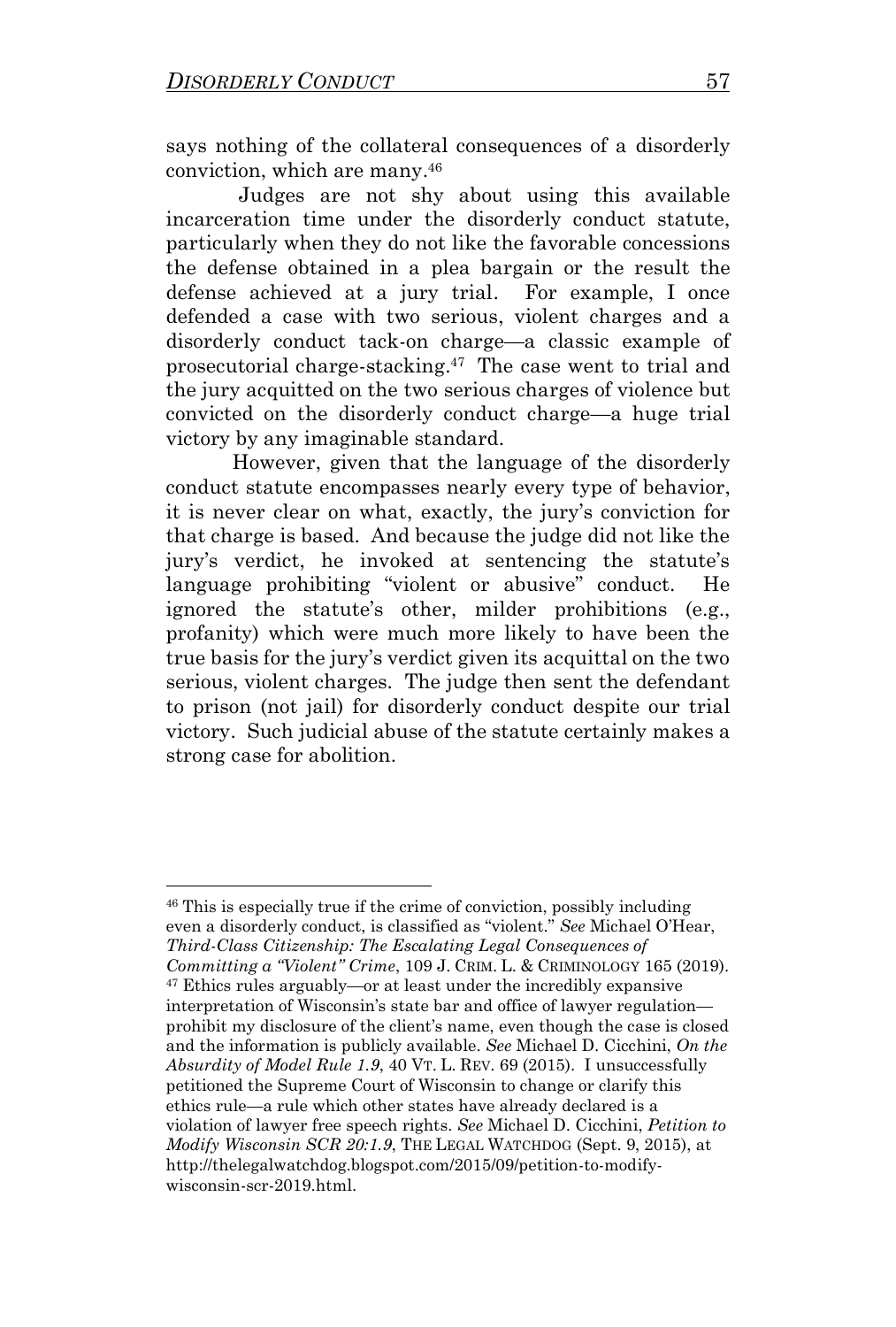#### C. WHAT IS DISORDERLY?

A serious problem with many disorderly conduct statutes is that they fail to describe what conduct is criminal, thus leaving a person to wonder whether his or her contemplated act is prohibited. 48 Parts II.A. and II.B. have already indirectly discussed this problem. For consistency, then, consider once again Wisconsin's broad disorderly conduct statute. Unlike statutes prohibiting such crimes as battery, theft, drunk driving, or prostitution, for example, could a reasonably intelligent reader discern what types of conduct are prohibited by the disorderly conduct law?

To illustrate this conundrum, think back to the case, discussed in Part II.A., involving the hapless lawyer. Then try to imagine how shocked the lawyer-turned-defendant must have been to learn that merely going to visit a client, at a state facility during normal business hours, constituted criminal disorderly conduct. No reasonable person or even any lawyer—other than an imaginative, overeager prosecutor—would have read the statute that way.

Worse yet, it is easy to envision constitutionally protected speech being prosecuted under the disorderly conduct statute. 49 On college campuses, for example, one can imagine a variety of political views—expressed with or without the mildly "profane" language included in, but not required by, the statute—that would plunge the student body into a state of emotional disturbance. 50 This, in turn,

<sup>50</sup> Many students are unable even to hear, let alone debate, opposing views on certain subjects. *See, e.g.,* Christian Schneider, *Nearly Two-Thirds of College Students Think Government Should Have Power to* 

*Punish "Hate Speech": Survey*, COLLEGE FIX (Jan. 8, 2021) (In a survey, "40 percent of students agreed the government should be able to restrict the speech of 'climate change deniers' and 50 percent of students believe the government should be able to restrict the speech of 'racially

<sup>48</sup> *See* Rachel Moran, *supra* note [21,](#page-2-0) at 12-15 ("A statute is

unconstitutionally vague if the average civilian cannot understand what conduct the statute prohibits.") (citing Coates v. Cincinnati, 402 U.S. 611, 614 (1971)).

<sup>49</sup> *See id*. at 12 (citing Gooding v. Wilson, 405 U.S. 518, 521-22 (1972) (setting limits on laws that infringe upon speech)).

insensitive people.'"), at https://www.thecollegefix.com/nearly-two-thirdsof-college-students-think-government-should-have-power-to-punish-hatespeech-survey/.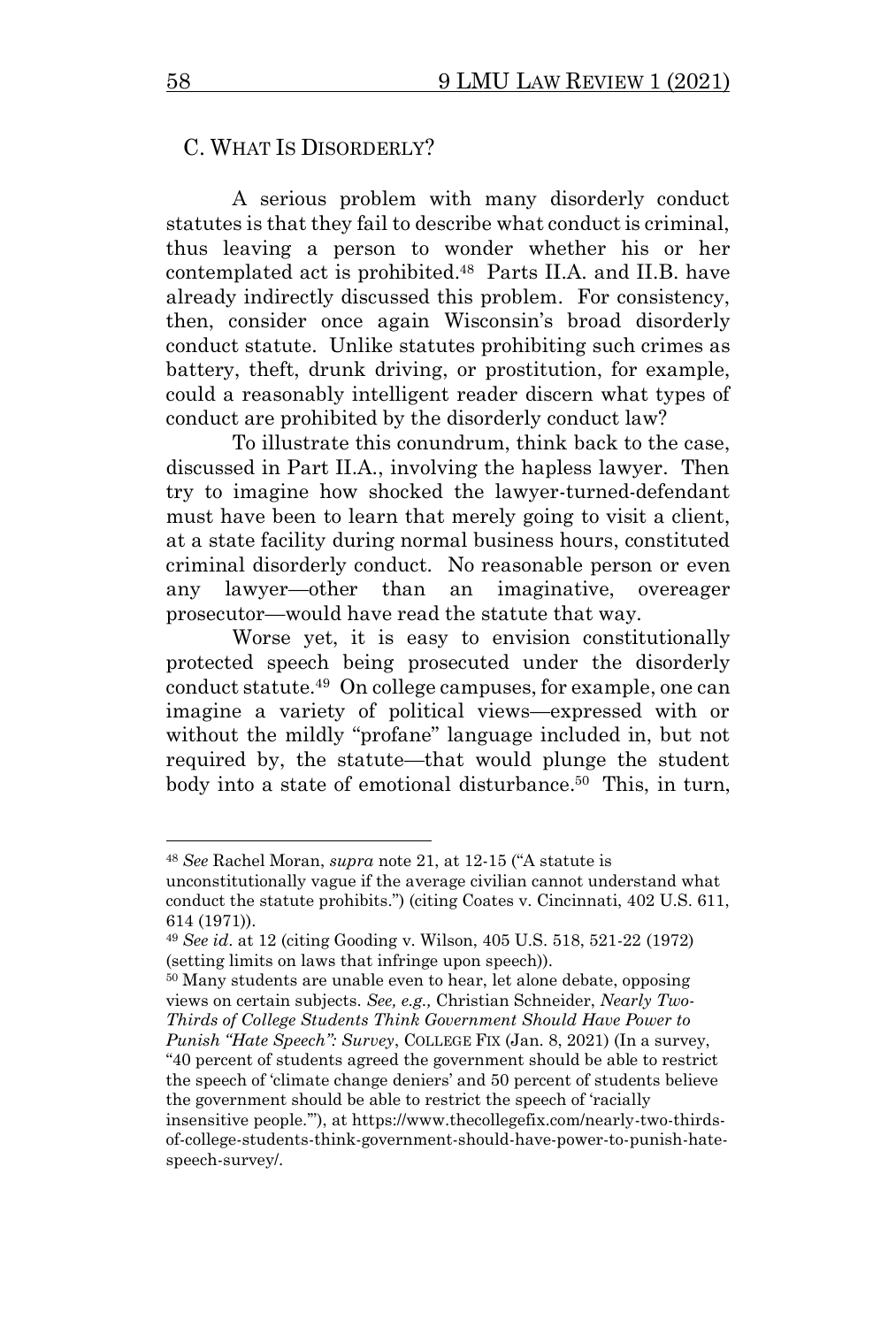could satisfy the elements of the disorderly conduct statute and could result in a conviction, or at least a prosecution, depending on the political leanings of the jury and the prosecutor. Stranger things have happened at the hands of the intolerant.<sup>51</sup>

Granted, in speech cases, courts will often "interpret" the statute more restrictively than its actual language reads, thus protecting that particular defendant but also bailing out the legislature and salvaging its facially unconstitutional statute. 52 But most citizens don't realize that courts engage in that type of linguistic dance; further, even if they did realize it, most people would not want to wade into the legal system, spend many thousands of dollars, and risk possible conviction on the hope that a judge might temporarily rewrite the statute in their favor.

Instead, most people intuitively know it is desirable to *avoid* the court system. As the legal critic Ambrose Bierce wrote about a woman who filed an injury lawsuit after falling into an open sewer: "It is surprising that the lady should have consented to go into Court; we should suppose that one adventure in a cesspool would suffice." 53 That is, no reasonable person should willingly subject him- or herself to

Further, some universities have created trigger warnings and bias reporting systems which make students hypersensitive and emotionally fragile. This is a great disservice to the future lawyers among them. Given the downright hostile environment that awaits future criminal defense lawyers, and probably future litigators in general, law schools should do their best to reverse this trend as part of their professional training. *See* Michael D. Cicchini, *Law Schools, Lawyers, and Dead Philosophers*, WIS. L.J. (Dec. 14, 2016) (arguing that law schools should teach students the Stoic Method alongside the Socratic Method), at https://wislawjournal.com/2016/12/14/critics-cornerlaw-schools-lawyers-and-dead-philosophers/; Michael D. Cicchini, *Combating Judicial Misconduct: A Stoic Approach*, 67 BUFF. L. REV. 1259 (2019) (providing Stoic strategies for dealing with abusive judges in the courtroom).

<sup>51</sup> *See* Rachel Moran, *supra* note [21,](#page-2-0) at 21-22 (discussing disorderly conduct prosecutions and convictions for unpopular speech, such as "distributing religious literature").

<sup>52</sup> *See id*. at 15-16.

<sup>53</sup> J. Gordon Hylton, *The Devil's Disciple and the Learned Profession: Ambrose Bierce and the Practice of Law in Gilded Age America*, 23 CONN. L. REV. 705 (1991) (quoting Ambrose Bierce).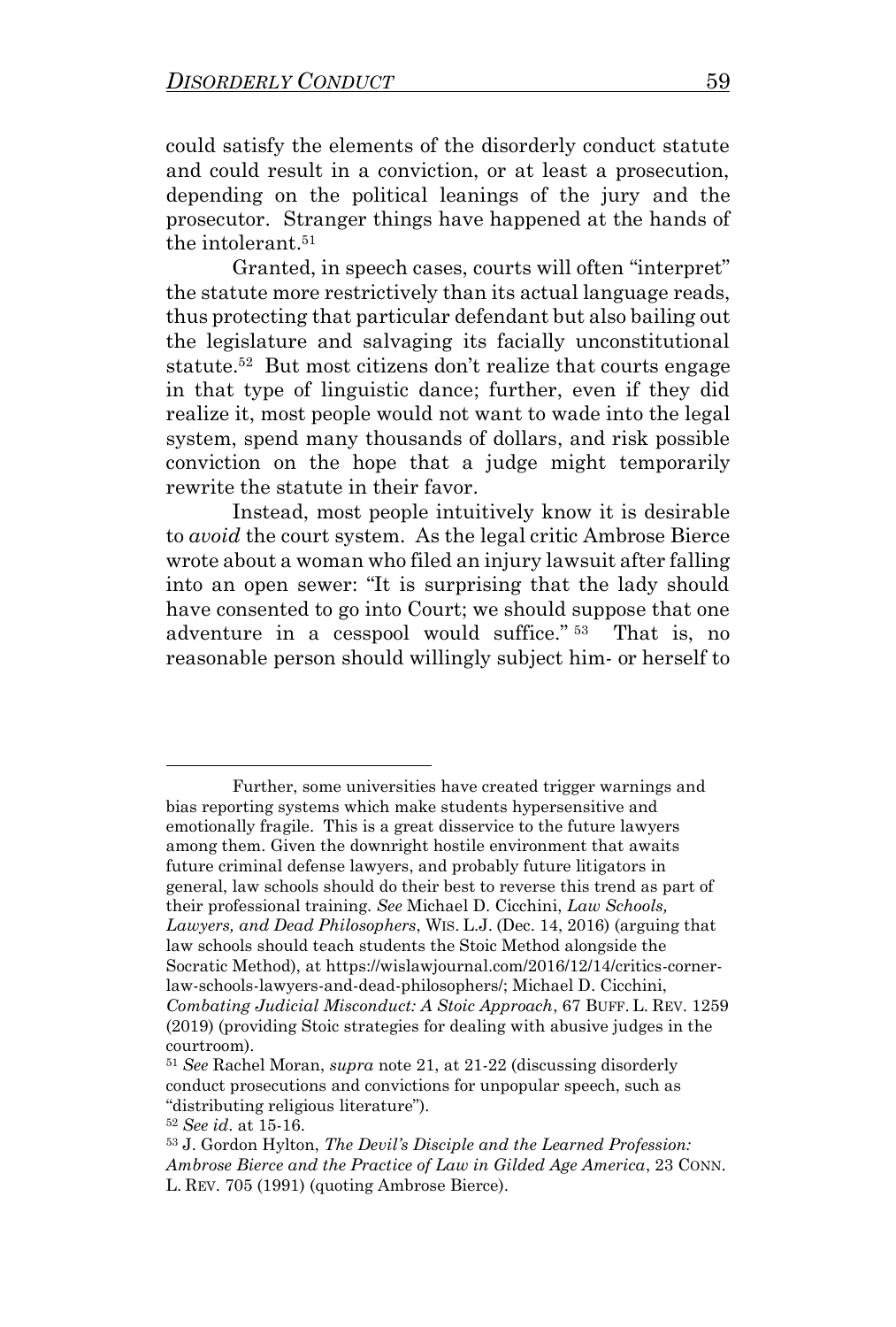litigation, which Bierce described as "[a] machine which you go into as a pig and come out of as a sausage."<sup>54</sup>

The problem, then, is that the disorderly conduct statute violates our constitutional rights by "chilling a substantial amount of protected speech" out of fear of becoming criminal defendants. 55 This chilling effect is a problem that, by its very nature, the courts will not witness firsthand. Nonetheless, the courts have enabled it. How? By bending over backward to preserve a legislature's overly broad disorderly conduct statute instead of striking it down and bringing it the swift death it probably deserves. 56

#### D. RACIAL DISCRIMINATION

The final criticism, and the one on which this article will focus, relates to race. I will call it the *race-motivated theory of disorderly conduct*. The professors who call for the abolition of the disorderly conduct statutes on this theory essentially make the following argument.

First, the police have "tremendous discretion . . . to decide what laws to enforce and against whom."<sup>57</sup> And the "disorderly conduct" law "equip[s] police with nearly unfettered discretion to harass and arrest people engaged in relatively harmless conduct[.]" <sup>58</sup> More specifically, the professors claim that the police use the disorderly conduct statute proactively to "surveil communities for signs of disorder." 59

Second, the professors argue that, when it comes to identifying disorder, "the mere status of being Black is often perceived as a symbol of disorder[.]"<sup>60</sup> And because police "perceptions of disorder are racialized," they use the statute

<sup>&</sup>lt;sup>54</sup> *Id.* (quoting THE COLLECTED WORKS OF AMBROSE BIERCE: THE DEVIL'S DICTIONARY 187 (1911)).

<sup>55</sup> Rachel Moran, *supra* note [21,](#page-2-0) at 12-13.

<sup>56</sup> *Id*. at 15-16.

<sup>57</sup> *Id*. at 18. This is *usually* true; however, as explained later in Part IV.A., it actually is *not* true for most disorderly conduct cases in many states due to mandatory domestic abuse arrest laws. <sup>58</sup> *Id*. at 33.

<sup>59</sup> *Id*. at 31 (quoting Devon Carbado, *Blue on Black Violence: A Provisional Model of Some of the Causes*, 104 GEO. L.J. 1479, 1486 (2016)).

<sup>60</sup> *Id*. at 23 (citing Etienne Toussaint, *Blackness As Fighting Words*, 106 VA. L. REV. ONLINE 124 (2020)).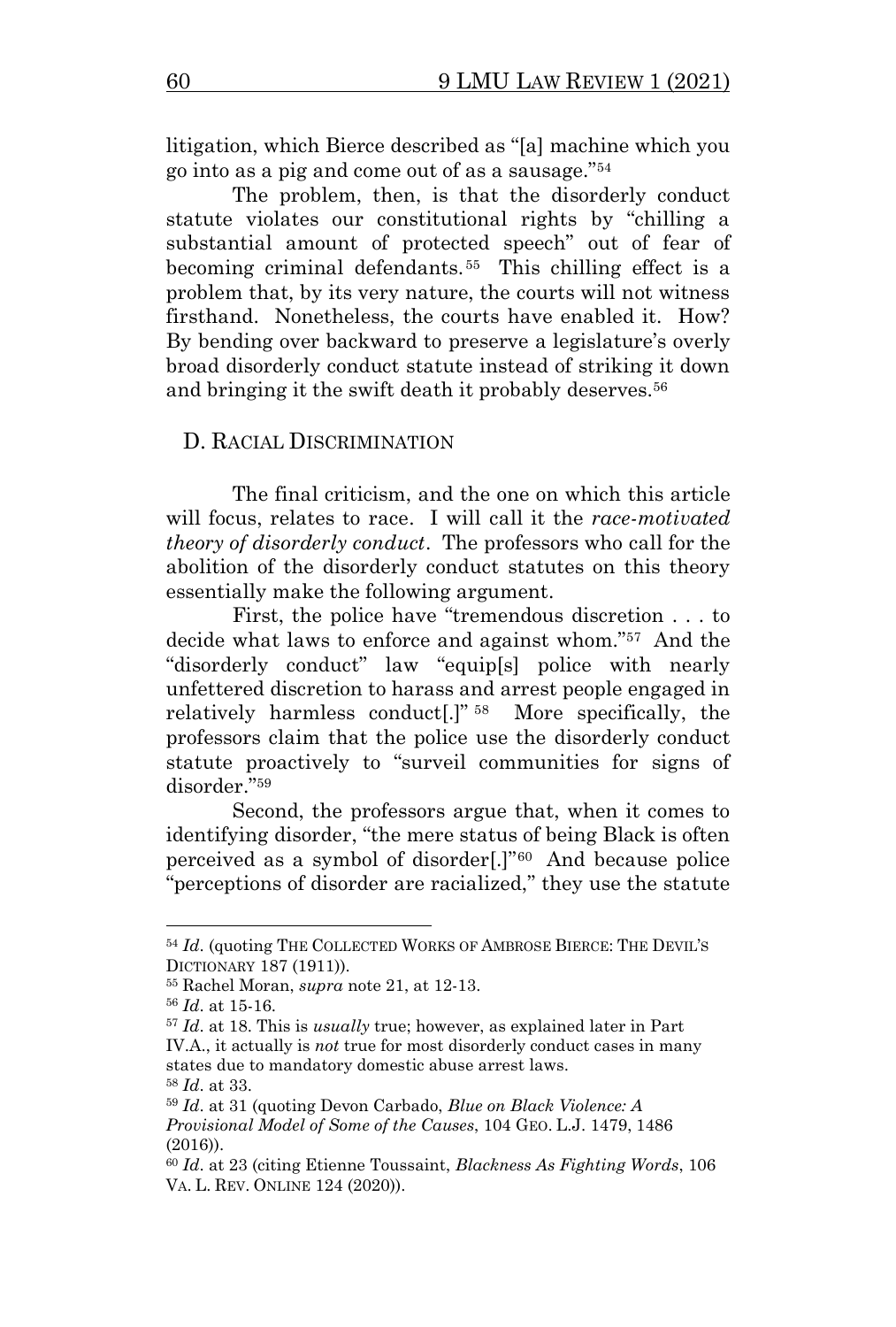to surveil or target African American neighborhoods.<sup>61</sup> This racist tactic then leads to a disproportionately high number of arrests, prosecutions, and convictions of African Americans relative to their percentage of the population. 62 In sum, racist police surveillance essentially turns the disorderly conduct statute into a tool for "social control against people of color."<sup>63</sup>

I am no fan of the police; in fact, I have spent my legal career battling them in court and criticizing them in writing. For the last two decades, I have defended individuals accused of crimes in which the police were almost always adversarial, and sometimes even the complaining, witnesses.<sup>64</sup> I have also spent the last fifteen or so years writing books<sup>65</sup> and law review articles  $66$  to expose police

 $63$  *Id.* at 23. As indicated earlier, there are at least two forthcoming articles making claims of racist policing via disorderly conduct laws. *See also* Jamelia Morgan, *supra* note [21](#page-2-0), at 21 ("Negatively racialized groups, trans and queer communities of color, low-to-no income communities of color have in particular faced the harms of overpolicing due to stereotypes that inform social perceptions of criminality and disorder."). <sup>64</sup> *See* CICCHINI LAW OFFICE LLC: EXPERIENCE (accessed Apr. 26, 2021), at https://cicchinilaw.com/experience.

<sup>65</sup> *See, e.g.*, MICHAEL D. CICCHINI, ANATOMY OF A FALSE CONFESSION: THE INTERROGATION AND CONVICTION OF BRENDAN DASSEY (Rowman & Littlefield 2018) (exposing multiple police interrogation tactics and calling for legal reform to prevent such abuses); MICHAEL D. CICCHINI, TRIED AND CONVICTED: HOW POLICE, PROSECUTORS, AND JUDGES DESTROY OUR CONSTITUTIONAL RIGHTS (Rowman & Littlefield 2012) (exposing police tactics in multiple contexts and calling for legal reform). <sup>66</sup> *See, e.g.,* Michael D. Cicchini, *An Economics Perspective on the Exclusionary Rule and Deterrence*, 75 MO. L. REV. 459 (2010) (arguing for legal reform to deter police abuses of the Fourth Amendment); Michael D. Cicchini & Joseph Easton, *Reforming the Law on Show-Up Identifications*, 100 J. CRIM. L. & CRIMINOLOGY 381 (2010) (arguing for legal reform to protect against police abuses in the eyewitness identification process); Michael D. Cicchini, *The New Miranda Warning*, 65 SMU L. REV. 911 (arguing for legal reform to protect against police abuses of the *Miranda* process); Anthony Domanico, Michael D. Cicchini & Lawrence T. White, *Overcoming Miranda: A Content Analysis of the Miranda Portion of Police Interrogations*, 49 IDAHO L. REV. 1 (2021)

<sup>61</sup> *Id*.

<sup>62</sup> *Id*. at 32 (citing statistics that African Americans "comprised approximately 32 percent of the people arrested for disorderly conduct, despite representing less than 13 percent of the population."). Then, the resulting "convictions . . . adversely affect [the defendants'] ability to obtain or maintain housing, jobs, and legal status in the country." *Id*. at 2.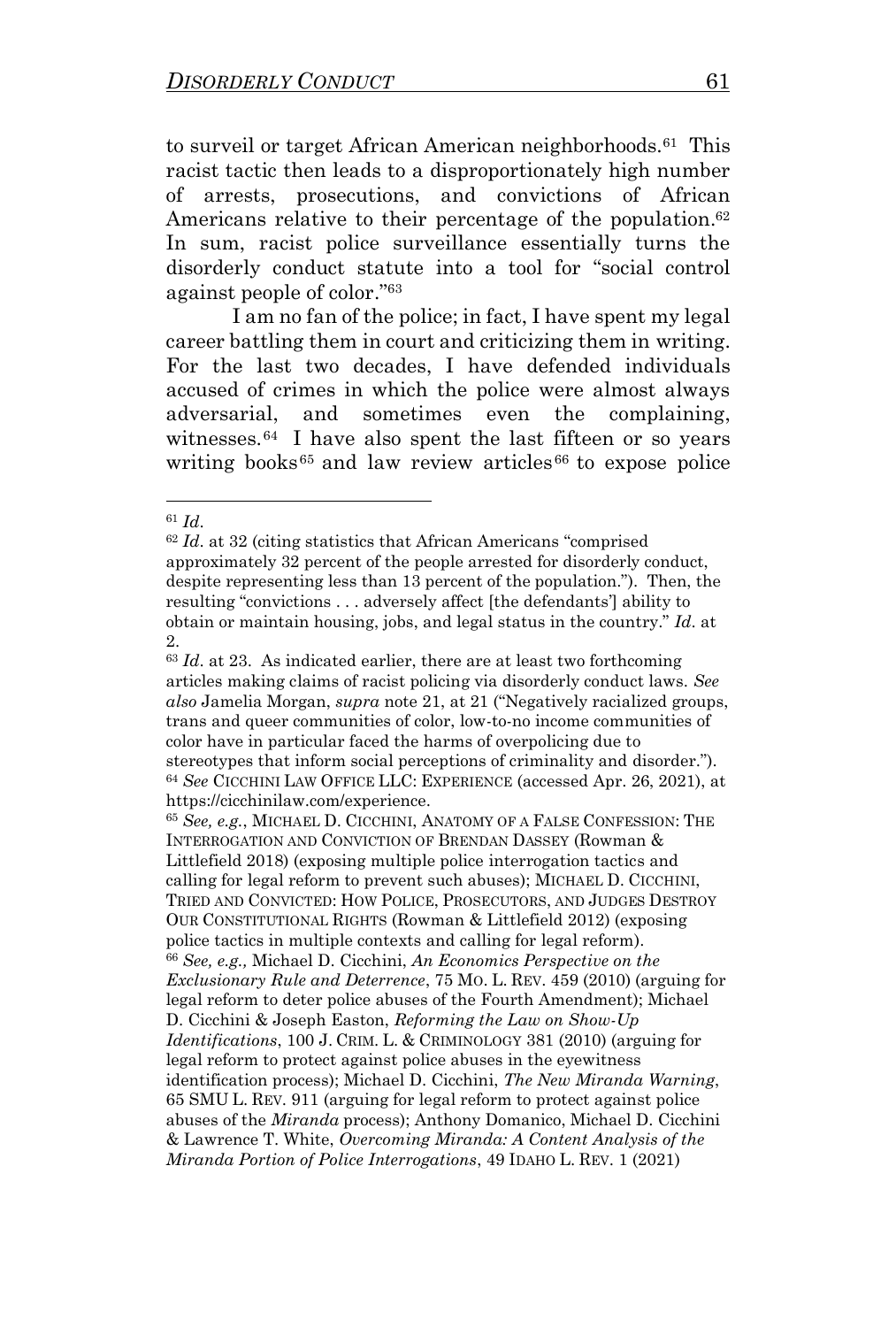misconduct and argue for legal reform that would end many of their dishonest and unconstitutional practices.

Despite my strong anti-police bias, however, the claim that the police are actively surveilling African Americans "for signs of disorder," so that prosecutors can convict them of disorderly conduct, runs contrary to my experience with how the government uses the statute. And although my experience is necessarily limited to where I practice law, the race-motivated theory of disorderly conduct strikes me as a generally implausible one—at least in contemporary times. Therefore, the next Part investigates this race-motivated theory, and it also offers and investigates a second hypothesis for how our government agents may be using the disorderly conduct statute.

## IV. THE INVESTIGATION

#### A. HYPOTHESES

I hypothesize that the race-motivated theory of disorderly conduct will *not* be supported by the evidence. More specifically, concerning criminal disorderly conduct, I hypothesize that such charges are *not* the result of the police surveilling African Americans for signs of disorder.

I further hypothesize that, concerning criminal disorderly conduct, the statute is not being improperly used by police, but rather *by prosecutors*. That is, I hypothesize that prosecutors use disorderly conduct to stack charges against defendants *of all races* to increase the number of counts and potential penalties, thus coercing defendants to accept plea bargains instead of going to trial. 67

<sup>(</sup>analyzing recorded interrogations to expose police abuses of the *Miranda* process); and Danielle E. Chojnacki, Michael D. Cicchini & Lawrence T. White, *An Empirical Basis for the Admission of Expert Testimony on False Confessions*, 40 ARIZ. ST. L.J. 1 (2008) (advocating for legal reforms to counter the coercive police tactics that induce false confessions).

<sup>&</sup>lt;sup>67</sup> One of the authors advocating the race-based theory briefly touches on this issue of charge-stacking, but in a different context. *See* Rachel Moran, *supra* not[e 21,](#page-2-0) at 41 (discussing and disagreeing with the argument that the prosecutor's use of the disorderly conduct charge can actually benefit the defendant in plea bargaining by saving him or her from conviction on more serious charges).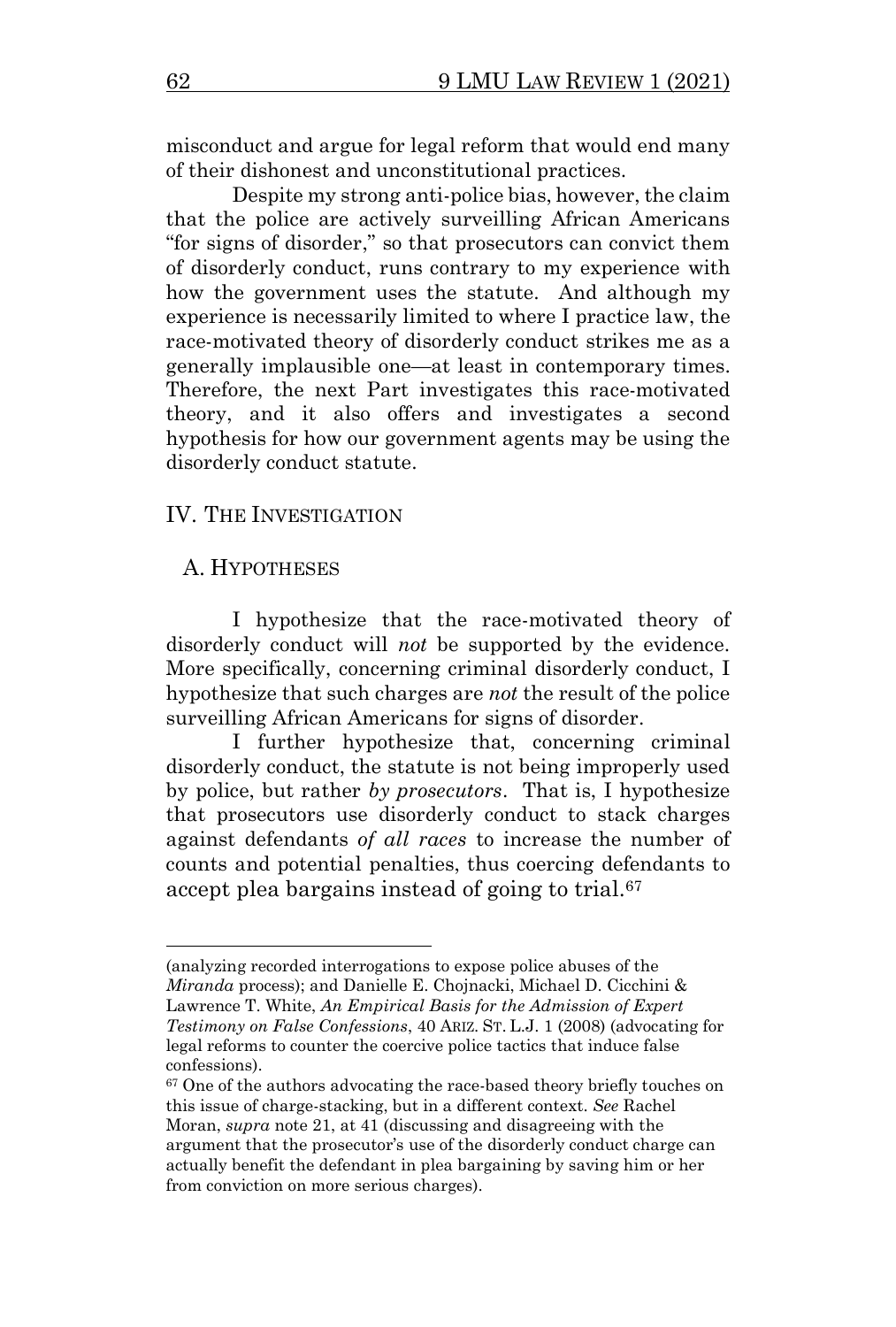#### B. THE SAMPLE

 Because of the tremendous volume of criminal cases, any investigation (beyond macro-level statistics) into how police and prosecutors are using disorderly conduct statutes will necessarily be limited in its scope. For this investigation, I analyzed all disorderly conduct charges alleged to have occurred in July 2018, in the County of Kenosha, State of Wisconsin.

I used this venue and jurisdiction for several reasons. First, practicing in Wisconsin, I am familiar with the publicly available, macro-level information on state disorderly conduct charges.<sup>68</sup> Second, practicing in Kenosha County, I have relatively easy, quick, and inexpensive access to the micro-level, publicly available detail that will be needed to conduct this investigation. 69 And third, I am admittedly curious to see if the evidence supports my experience-based views about prosecutorial, rather than police, abuse of the statute.

Kenosha County is located on the shores of Lake Michigan in the southeast corner of Wisconsin in the I-94 Milwaukee-Chicago corridor; it is about thirty minutes south of Milwaukee and less than sixty minutes north of Chicago. 70 The County has a population of 169,561, which includes a population of 99,944 in the City. 71 Based on my nearly twenty years of practicing criminal defense in Kenosha, I am confident that the City accounts for a disproportionately high percentage of criminal cases, as is probably true of most intra-county, urban-suburban settings across the country. The City is comprised of 51.0% female and 49.0% male.<sup>72</sup> The percentage of the City's population that is "White alone,

https://wcca.wicourts.gov/case.html.

<sup>70</sup> THE CITY OF KENOSHA: VISITORS (accessed April 26, 2021), at https://www.kenosha.org/visitors.

<sup>68</sup> The database of cases in the Appendix is drawn from public information on the Wisconsin Circuit Court Access, at

<sup>69</sup> This information, including the criminal complaint which sets forth the facts on which a defendant's charges are based, is available to the public at the Kenosha County Clerk of Circuit Court's office.

<sup>71</sup> U.S. CENSUS BUREAU: QUICK FACTS, Kenosha Wisconsin (Population Estimates, July 1, 2019), at

https://www.census.gov/quickfacts/fact/table/kenoshacountywisconsin,ke noshacitywisconsin/PST045219.

<sup>72</sup> *Id*.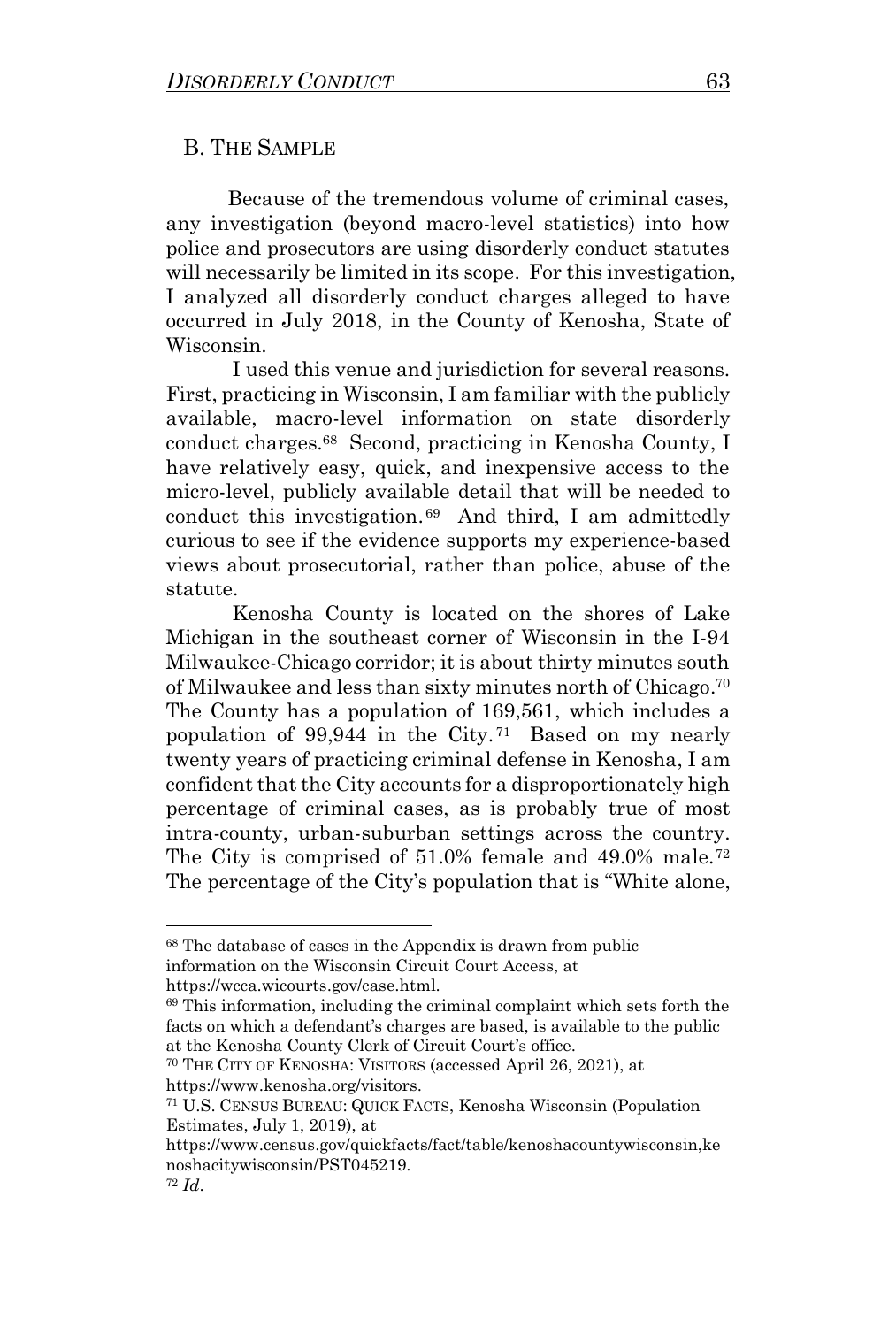not Hispanic or Latino" is 66.1%, "Hispanic or Latino" is 17.8%, "African American alone" is 11.5%, with other races accounting for the balance.<sup>73</sup>

To give the politically popular race-motivated theory of disorderly conduct a puncher's chance of being substantiated, I selected all instances of criminal disorderly conduct allegedly committed in July 2018.

<span id="page-14-0"></span>I selected the month of July because if the police are surveilling individuals for signs of disorder based on their race, those individuals would probably have to be outdoors where the police can see them. This is far more likely to happen in July than it is, say, in Wisconsin's cold winter months. 74 Further, July provides a good-sized sample: this single month, while roughly 8.3% of a calendar year, contains 11% of all disorderly conduct charges in 2018. <sup>75</sup> This disproportionately high number for July is not surprising, as research psychologists have established a cause-and-effect relationship between hot temperatures and acts of aggression that would qualify as disorderly. 76

I selected the year 2018 for two reasons. I wanted a fairly recent sample, but I also wanted enough time for most, if not all, of the cases to be resolved. Given that I conducted my computer search in April 2021, this allowed nearly three years from the date of the alleged disorderly conduct (which would have been sometime in July 2018) for the cases to resolve by plea, dismissal, or trial. In my own experience, criminal cases are filed fairly quickly after an alleged

<sup>73</sup> *Id*.

<sup>74</sup> *See* Craig A. Anderson, *Heat and Violence*, 10 CURRENT DIRECTIONS IN PSYCHOLOGICAL SCIENCE 33, 33 (2001) ("[M]ore assaults occur during the summer months than during other months . . . people are outside more in the summer").

<sup>75</sup> *Compare* Wisconsin Circuit Court Access, Kenosha County, Statues 947.01 and 947.01 (1), Offense Range 7/01/2018 to 7/31/2018 (99 counts in 90 cases) *with* Wisconsin Circuit Court Access, Kenosha County, Statues 947.01 and 947.01 (1), Offense Range 1/01/2018 to 12/31/2018 (900 counts in 848 cases).

<sup>76</sup> Craig Anderson, *supra* not[e 74](#page-14-0), at 35 ("Field studies consistently find positive associations between uncomfortable heat and aggression. . . . The consistency of findings across many settings and methods provides strong support for the *causal version* of the heat hypothesis, even from correlational studies.") (emphasis added). In a broad range of studies, "[a]ggression—as measured by assault rates, spontaneous riots, spouse batterings, and batters being hit by pitched baseballs—is higher during hotter days, months, seasons, and years." *Id*. at 34.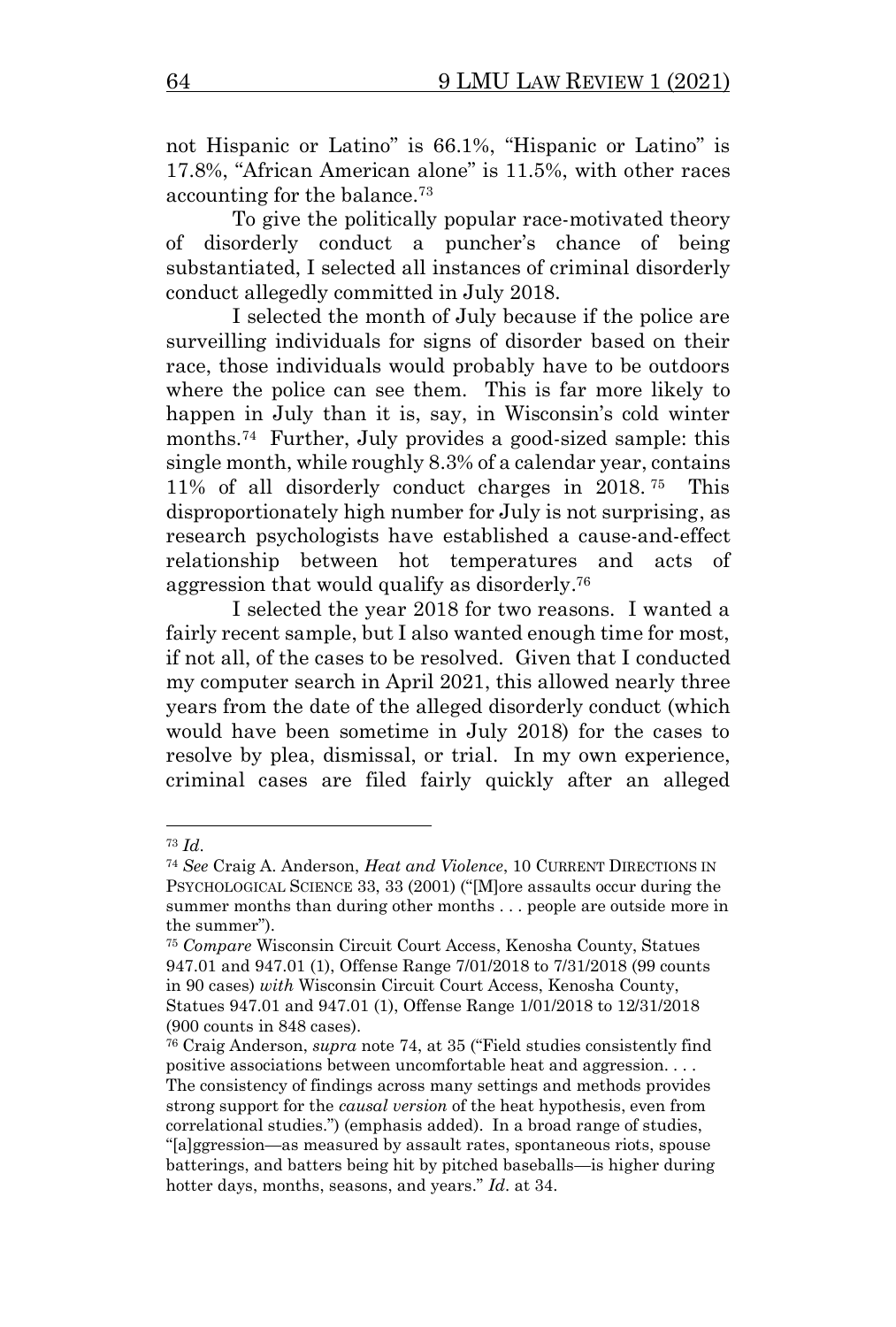incident—usually within days and nearly always within months—and very few cases, once filed, take longer than two years to resolve.

In addition to my selected timeframe of July 2018, Kenosha itself appears to be a good location from which to draw a sample that would substantiate the race-motivated theory of disorderly conduct, if the theory is true. There are two reasons for this. First, Kenosha law enforcement is viewed by many as being racist. Granted, such opinions are often based on a small sample of cases,  $77$  are sometimes rooted in false information, <sup>78</sup> and usually ignore relevant facts.<sup>79</sup> But the racist reputation exists nonetheless.<sup>80</sup>

Second, Kenosha law enforcement and prosecutors have a reputation among the defense bar for being aggressive with criminal charges and, in particular, with the disorderly conduct statute. A simple macro-level comparison of Kenosha and Milwaukee indicates that this reputation may be justified. As explained below, in July 2018, there were 99 counts of disorderly conduct in 90 different criminal cases in

<sup>77</sup> *See* Aisha I. Jefferson, *Kenosha Residents Say the Way the Police Handled the 2 Shootings this Week Tell [sic] You All You Need to Know About Whether the City is Racist*, INSIDER (Aug. 28, 2020), at

https://www.insider.com/kenosha-race-relations-jacob-blake-police-kylerittenhouse-shootings-2020-8.

<sup>78</sup> *See id*. The article, along with countless others, alleged that Jacob Blake was "unarmed" and was "shot in the back seven times," both of which are false. *See* Michael D. Graveley, *Report of the Officer Involved Shooting of Jacob Blake* (Jan. 5, 2021), at

https://www.kenoshacounty.org/DocumentCenter/View/11827/Report-onthe-Officer-Involved-Shooting-of-Jacob-Blake. More specifically, "[a]s he resisted arrest, Jacob Blake was armed with a knife." *Id*. at 3. Further, when shots were eventually fired, three of them were "to his left side (flank)." *Id*. The significance of this is explained in the report. *See id*. <sup>79</sup> For example, in the Blake shooting, it frequently goes unreported that the complaining witness, an African-American woman, summoned the police because Blake was allegedly taking her vehicle and her children without her consent and, when the police arrived on scene, she "flagged them down and shouted statements identifying Jacob Blake as the other person involved and indicating that he was trying to take her car, stating, 'My kids are in the car.'" *Id*. at 2-3.

<sup>80</sup> For another recent example, *see* Katie Shepard, *"They Just Need to Disappear": Kenosha Sheriff Once Called for Black Shoplifters to be "Warehoused" and Kept from Having Children*, WASH. POST (Aug. 28, 2020), at https://www.washingtonpost.com/nation/2020/08/28/kenoshasheriff-aclu-protests-rittenhouse/. To offer a mild defense of the Sheriff, although his comments are stupid, they seem to be focused on the defendants' alleged conduct rather than their race.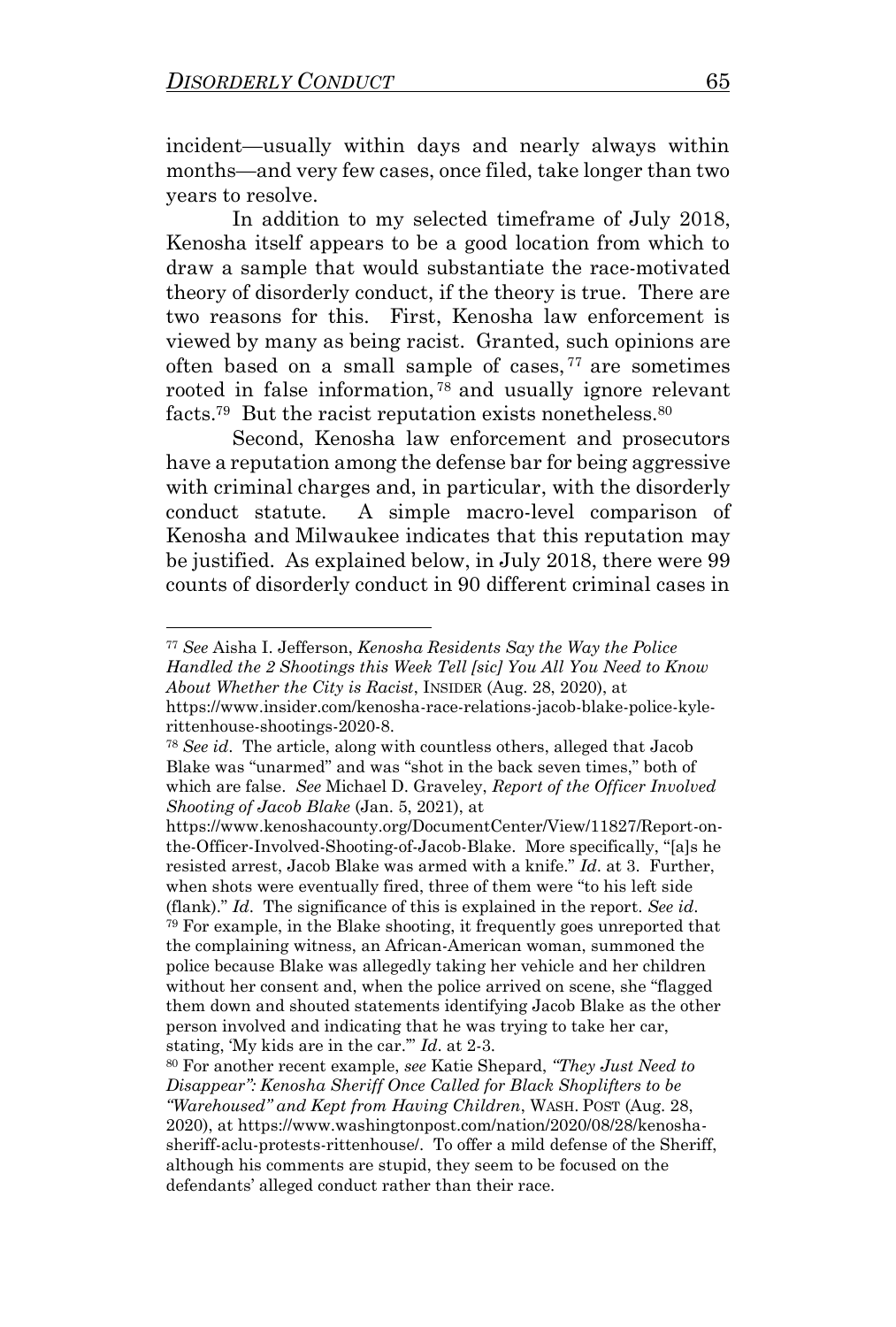Kenosha County. 81 By comparison, there were only 201 counts of disorderly conduct in 193 such cases in Milwaukee County in that same timeframe. 82 The upshot: Kenosha had about 50% of the disorderly conduct charges and cases as Milwaukee, even though Kenosha is a fraction of the size with a mere 17% of Milwaukee's population.<sup>83</sup>

For all of the above reasons, the sample of cases investigated in this article would likely *substantiate* the racemotivated theory of disorderly conduct, if the theory is true. That is, if disorderly conduct statutes are being abused by racist police, one would expect to find such abuse in Kenosha—a county with allegedly racist law enforcement agencies which, along with the county's district attorney's office, are known for aggressively using the statute.

Returning to the sample of cases discussed above, then, the 90 Kenosha criminal cases included three cases alleging disorderly conduct inside the Kenosha County Jail. As these cases would offer no insight into police surveillance practices, I excluded them from the sample which left a total of 87 criminal cases.

Two of these 87 cases each charged two counts of disorderly conduct for two *separate dates*. Similarly, one of the 87 cases charged three counts of disorderly conduct for three *separate dates*. Because each count was separated by time and circumstances, I considered each count to be its own case. I, therefore, designated the case numbers with a suffix of either  $-a$ ,  $-b$ , or  $-c$  in the table of cases in the Appendix. This increased the sample to 91 disorderly conduct "cases."<sup>84</sup>

<sup>81</sup> *See* Wisconsin Circuit Court Access, *Kenosha* County, Statues 947.01 and 947.01 (1), Offense Range 7/01/2018 to 7/31/2018.

<sup>82</sup> *See* Wisconsin Circuit Court Access, *Milwaukee* County, Statues 947.01 and 947.01 (1), Offense Range 7/01/2018 to 7/31/2018.

<sup>83</sup> This population statistic is true with regard to the respective counties *and* cities. *Compare* U.S. CENSUS BUREAU: QUICK FACTS, Kenosha Wisconsin (Population Estimates, July 1, 2019) *with* U.S. CENSUS

BUREAU: QUICK FACTS, Milwaukee Wisconsin (Population Estimates, July 1, 2019) in the searchable database at

https://www.census.gov/quickfacts/fact/table/US/PST045219. There could be reasons *other than* aggressive law enforcement for the discrepancy, e.g., Kenosha residents may simply be more disorderly and/or more eager to summon the police than are Milwaukee residents. Therefore, while these statistics support the claim that the Kenosha authorities are more aggressive in their use of the disorderly conduct statute, these statistics do not, by themselves, prove the truth of the claim. <sup>84</sup> *See* APPENDIX.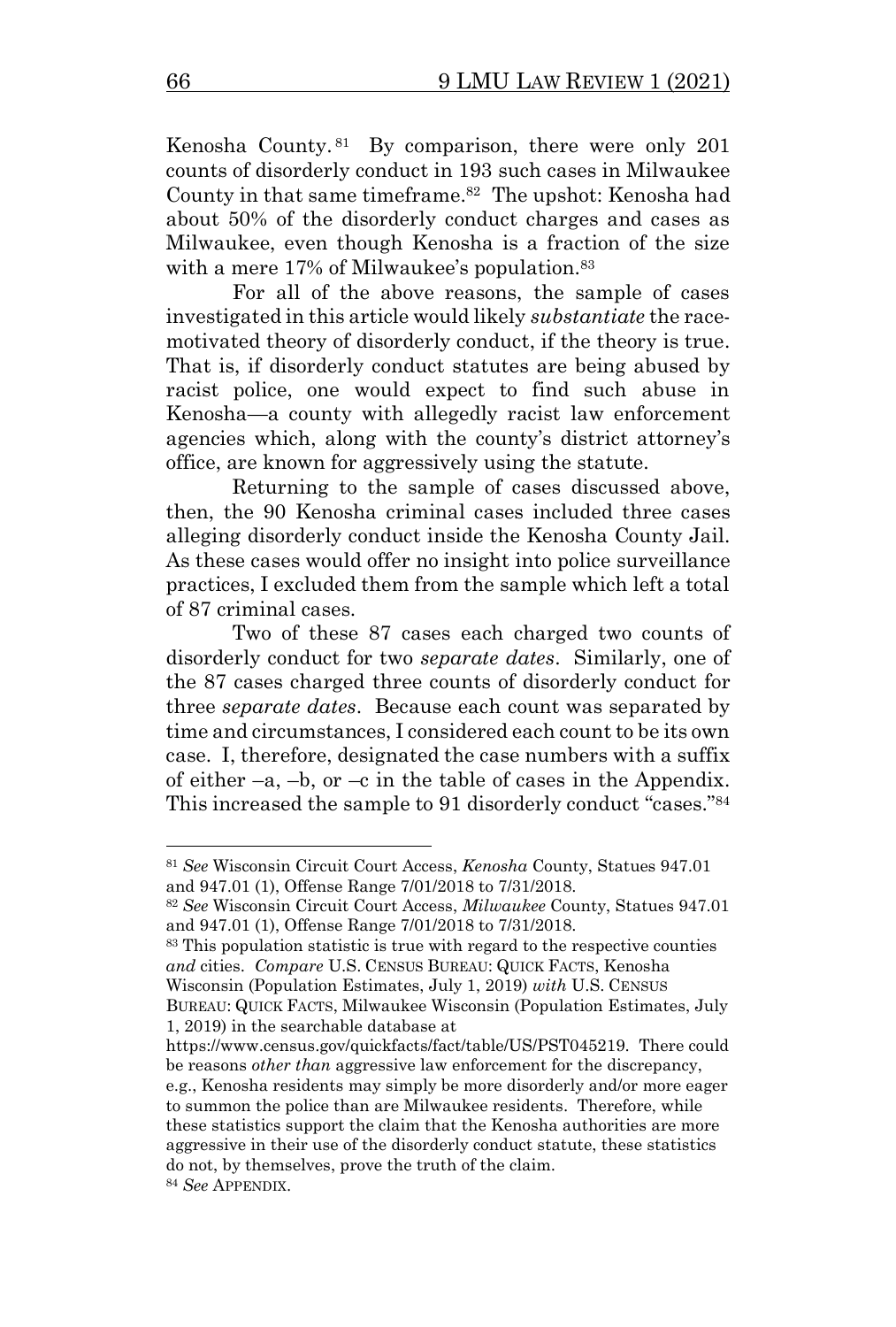In another three of these 91 cases, multiple counts of disorderly conduct (two counts in two cases and four counts in another case) were charged for the *same date*. Because these charges were not different in time and circumstances, I did not separate them for the analysis. The sample size, therefore, remained at 91 disorderly conduct cases, with a total of 96 disorderly conduct charges, all of which are detailed in the table of cases in the Appendix.

## C. MACRO-LEVEL FINDINGS

Given this article's first hypothesis that the racemotivated theory of disorderly conduct will not be substantiated, i.e., that the disorderly conduct statute is *not* being used as a police tool to surveil African Americans, a significant preliminary finding is the race of the defendants charged with disorderly conduct.

In the 91 cases in the sample, 63 (or 69.2%) of the defendants are "Caucasian," 23 (or 25.3%) are "African-American," four (or 4.4%) are "Hispanic," and one (or 1.1%) is "Asian." 85 Because most crime occurs in the City, rather than the surrounding areas, the relevant demographic for purpose of comparison is probably the City. Nonetheless, the comparisons with both the City and County populations are as follows:

| Race of      | No. of | Pct. of | City  | County |
|--------------|--------|---------|-------|--------|
| Defendant/   | D.C.   | D.C.    | Pop.  | Pop.   |
| Population   | Cases  | Cases   |       |        |
| Caucasian/   | 63     | 69.2%   | 66.1% | 75.4%  |
| White alone, |        |         |       |        |
| not Hispanic |        |         |       |        |
| or Latino    |        |         |       |        |
| African      | 23     | 25.3%   | 11.5% | 7.4%   |
| American/    |        |         |       |        |
| African      |        |         |       |        |
| American     |        |         |       |        |
| alone        |        |         |       |        |
| Hispanic/    | 4      | 4.4%    | 17.8% | 13.5%  |
| Hispanic or  |        |         |       |        |
| Latino       |        |         |       |        |

<sup>85</sup> *See id*.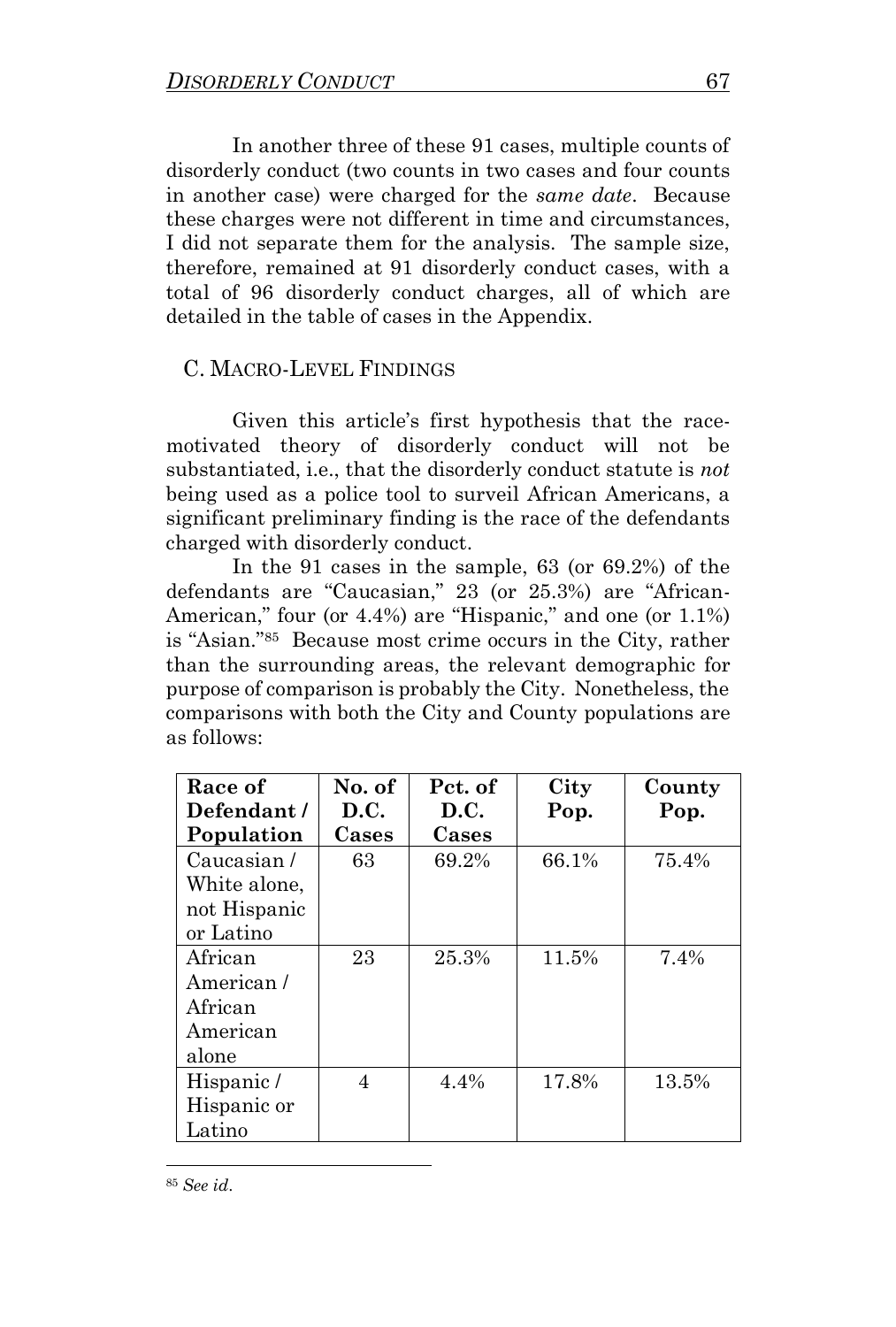| Other |    | 1.1%   | 4.6%   | $.7\%$<br>3.' |
|-------|----|--------|--------|---------------|
|       | 91 | 100.0% | 100.0% | 100.0%        |

When using the City's population for comparison, it appears that Hispanics are significantly undercharged relative to their population, while African Americans are significantly overcharged relative to their population.

The difference between the Hispanic charging rate and population may be due to inconsistent classifications of race between the Kenosha County District Attorney's Office and the U.S. Census Bureau. In other words, is the District Attorney's classification of "Caucasian" the same as the Census Bureau's "White alone, not Hispanic or Latino"? If not, then the numbers are not comparable.

Concerning African Americans, however, such classification issues probably do not exist. Therefore, the disproportionate prosecution of African Americans relative to their population in the City—25.3% of the cases versus 11.5% of the population—is most likely a real and significant difference,<sup>86</sup> and it is certainly worth investigating.

It would be a mistake to simply attribute this difference to racist policing without further investigation. For example, one professor argues—citing national arrest statistics that are very comparable to the charging statistics in this article—that "[t]he disproportionate racial impacts of policing disorder are apparent in statistics on disorderly conduct arrests."87 The level of analysis that went into reaching that particular conclusion is unclear, but that type of claim, without more, may very well confuse correlation with causation. That is, we must not simply assume as the cause the very thing to be investigated: racist police surveillance.

In other words, a higher charging rate for a group, relative to that group's percentage of the overall population, says little or nothing. By analogy, nearly 90% of the

<sup>86</sup> For a discussion of the concept of statistical significance, but in a different context (i.e., mock juror conviction rates using different burden of proof instructions), *see* Michael D. Cicchini, *Reasonable Doubt and Relativity*, 76 WASH. & LEE L. REV. 1143, 1473-74, n. 138-144 (2019). <sup>87</sup> Jamelia Morgan, *supra* note [21,](#page-2-0) at 23.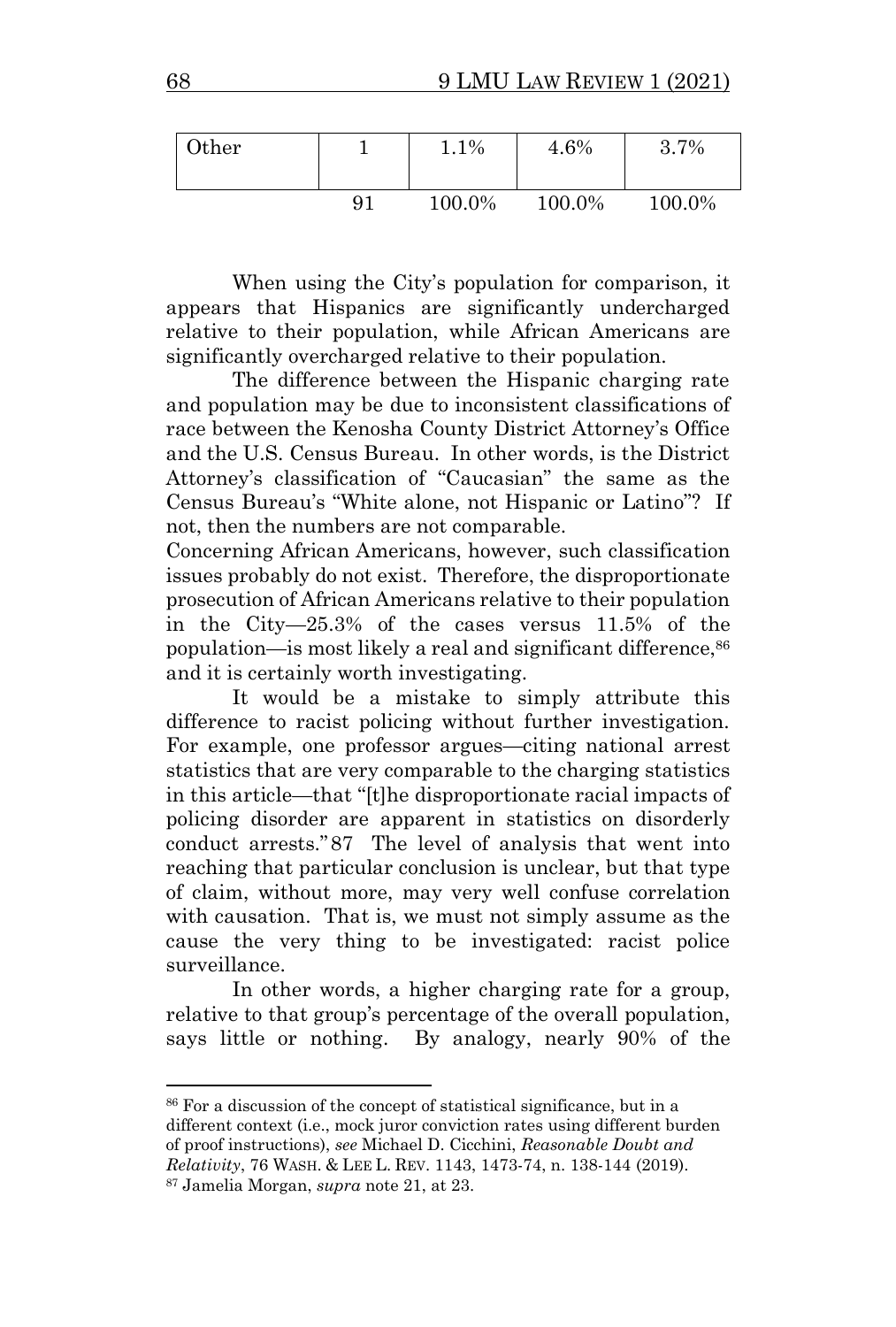disorderly conduct cases in this article's sample were filed against men, <sup>88</sup> yet men account for less than half of the population in both the City and the County. <sup>89</sup> Without further investigation, however, we could not properly conclude that the disproportionate charging is due to sexist or anti-male policing. Rather, there could be numerous other explanations for the difference.

Similarly, to determine whether there is evidence of racist police surveillance for disorderly acts, we will have to dig deeper into the numbers and consider the following, additional statistics. (The next Part will then examine these statistics and explore other facts in some of the underlying cases.)

 Most significantly, 59 of the 91 disorderly conduct cases are classified as domestic violence. 90 This constitutes 65%, or nearly two-thirds, of all cases. An even higher percentage—70% (16 out of 23)—of the disorderly conduct cases filed against African Americans are classified as domestic violence. 91 The meaning and significance of this domestic violence label will be discussed in the next Part.

Seventy-five (82.4%) of the 91 disorderly conduct cases also include charges other than disorderly conduct.<sup>92</sup> A mere 16 cases (17.6%) involve a charge or charges only of disorderly conduct. 93

The disorderly conduct charge is most commonly paired with a battery-related charge. In 52 (57.1%) of the 91 disorderly conduct cases, the complaint charged one of the battery statutes, a child abuse statute, or both, and then tacked on a disorderly conduct charge.<sup>94</sup> Many of those 52 cases also include additional counts, such as strangulation, intimidation of a victim, and false imprisonment.<sup>95</sup>

<sup>88</sup> *See* APPENDIX.

<sup>89</sup> U.S. CENSUS BUREAU: QUICK FACTS, Kenosha Wisconsin (Population Estimates, July 1, 2019) ("Female persons, percent" is 50.5% for the County and 51.0% for the City of Kenosha), at

https://www.census.gov/quickfacts/fact/table/kenoshacountywisconsin,ke noshacitywisconsin/PST045219.

<sup>90</sup> *See* APPENDIX. Domestic violence or domestic abuse cases are denominated with "DV".

<sup>91</sup> *See id*.

<sup>92</sup> *See id*.

<sup>93</sup> *See id*.

<sup>94</sup> *See id*. Battery was by far the most common, as 49 cases paired the disorderly conduct charge with one of the criminal battery statutes. <sup>95</sup> *See id*.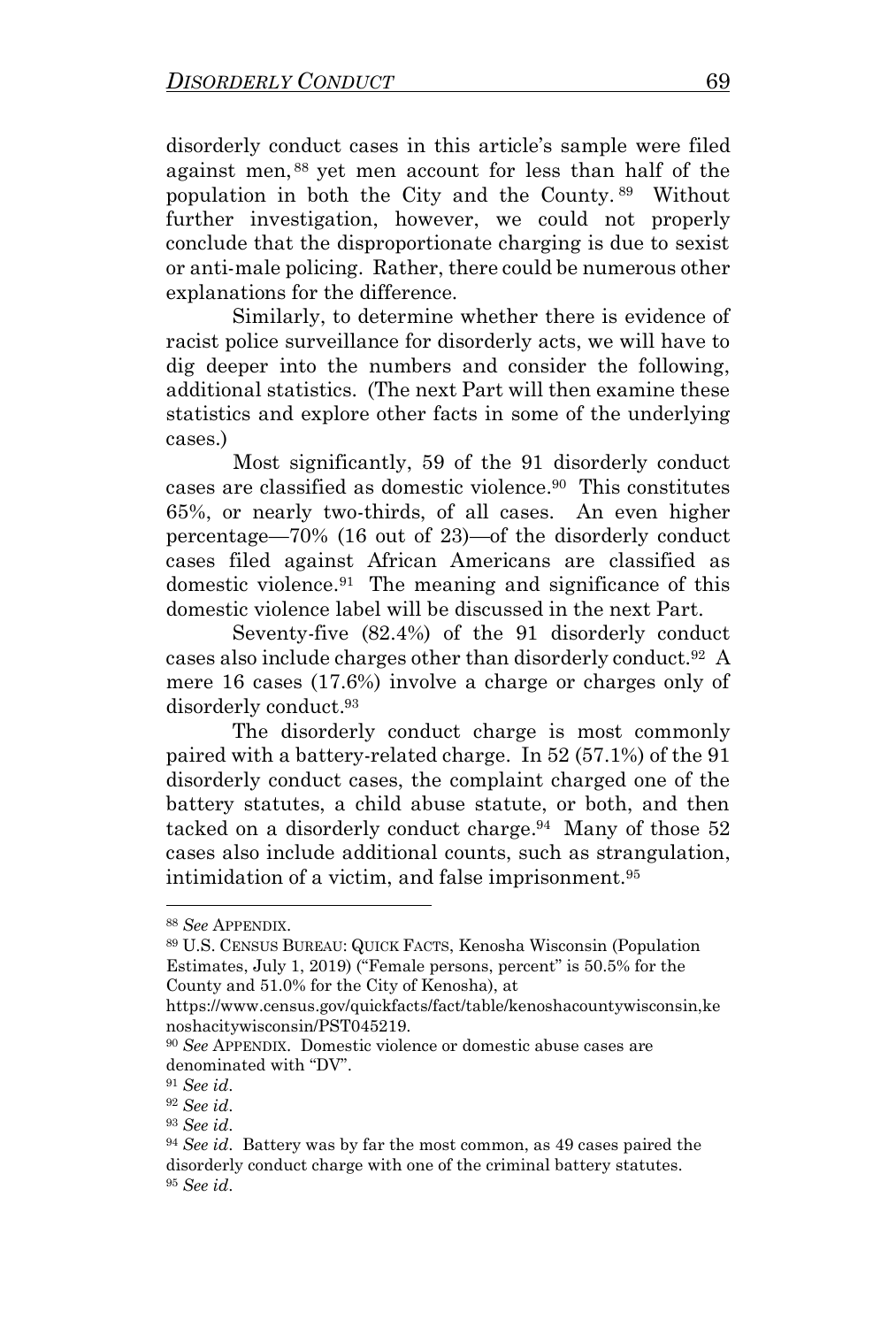Of the multi-count cases that did *not* charge some form of battery or child abuse, a common pairing for the disorderly conduct charge was criminal damage to property.<sup>96</sup> Ten of the 91 disorderly conduct cases (11%) did not include a battery or child abuse charge but did pair disorderly conduct with underlying criminal damage to property charge, sometimes with yet additional charges.<sup>97</sup>

As far as the disposition of the 91 cases, 76 cases were resolved by a plea deal, one of which involved a plea of not guilty because of mental disease or defect (NGI), and 15 cases were dismissed. <sup>98</sup> Some of these 15 cases were no doubt dismissed as part of a larger plea deal, as some defendants had other cases as well. However, those companion cases would not appear in the sample unless their alleged crimes were *also* in the same timeframe (July 2018) and *also* included a disorderly conduct charge.

The important statistic in this regard is that out of the 91 cases that included a count of disorderly conduct, not a single case went to a jury trial. Rather, 100 percent were resolved by a plea bargain or, in a few cases, possibly with an outright dismissal. Of the 75 cases that were known to have resolved by a plea agreement and did not involve an NGI plea, 51 cases (or 68%) included a plea to disorderly conduct (and sometimes to other charges as well), and 24 cases (or 32%) resulted in a plea to an underlying charge or charges but *not* to disorderly conduct.<sup>99</sup>

With these macro-level statistics at our disposal, the next Part will dive deeper into the numbers and some casespecific details to investigate this article's two hypotheses.

## V. ANALYSIS AND DISCUSSION

The analysis of the above data can be broken down into two parts which parallel the two, independent hypotheses. First, does the sample of cases substantiate the race-motivated theory of disorderly conduct? (I hypothesized the sample would *not* substantiate the theory.) And second,

<sup>96</sup> *See id*.

<sup>97</sup> *See id*.

<sup>98</sup> *See id*.

<sup>99</sup> *See id*.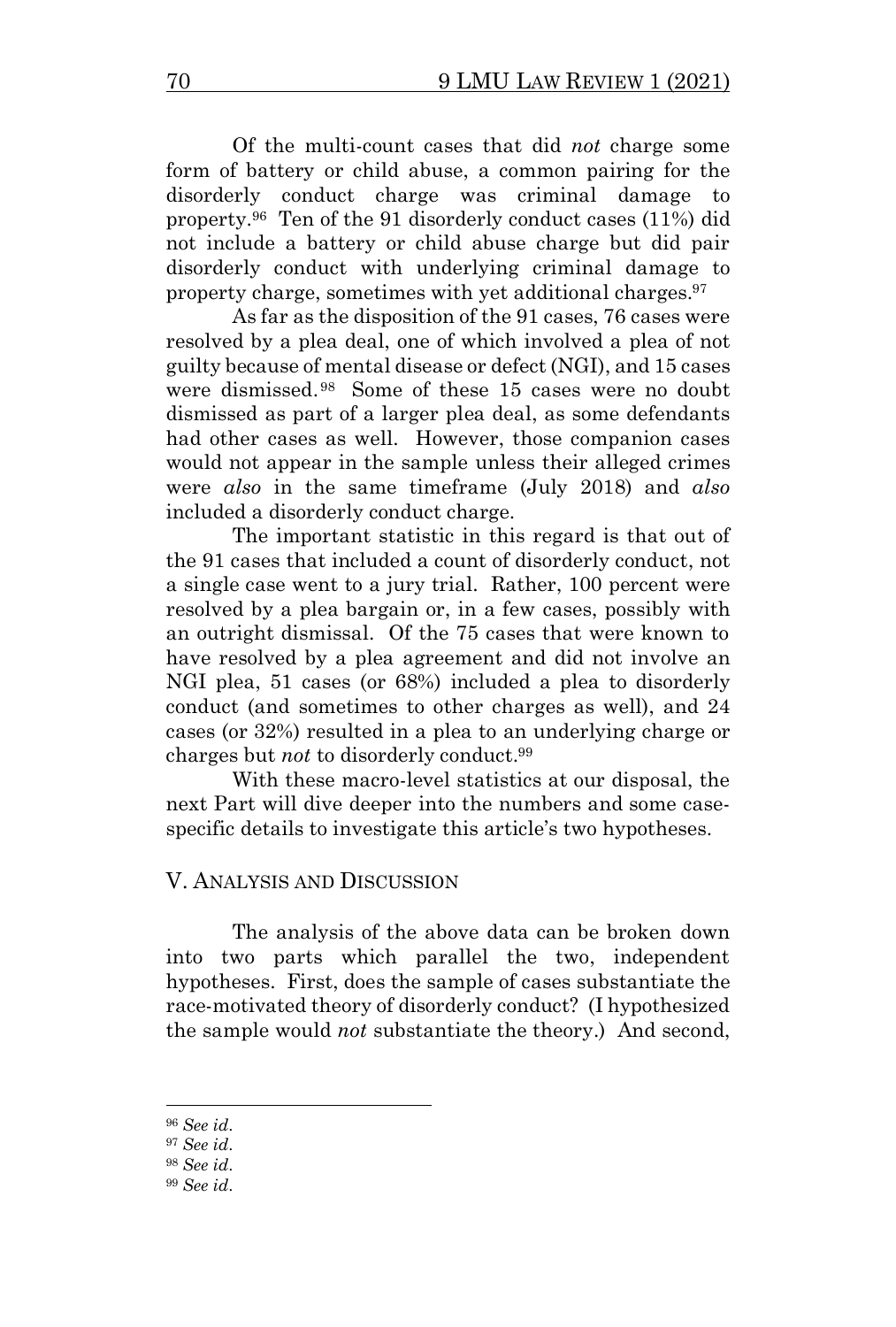regardless of whether it is substantiated, does the sample of cases support this article's charge-stacking hypothesis?

## A. RACE-MOTIVATED THEORY OF DISORDERLY **CONDUCT**

As explained above, African Americans comprise 11.5% of the City's population (and an even smaller 7.4% of the County's population), yet account for 25.3% of the defendants in disorderly conduct cases. Also as discussed above, there could be many reasons for this disparity, one of which is that the police are actively surveilling African Americans for signs of disorder, which leads to more and disproportionate charges.

Upon examining the data, however, that potential explanation can be ruled out. Why? To begin, the majority of disorderly conduct cases in the sample—roughly 65% of all cases and nearly 70% of cases with African American defendants—are domestic violence (a/k/a domestic abuse) cases.<sup>100</sup>

| Race of Defendant | No. of<br>D.C.<br>Cases | No. of<br>D.V.<br>Cases | Pct. of<br>D.V.<br>Cases |
|-------------------|-------------------------|-------------------------|--------------------------|
| Caucasian         | 63                      | 39                      | 61.9%                    |
| African American  | 23                      | 16                      | 69.6%                    |
| Hispanic          |                         | З                       | 75.0%                    |
| Asian             |                         |                         | 100.0%                   |
|                   | 91                      | 59                      | 64.8%                    |

The significance of labeling a disorderly conduct case as domestic abuse is explained below. But first, what is domestic abuse? In Wisconsin, it is not a crime in itself, but rather a classification. For a charged crime to be a crime of domestic abuse there must be a qualifying relationship and a qualifying act. Regarding the relationship, the defendant must be "an adult person" and the alleged victim must be "his or her spouse or former spouse," or "an adult with whom

<sup>100</sup> *See* APPENDIX. The table of cases in the Appendix is sorted first by race, and then by whether the case is domestic violence related which denominated with "DV".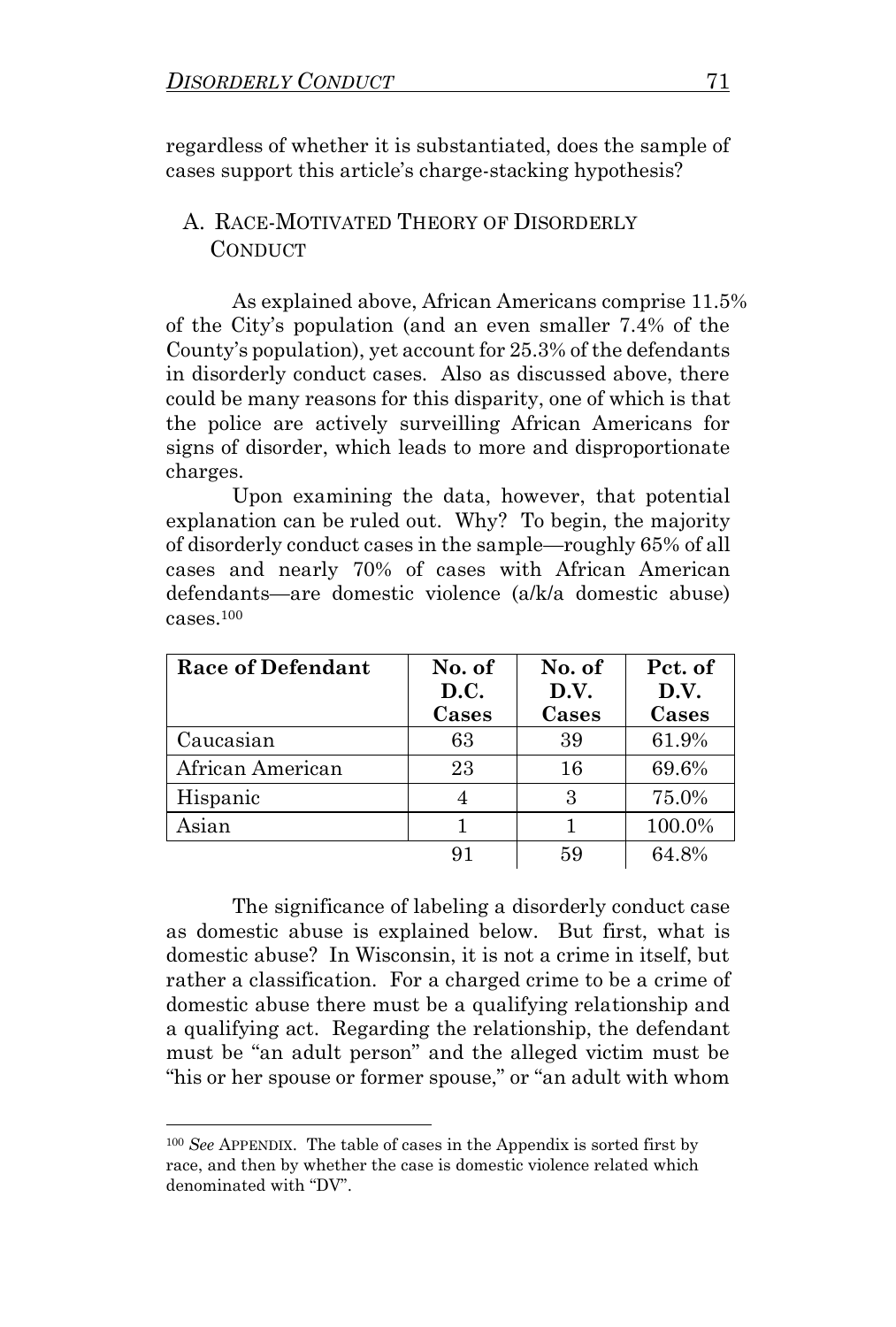the [defendant] resides or formerly resided," or "an adult with whom the [defendant] has a child in common."<sup>101</sup>

Regarding the act, it must be alleged that the defendant engaged in at least one of the following:

> 1. Intentional infliction of physical pain, physical injury or illness.

> 2. Intentional impairment of physical condition.

> 3. A violation of [first, second, or third degree sexual assault].

> 4. A physical act that may cause the other person reasonably to fear imminent engagement in the conduct described under subd. 1., 2. or 3.<sup>102</sup>

As long as there is a qualifying relationship, a battery charge necessarily constitutes domestic abuse under part 1. But the domestic abuse label is much broader than that. Charges of criminal damage to property and disorderly conduct, for example, easily qualify under part 4.

But why is the domestic violence label important for purposes of this article's investigation into alleged racist police surveillance? Most significantly, unlike other crimes such as traffic violations, prostitution, many drug transactions, or *possibly* even *non-domestic* disorderly conduct crimes, the police do not—and, as a practical matter, can not—surveil or patrol for crimes of domestic abuse. Rather, the police are responding to 911 calls from, or on behalf of, alleged victims.

For example, in case number 18cf744 with an African American defendant, the police "responded to a call for a disturbance" and, upon arrival, spoke to the complaining witness.<sup>103</sup> Among other allegations, she told the police that the defendant, her live-in boyfriend, "had punched [her] in the face with a closed fist, hitting her on the left side of her face, causing her pain." <sup>104</sup> The police officer reported

<sup>101</sup> WIS. STAT. § 968.075 (1) (a).

<sup>102</sup> *Id*.

<sup>103</sup> Criminal Complaint at 3, Wisconsin v. Ferguson, No. 18-CF-744 (Cir. Ct. Kenosha County, July 17, 2018) (on file with author).

<sup>104</sup> *Id*.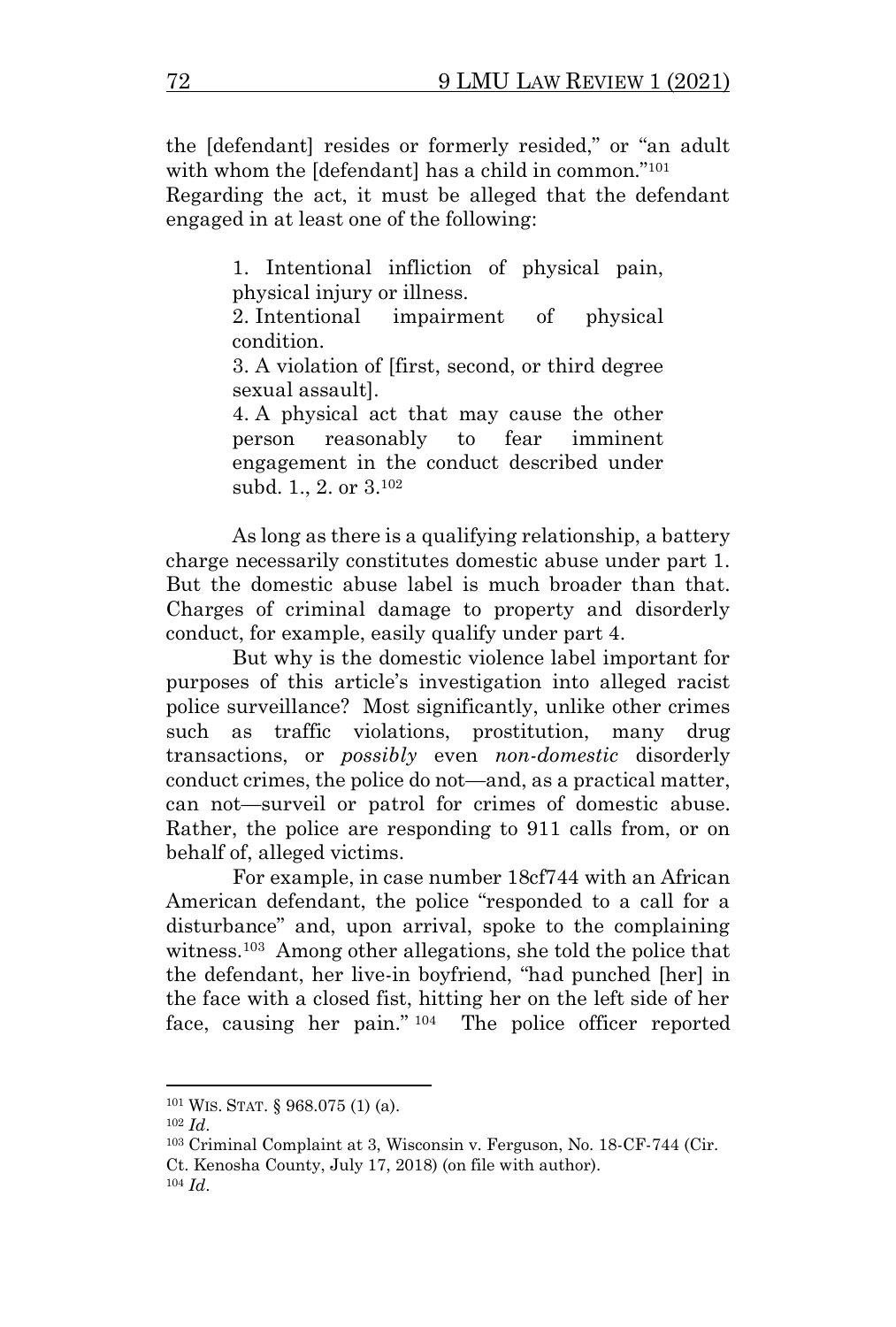"observ[ing] redness to the left side of her face."<sup>105</sup> The police eventually arrested the defendant who was charged with crimes of domestic abuse, including battery and disorderly conduct. 106

Similarly, in case number 18cm902, also filed against an African American defendant, the police responded to another domestic incident. 107 In that case, the complaining witness "stated that just prior to calling the police, she was at her residence with the defendant," her husband. <sup>108</sup> According to the complaint, she "was very upset and crying, and reported that her husband pointed a gun at her."<sup>109</sup> The defendant allegedly admitted that the gun was loaded and he intended "to scare" his wife with it. 110 He was charged with disorderly conduct with a weapon, as a domestic abuse crime.<sup>111</sup>

In domestic disturbances, the alleged victim does not necessarily make the initial call to police, but the relevant point is that the police are still *summoned by a citizen witness* and then speak to the alleged victim. For example, in case number 18cf799, which also charged an African American defendant, a citizen witness called 911 to report a public fight. 112 The police went to the scene and then to the hospital where the alleged victim was being treated for head wounds. <sup>113</sup> She told the police that her live-in boyfriend struck her during their public argument.<sup>114</sup> The defendant

<sup>105</sup> *Id*.

<sup>106</sup> *Id*. at 1-3. The defendant was also charged with other, unrelated crimes that centered on the facts and circumstances of his arrest. After leaving the scene and upon arrest, he was also charged with driving a motor vehicle without a valid license (second offense) and resisting arrest. In addition to those charges and the domestic-related charges, the defendant was also charged with bail jumping for allegedly driving without a license (second offense) while out-of-custody on bond for a separate case of driving a motor vehicle without a valid license (first offense). *Id*.

<sup>107</sup> Criminal Complaint at 1, Wisconsin v. Carr, No. 18-CM-902 (Cir. Ct. Kenosha County, July 17, 2018) (on file with author).

<sup>108</sup> *Id*. at 2.

<sup>109</sup> *Id*. at 1.

<sup>110</sup> *Id*. at 2.

<sup>111</sup> *Id*. at 1.

<sup>112</sup> Criminal Complaint at 2, Wisconsin v. Kimbrough, No. 18-CF-799 (Cir. Ct. Kenosha County, July 30, 2018) (on file with author). <sup>113</sup> *Id*.

<sup>114</sup> *Id*.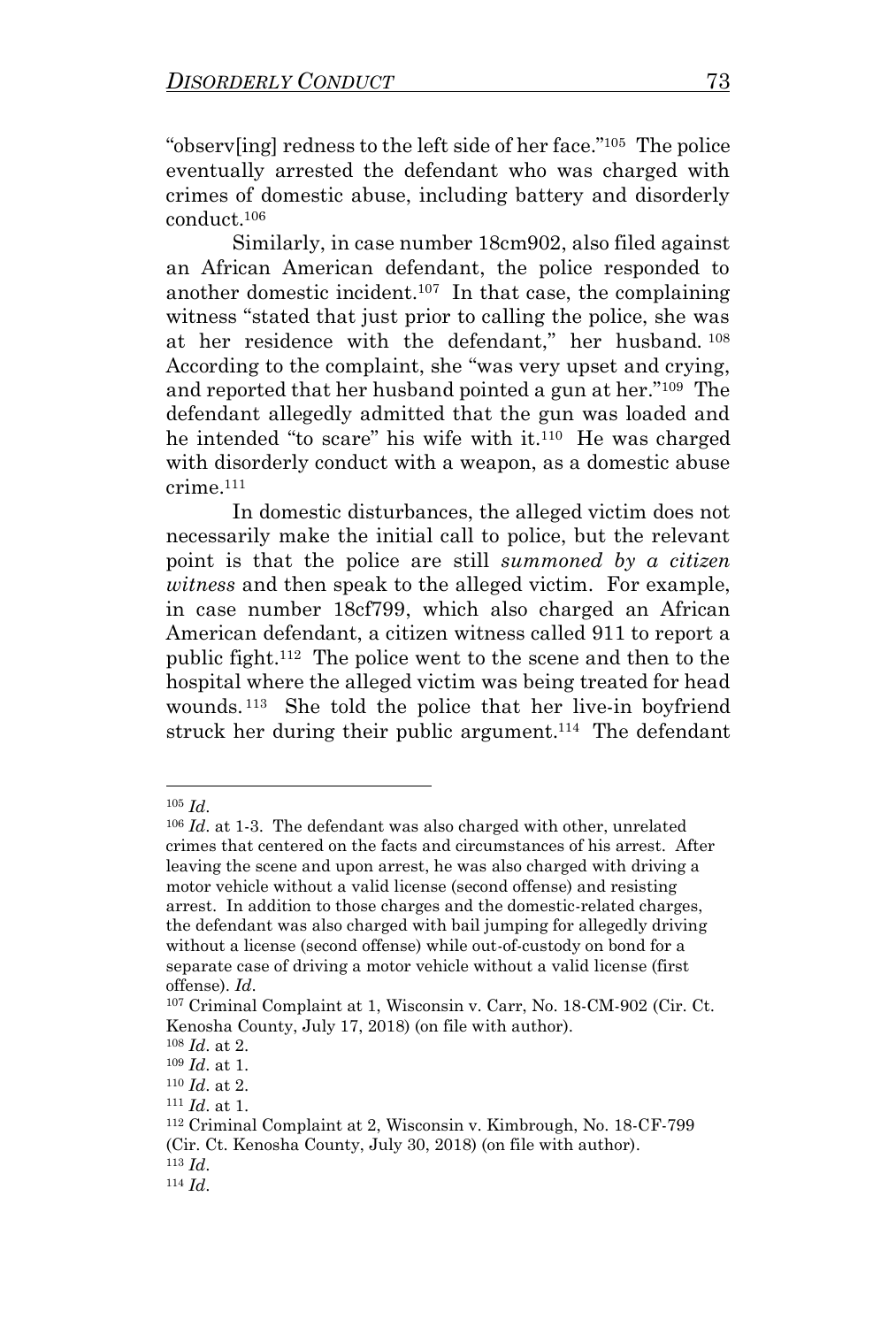was then charged with substantial battery and disorderly conduct as domestic abuse crimes.<sup>115</sup>

As these typical examples of domestic abuse demonstrate, the police are not surveilling anyone; rather, they are *responding to calls for help*. Or, as one level-headed and well-grounded academic put it: "I've noted repeatedly (but no one else ever seems to be aware) when the police make contact with a suspect, this is usually because *a citizen called the police* to report possible criminal behavior by someone . . ."<sup>116</sup> This assertion is not necessarily true in every type of case, but it *is* true in nearly 100 percent of domestic abuse cases. Further, the person calling the police or making the allegation (or both) necessarily has an intimate relationship with the defendant and is often, if not usually, of the same race as the defendant.<sup>117</sup>

<span id="page-24-0"></span>Returning, then, to the sample of cases, because 70% of the cases involving African American defendants are domestic in nature, we know that the police are *not* surveilling anyone for any reason in those cases, but rather are summoned by, or on behalf of, someone who has an intimate, domestic relationship with the defendant.

But what about the other seven (30%) of the cases in the sample that were filed against African Americans? 118 It is possible that, concerning those *non*-domestic allegations, the police could have used the statute to actively surveil and target suspects based on race. But once again, a deeper examination reveals that surveillance (race-motivated or otherwise) was not the underlying basis for those cases.

Three of the non-domestic disorderly conduct cases were very similar to the typical domestic abuse situation but were not classified as such because the complaining witness and defendant did not qualify for domestic status under the

<sup>115</sup> *Id*. at 1.

<sup>116</sup> Michael Huemer, *Simple Truths, I: Police Violence*, FAKE NOUS (Apr. 24, 2021) (parenthetical in original) (emphasis added), at https://fakenous.net/?p=2271.

<sup>117</sup> *See, e.g.*, Gretchen Livingston & Anna Brown, *Intermarriage in the U.S. 50 Years After Loving v. Virginia*, PEW RESEARCH CENTER: SOCIAL & DEMOGRAPHIC TRENDS (May 18, 2017) (Only "one-in-ten married people in 2015—not just those who recently married—had a spouse of a different race or ethnicity."). This statistic may not hold for relationships outside of marriage, yet it is probably very safe to assume that most intimate relationships are between individuals of the same race. <sup>118</sup> *See* APPENDIX.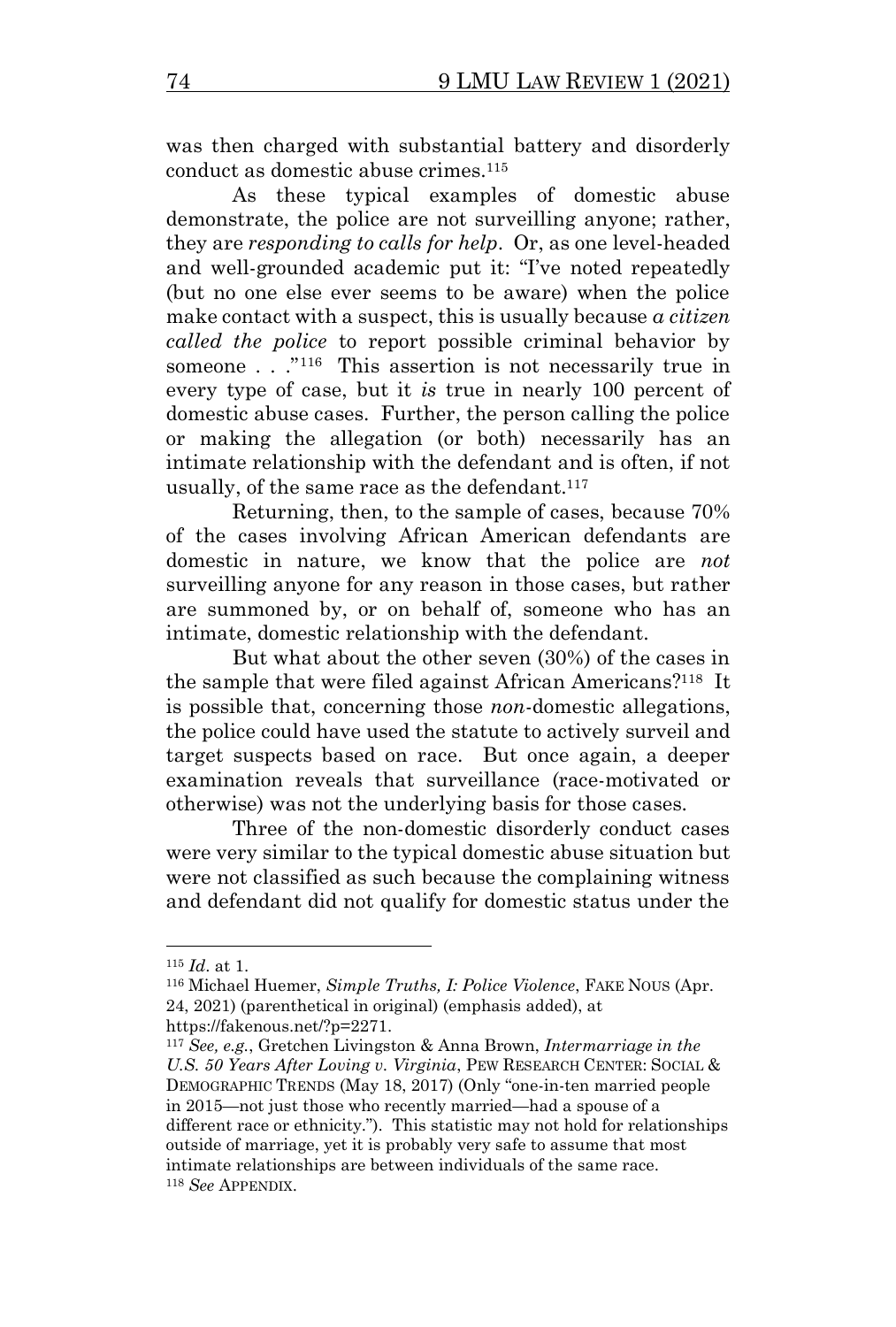statute. Most commonly, this means the couple was in a dating relationship but never formally resided together and did not have a child in common. Nonetheless, the police were *not* surveilling for criminal activity; rather, a citizen witness called the police and summoned them to the scene to report a crime.

In 18cm971, the defendant was charged with disorderly conduct after the caller complained that the defendant "was hitting her and would not get out of her house."<sup>119</sup> In 18cm842, the defendant was charged with property damage and disorderly conduct after two citizen witnesses reported a disturbance involving a female in need of help.<sup>120</sup> The female then reported that she "hid outside in the yard until police arrived," at which time she accused the defendant, her ex-boyfriend, of the crimes. 121 Finally, in 18cm986, the defendant was charged with battery and disorderly conduct after a citizen witness reported a man attacking a woman in public.<sup>122</sup> Upon arrival, the alleged victim complained to police that "[t]he defendant forcefully grabbed the back of her neck . . . and pushed her up against the fence" and was "cussing at her and yelling that she was disrespecting him."<sup>123</sup>

Similarly, two of the seven non-domestic cases filed against African Americans, while not comparable to the typical domestic scenario, also involved citizen witnesses summoning the police. In 18cm939, the defendant was charged with disorderly conduct when "the caller reported that there were intoxicated subjects"—her friends whom she previously invited inside—"in the home causing problems."<sup>124</sup> And in 18cm1029, the defendant was charged with criminal damage to property and disorderly conduct when the caller reported that the defendant, whom she knew,

<sup>119</sup> Criminal Complaint at 1, Wisconsin v. Scott, No. 18-CM-971 (Cir. Ct. Kenosha County, July 30, 2018) (on file with author).

<sup>120</sup> Criminal Complaint at 1, Wisconsin v. Herron, No. 18-CM-842 (Cir. Ct. Kenosha County, July 5, 2018) (on file with author).

<sup>121</sup> *Id*. at 3.

<sup>122</sup> Criminal Complaint at 1, Wisconsin v. Walker, No. 18-CM-986 (Cir.

Ct. Kenosha County, Aug. 1, 2018) (on file with author). <sup>123</sup> *Id*. at 2.

<sup>124</sup> Criminal Complaint at 1, Wisconsin v. Clary, No. 18-CM-939 (Cir. Ct. Kenosha County, July 23, 2018) (on file with author).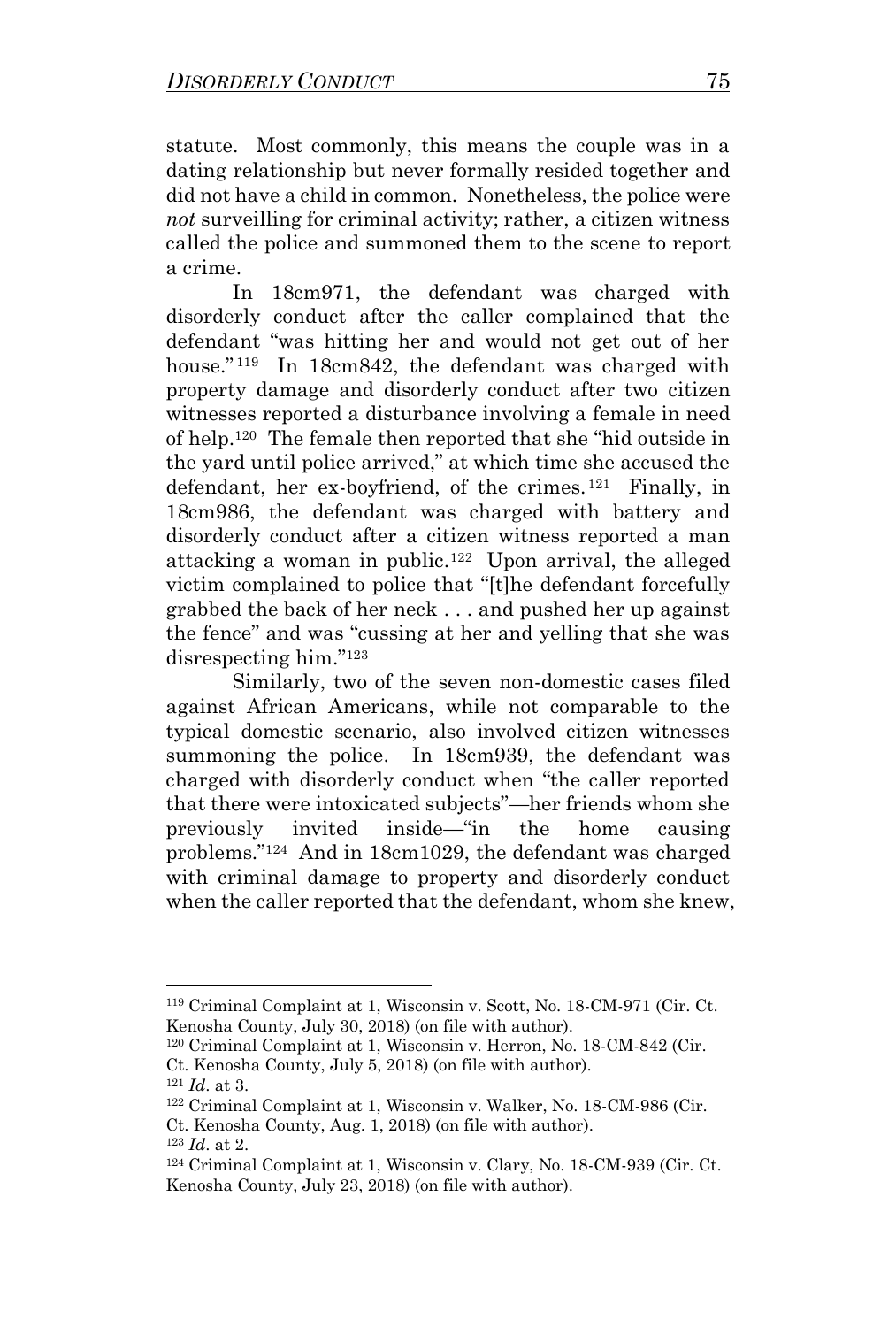"threw a glass bottle at her mother's car" striking "her rear window causing it to break."<sup>125</sup>

Finally, the last two cases of non-domestic disorderly conduct filed against African Americans involved unusual circumstances, but neither of them could be attributed to race-based surveillance. In 18cf1023, disorderly conduct was not initially charged at all.<sup>126</sup> Rather, the Information—the charging document that supersedes the complaint in felony cases127—was later amended by the prosecutor to include disorderly conduct as part of a plea bargain.<sup>128</sup> And in 18cm937, the suspect was arrested and charged with disorderly conduct when paramedics summoned a police officer at the scene of an auto accident to report that the defendant "was threatening them and interfering with their ability to treat their patient."<sup>129</sup>

In sum, the common thread running through all cases—including the 30% of cases that were non-domestic in nature—is that in every single disorderly conduct case filed against an African American defendant, some person called to report a crime and summoned the police to the scene. In 22 of the 23 cases against African Americans, the person who summoned the police or reported being victimized (or both) knew the defendant well, if not intimately. In *no case* was any police officer surveilling anyone for crimes of disorder.

This article's first hypothesis is therefore confirmed. The sample of cases does *not* substantiate but directly *contradicts*, the race-motivated theory of disorderly conduct as an explanation for why African Americans are charged at a disproportionately high rate relative to their population. Not even a single case with an African American defendant

<sup>125</sup> Criminal Complaint at 2-3, Wisconsin v. Terrien-Body, No. 18-CM-1029 (Cir. Ct. Kenosha County, August 13, 2018) (on file with author). <sup>126</sup> Criminal Complaint at 1, Wisconsin v. Murray, No. 18-CF-1023 (Cir. Ct. Kenosha County, September 20, 2018) (charging a single count of attempting to flee or elude an officer) (on file with author).

<sup>127</sup> *See* WIS. STAT. § 971.01.

<sup>128</sup> *See* Circuit Court Access, Court Record of Events, Wisconsin v. Murray, No. 18-CF-1023 (Cir. Ct. Kenosha County, July 18, 2019) ("state

https://wcca.wicourts.gov/caseDetail.html?caseNo=2018CF001023&count yNo=30&index=0&mode=details#records.

files amended information" at "plea sentencing hearing"), at

<sup>129</sup> Criminal Complaint at 1, Wisconsin v. Reaves, No. 18-CM-937 (Cir. Ct. Kenosha County, July 23, 2018) (on file with author).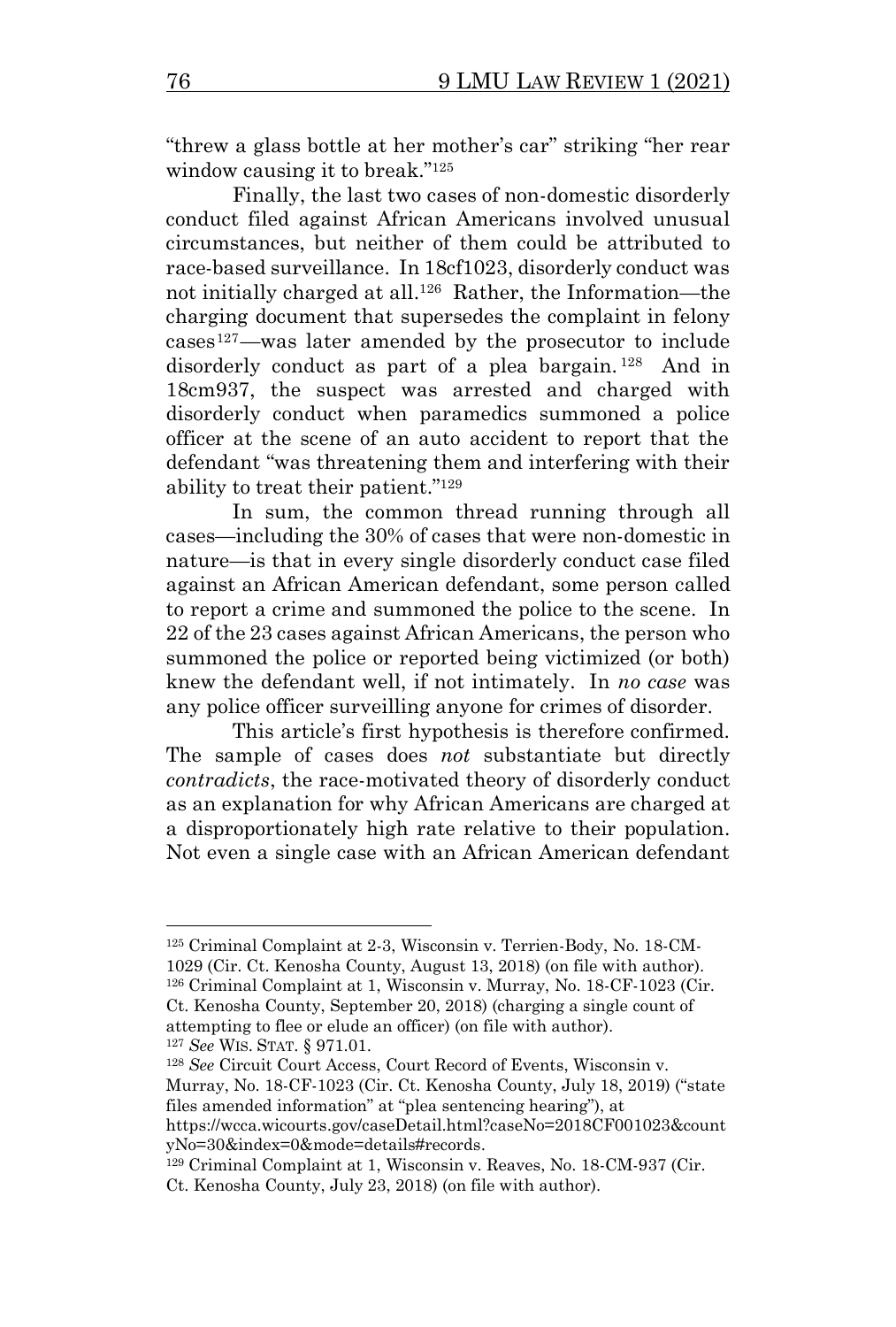involved police surveillance of any kind, whether race-based or otherwise.

## B. PROSECUTORIAL CHARGE-STACKING

Just because there is no evidence that the police are surveilling African Americans for arrest and prosecution for disorderly conduct, it does not mean the statute isn't being abused in some way (perhaps in a nonracial way) by some government agent.

In the second of this article's two independent hypotheses, I assert that *prosecutors* are abusing the disorderly conduct statute in a race-neutral way: they are tacking it on to the underlying charge or charges to force the defendant into a plea bargain instead of going to trial.<sup>130</sup> One author explains this prosecutorial tactic of charge-stacking as follows:

> [P]rosecutors will "stack charges" against a defendant . . . and then approach the defendant with a "plea deal" that would result in a guaranteed, substantially reduced charge[s] and sentence if the defendant agrees to plead guilty to [one of the charges]. If the defendant takes the deal, the prosecutor doesn't have to take the case to trial . . . which [is] a lot of work and require[s] a lot of time on the part of the prosecutor. *This has become absolutely standard practice.* The prosecutor will "stack" charges . . . [and] even actually innocent people will be intimidated into pleading guilty, rather than face what's called the "trial penalty"—that very scary long sentence if they should somehow be convicted [of both charges] at trial. Not surprisingly, the nature of the deal offered by the prosecutor will be driven by how strong a case he/she

<sup>130</sup> I stand by this label of "abuse." However, this should *not* be confused with an ethics violation. Charge-stacking is so widespread (well beyond the use of the disorderly conduct statute discussed in this article) that if the practice were an ethics violation, nearly every prosecutor would be disbarred.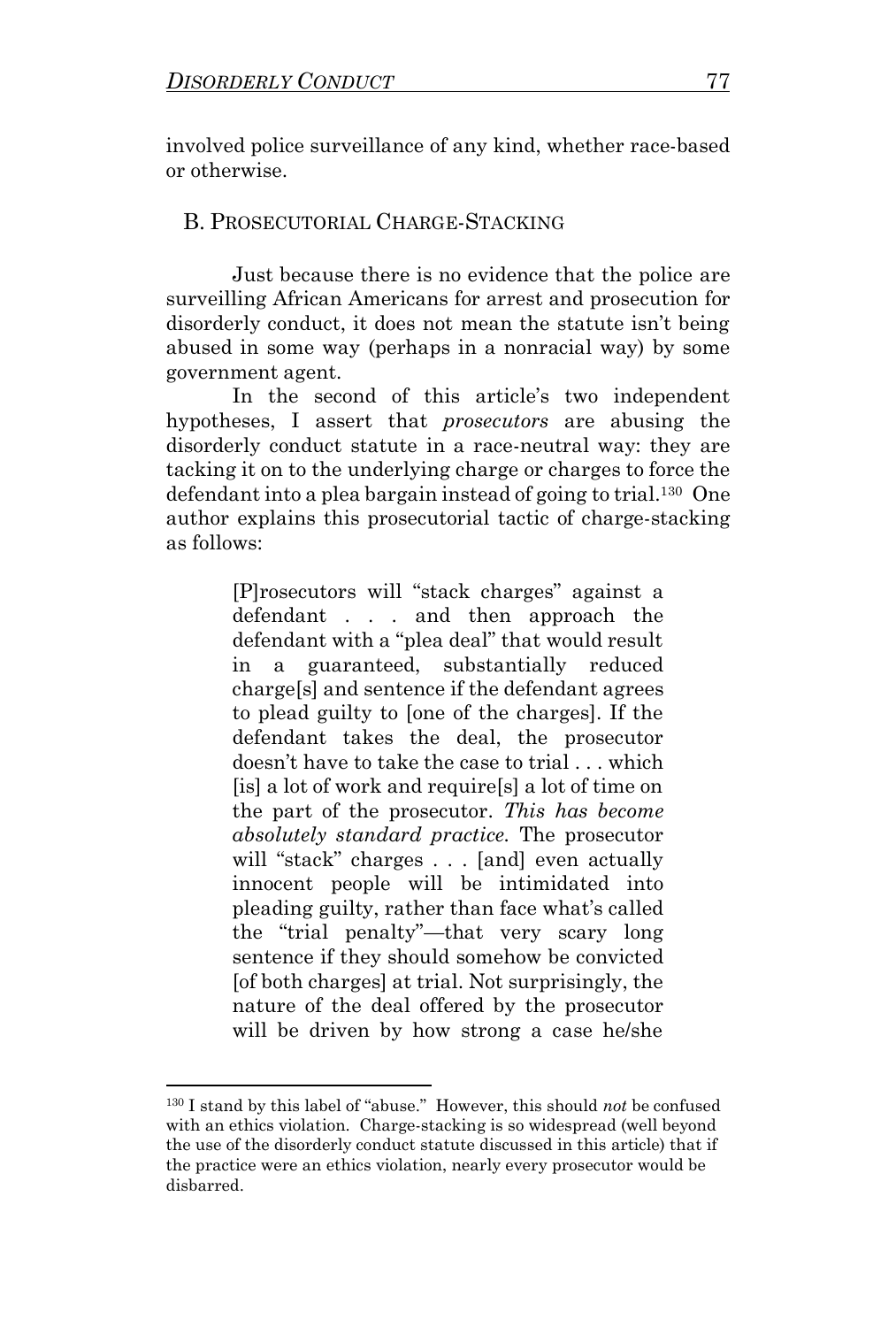<span id="page-28-0"></span>thinks they would have in court—the weaker the case, the better the deal.<sup>131</sup>

Is there any evidence in the sample of cases to support this charge-stacking hypothesis? As discussed earlier, in only 16 of the 91 cases (17.6%), disorderly conduct was the only crime charged. <sup>132</sup> In the large majority of cases, 75 of the 91 (82.4%), disorderly conduct was tacked on to another charge or other charges allegedly occurring in the same incident.<sup>133</sup> Further, 100% of the time the cases in the sample were resolved by plea bargain or were dismissed—and some, if not most, of those dismissals were part of a larger, multi-case plea bargain. 134

In other words, charge-stacking was highly prevalent and not a single case went to trial. However, it is important to draw a distinction here. While the investigation in this article proves the *practice* of charge-stacking, it does not necessarily prove that it is the direct or only cause of the observed, zero-percent trial rate. It is possible those cases

<sup>131</sup> Phil Locke, *Prosecutors, Charge Stacking, and Plea Deals*, WRONGFUL CONVICTIONS BLOG (June 12, 2015) (emphasis added), at https://wrongfulconvictionsblog.org/2015/06/12/prosecutors-chargestacking-and-plea-deals/. For a more detailed discussion of chargestacking, *see* Michael L. Seigel & Christopher Slobogin, *Prosecuting Martha: Federal Prosecutorial Power and the Need for a Law of Counts*, 109 PENN ST. L. REV. 1107, 1121 (2005) ("Redundant charging can skew plea bargaining . . . Most obviously, multiple charges intimidate defendants."); Andrew Manuel Crespo, *The Hidden Law of Plea Bargaining*, 118 COLUM. L. REV. 1303, 1313 (2018) ("[T]he prosecutor can inflate the quantity of charges the defendant faces, by piling on overlapping, largely duplicative offenses—increasing with each new charge the defendant's potential sentence, his risk of conviction, and the 'sticker shock' of intimidation that accompanies a hefty charging instrument."); William J. Stuntz, *The Pathological Politics of Criminal Law*, 100 MICH. L. REV. 505, 594 (2001) (discussing "charge-stacking"); Tracey L. Meares, *Rewards for Good Behavior: Influencing Prosecutorial Discretion and Conduct with Financial Incentives*, 64 FORDHAM L. REV. 851, 878 (1995) (discussing "horizontal overcharging"); Andrew D. Leipold, *How the Pretrial Process Contributes to Wrongful Convictions*, 42 AM. CRIM. L. REV. 1123, 1143 (2005) ("A defendant who is guilty of one charge but innocent of another may find it difficult" to defend both). <sup>132</sup> *See* APPENDIX.

<sup>133</sup> *See id*.

<sup>134</sup> *See id*.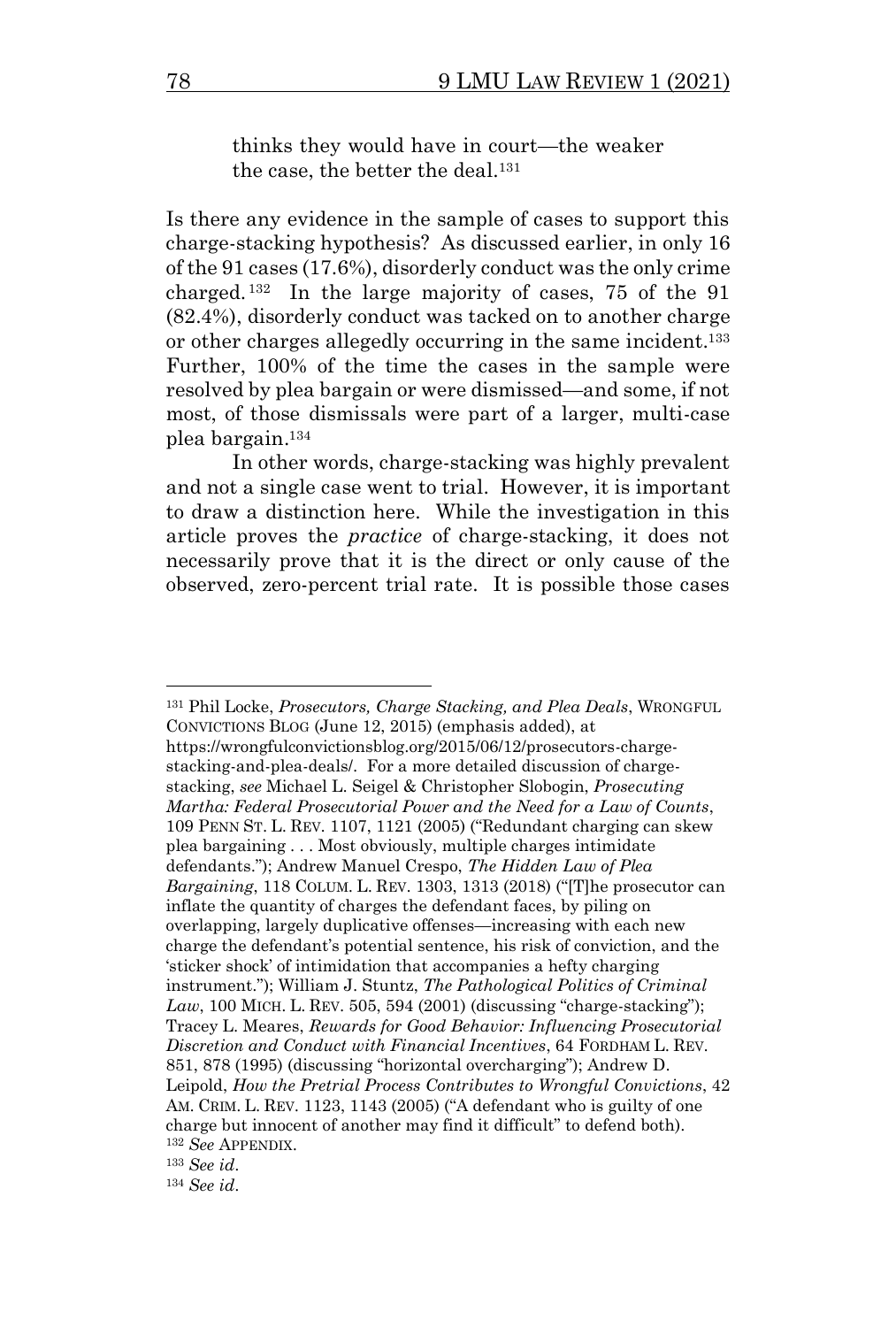would have been resolved by plea bargain anyway, even without charge-stacking.<sup>135</sup>

 Nonetheless, while this investigation does not in itself prove a cause-and-effect relationship, it "does waggle its eyebrows suggestively and gesture furtively while mouthing 'look over there'" in the direction of causation.<sup>136</sup> And charge-stacking is more likely to have an impact on plea bargaining in the two-count cases. The reason is that, with only one underlying count, the disorderly conduct tack-on charge takes on greater significance in plea negotiations.

This becomes clearer by focusing on a subset of the two-count cases in the sample. In 39 of 91 cases (42.9%), the defendant was charged with precisely two counts: a single, underlying count of some kind, and a disorderly conduct tack-on charge. 137 Twenty-seven of these 39 cases are

Further, charge-stacking with the disorderly conduct statute is only a single, very limited form of charge-stacking. And in addition to charge-stacking (with or without the use of disorderly conduct), another reason for the dominance of plea bargaining may be that some defense lawyers are averse to trying cases. *See* Eve Brensike Primus, *Culture as a Structural Problem in Indigent Defense*, 100 MINN. L. REV. 1769, 1769 (2016) ("Too many lawyers appointed to represent poor criminal defendants do not perform their intended role in the system, because they have been conditioned not to fight for their clients"). <sup>136</sup>CAUSEWEB.ORG, Munroe on Correlation (accessed May 8, 2021), at

<sup>&</sup>lt;sup>135</sup> The reality is that the vast majority of criminal cases in all federal and state jurisdictions resolve by plea bargain for a variety of reasons. *See* Darryl K. Brown, Response, *What's the Matter with Kansas—and Utah?: Explaining Judicial Interventions in Plea Bargaining*, 95 TEX. L. REV. SEE ALSO 47, 62 (2017) ("All this has allowed state and federal courts to reach guilty plea rates of 96 to 99 percent."); John H.. Langbein, *Torture & Plea Bargaining*, 46 U. CHI. L. REV. 3, 9 (1978) (In some jurisdictions "as many as 99 percent of all felony convictions are by plea."); Robert E. Scott & William J. Stuntz, *Plea Bargaining as Contract*, 101 YALE L.J. 1909, 1912 (1992) (Plea bargaining "is not some adjunct to the criminal justice system; it *is* the criminal justice system.").

https://www.causeweb.org/cause/resources/fun/quotes/munroecorrelation.

<sup>137</sup> *See* APPENDIX. For purposes of determining the number of counts, bail jumping charges are disregarded. Further, the 39 cases are a *subset* of two-count cases. There were additional two-count cases in the sample, but in those cases it is not necessarily clear that the disorderly conduct charge was tacked-on to an underlying crime; therefore, such cases are not included in the subset of the 39 two-count cases that I discuss here. For example, in 18cm979 the defendant is charged with two counts: carrying a concealed weapon (CCW) and disorderly conduct. However, the disorderly conduct may not be a tack-on charge. Rather, it might be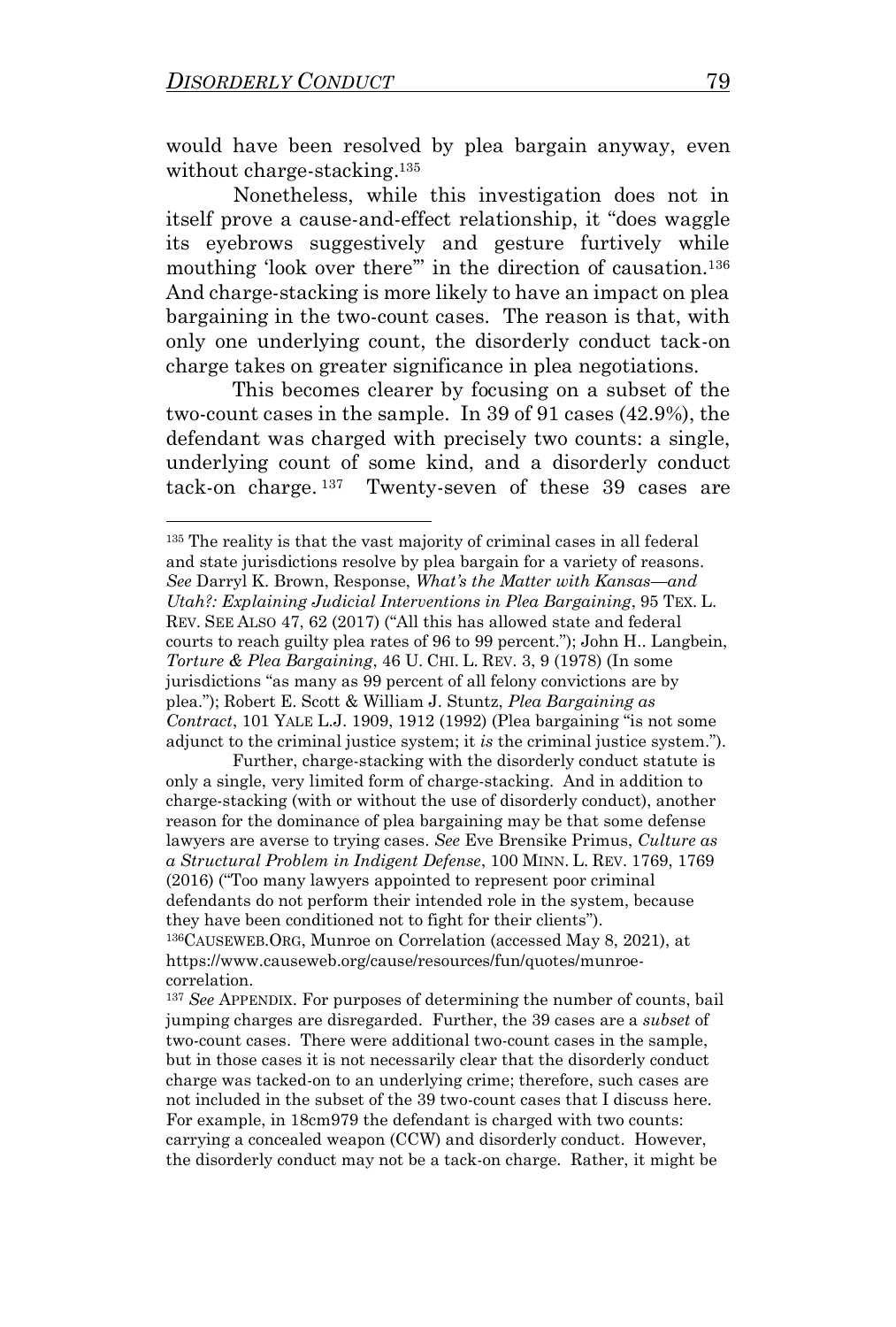battery cases, another eight are criminal damage to property, two are child abuse, one is strangulation, and one is violating a domestic no-contact order—and in each of these 39 cases, the prosecutor tacked on a disorderly conduct charge to make a two-count case out of a single incident. 138

 But how can the prosecutor charge the defendant with a primary, underlying crime (usually battery) and then tack on a second crime (disorderly conduct) for the same alleged act? How does that type of charge-stacking not violate double jeopardy? The legal gymnastics that permit it are best illustrated by focusing on the battery-disorderly conduct example. This familiar two-charge combination accounts for 27 of the cases described above, which is a whopping 30%, or nearly one-third, of *all cases* in the entire sample.<sup>139</sup>

 This two-charge combination was also the subject of the appeal in *State v. Kanarowski*, wherein the defendant was charged with battery and a disorderly conduct tack-on (and two more crimes not relevant for our analysis) for allegedly hitting the complaining witness with a baseball bat. 140 The defendant argued that he cannot be charged with two crimes for the same act, as "[t]he constitutional protections against double jeopardy in a single prosecution are meant to prevent a single offense from being arbitrarily transformed into multiple offenses with multiple punishments."<sup>141</sup>

In response, the court held that the applicable test is whether "each charged offense require[s] proof of an element or fact that the other does not." <sup>142</sup> If each does, then transforming the defendant's single act (swinging the baseball bat) into two offenses (battery and disorderly conduct) would not be arbitrary and, therefore, would be permitted. The court elaborated: on the one hand, *battery* requires proof that the victim suffered bodily harm without consent and that the defendant had the "intent to cause

the primary, underlying charge with the CCW charge being added for a weapon that may have been found on the defendant's person upon his arrest.

<sup>138</sup> *See id*.

<sup>139</sup> *See id*.

<sup>140</sup> State v. Kanarowski, 489 N.W.2d 660, 661 (1992).

<sup>141</sup> *Id*. at 662.

<sup>142</sup> *Id*. (discussing the so-called *Blockburger* test set forth in *Blockburger v. U.S*. 284 U.S. 299 (1932)).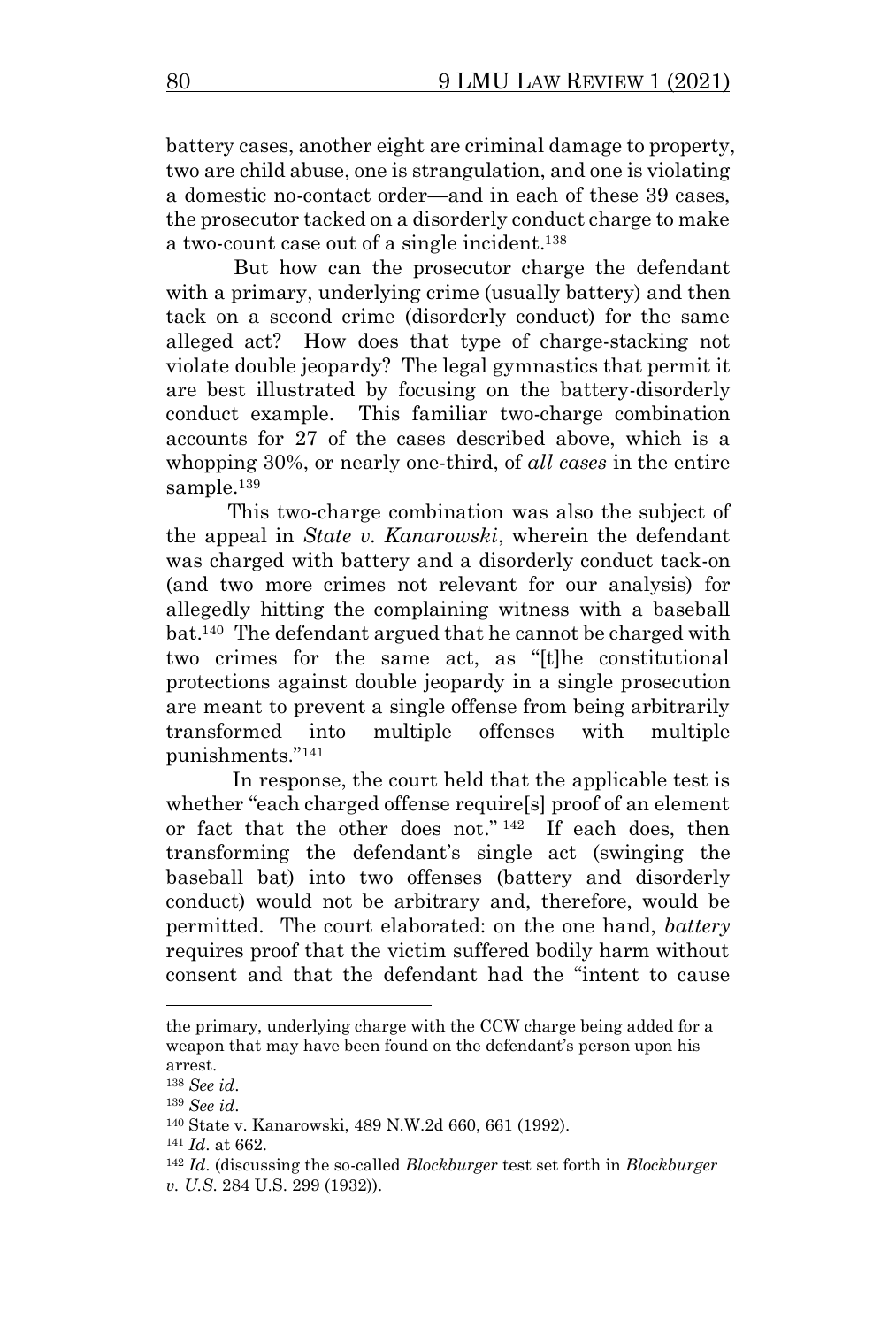bodily harm," <sup>143</sup> whereas disorderly conduct does not; on the other hand, the court continued, *disorderly conduct* requires proof that the defendant's conduct was "violent . . . and tended to cause or provoke a disturbance," <sup>144</sup> whereas battery does not.

According to the court, because each crime requires proof of an element that the other does not—*bodily harm* for battery and *a disturbance* for disorderly conduct transforming the defendant's single offense into two different crimes is not arbitrary and, therefore, is permitted. In other words, even though hitting someone with a baseball bat is one *act*, the battery and disorderly conduct are "based upon different facts, not the same fact."<sup>145</sup> One "fact" is that the defendant intentionally caused bodily harm; the other "fact" is that the defendant also caused or provoked a disturbance.<sup>146</sup>

 In reality, it is certainly true that a person can commit disorderly conduct without committing a battery—as we've learned, even a lawyer attempting to visit a client at a government building during regular business hours can be disorderly. 147 But as a practical matter, in most imaginable circumstances can a person really commit a battery without also being disorderly? In the baseball-bat case, doesn't causing pain or injury necessarily cause a disturbance? Wouldn't the crime victim who suffers bodily harm also necessarily be disturbed—or at least "tend to" be disturbed, which is all that the disorderly conduct statute requires?<sup>148</sup> Isn't breaking this fact into two different "facts" just a

<sup>143</sup> *Id*.

<sup>144</sup> *Id*.

<sup>&</sup>lt;sup>145</sup> *Id*. In the court's reasoning, the fact that the defendant's battery "drew a crowd and . . . the police [were] summoned" is evidence of the disturbance, thus justifying the disorderly conduct. In the domestic context, there usually isn't a crowd to witness the battery yet the police are still "summoned," which is evidence that the complaining witness was disturbed. This is enough to pass the *Blockburger* elements-only test. And in cases of disorderly conduct, recall that an actual disturbance is not even needed. Rather, the test is whether the defendant's conduct (the battery) is such that it merely "tends to cause" a disturbance. WIS. STAT. § 947.01 (1).

<sup>146</sup> *Id*.

<sup>147</sup> *See* Part II.A.

<sup>148</sup> WIS. STAT. § 947.01 (1).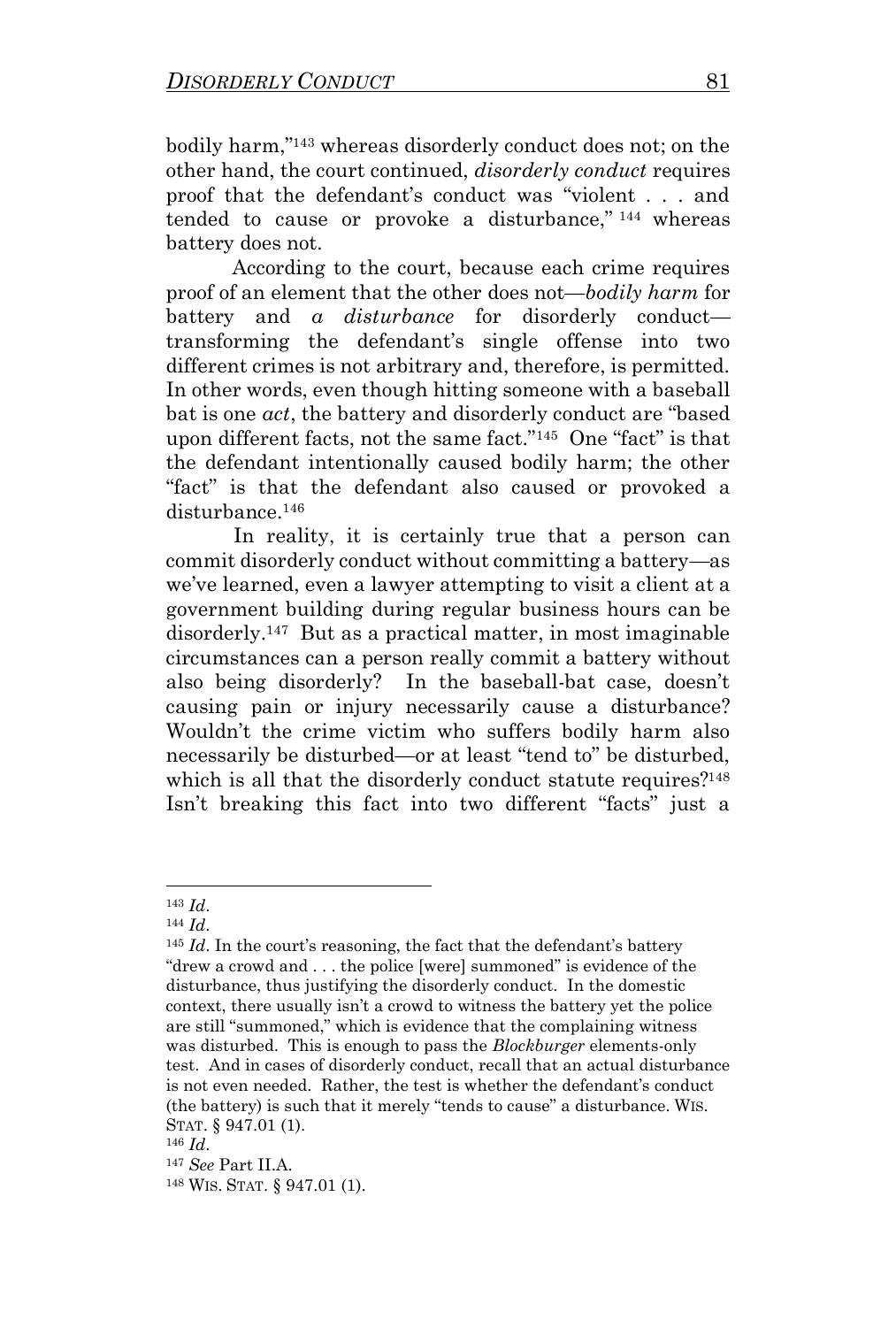disingenuous way to double up the charges and pile on the defendant? 149

 In commonsense layman terms, disorderly conduct is (almost always) inherent in or included within a battery crime. But because the test is not one of commonsense, but rather is the hyper-technical elements-only test, the state may charge battery *and* disorderly conduct for a single incident (or even a single act), thus giving the prosecutor the bargaining power to offer dismissal of one count in exchange for a plea to the other.<sup>150</sup> Which count stays and which one goes, of course, depends on the perceived strength of the case. But either way, having two counts with which to wheel-anddeal dramatically increases the prosecutor's chance of getting the desired conviction without the inconvenience and risk of a jury trial.

In the sample, of the 39 two-count cases described above, 33 are known to have been resolved by plea bargain.<sup>151</sup> The remaining six were dismissed, <sup>152</sup> though probably as part of a larger plea deal involving another case that does not appear in the sample. The results of those 33 known plea bargains are as follows:

<sup>149</sup> *See* Michael Seigel & Christopher Slobogin, *supra* note [131,](#page-28-0) at 1113 (discussing the prosecutor's ability "to shape the contours of a crime and to split it up—perhaps arbitrarily—into many different but overlapping counts.").

<sup>150</sup> *See id*. at 1121-24 (discussing the elements-only test and reasonable alternatives to it).

<sup>151</sup> *See* APPENDIX.

<sup>152</sup> *See id*.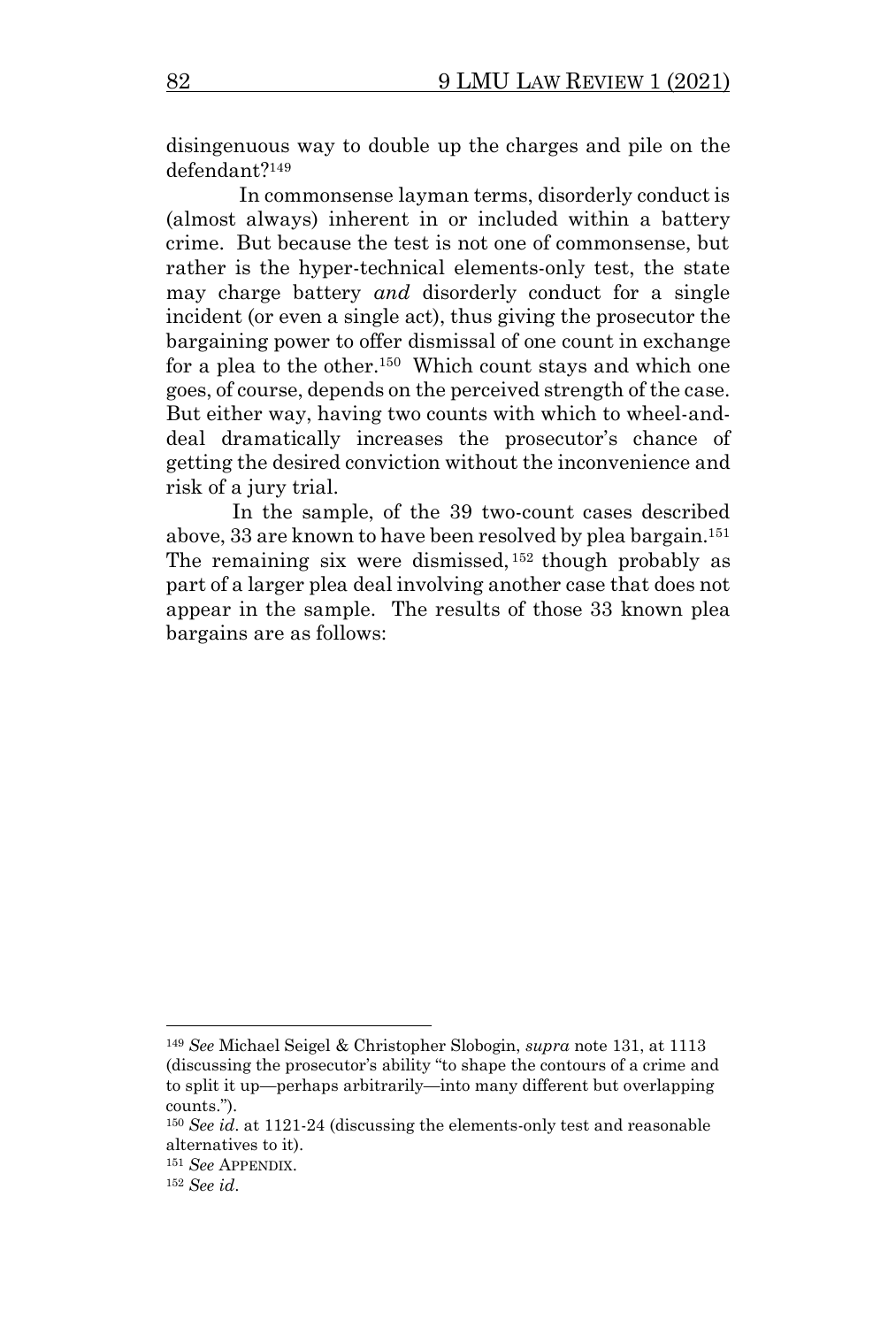| Underlying  | No. of         | Plea to               | Plea to               | Pct.   |
|-------------|----------------|-----------------------|-----------------------|--------|
| Charge      | Cases          | underlying            | $D.C.$ <sup>154</sup> | D.C.   |
|             |                | charge <sup>153</sup> |                       |        |
| Battery (+  | 23             | <b>9</b> 155          | 15                    | 65.2%  |
| D.C.        |                |                       |                       |        |
| Crim.       | 7              | $\overline{2}$        | 5                     | 71.4%  |
| Damage to   |                |                       |                       |        |
| Prop. $(+)$ |                |                       |                       |        |
| D.C.        |                |                       |                       |        |
| Child Abuse | $\overline{2}$ | 1                     | 1                     | 50.0%  |
| $(+$ D.C.)  |                |                       |                       |        |
| Violate DV  | 1              | ∩                     | 1                     | 100.0% |
| No-Contact  |                |                       |                       |        |
| $(+$ D.C.)  |                |                       |                       |        |
|             | 33             | 12                    | 22                    | 66.7%  |

Put another way, we know that no cases in the sample went to trial. We can also safely assume that in over onethird of the cases (33 of 91), and probably more, the prosecutor was able to use the disorderly conduct charge to force the defendant into a plea bargain.<sup>156</sup> In about twothirds of those 33 cases, the prosecutor offered a plea to the less serious disorderly conduct in exchange for dismissal of the primary charge (most commonly, battery). In roughly

<sup>153</sup> In 18cm999, a battery case, the defendant also had a bail jumping charge, but such charges are ignored for purposes of this article. Further, the bail jumping charge (not the battery charge) is actually the underlying count to which the defendant entered a plea. In 18cf810, also a battery case, the defendant entered a plea to disorderly conduct and *also* to a *reduced* battery charge. This plea to battery is not included in this "underlying charge" column because the plea was to a modified or reduced charge.

<sup>154</sup> In 18cm953, a battery case, and 18cm974, a criminal damage to property case, the defendants entered pleas to disorderly conduct as part of a deferred prosecution agreement.

<sup>155</sup> In 18cm992, the defendant entered pleas to *both* the underling battery and the disorderly conduct. This is why the table indicates pleas to 24 counts (nine underlying charges and 15 disorderly conduct charges), even though there are only 23 cases in that row. In all of the other two-count cases, the defendant entered a plea to one count in exchange for the dismissal (or in one instance, the reduction) of the other.

<sup>156</sup> I limit my claim to the 33 two-count cases, however, because even though the prosecutor obtained a plea in many more cases, those other cases had more than two counts. The more counts the prosecutor has at his or her disposal, the less impact a single count of disorderly conduct will have in plea bargaining.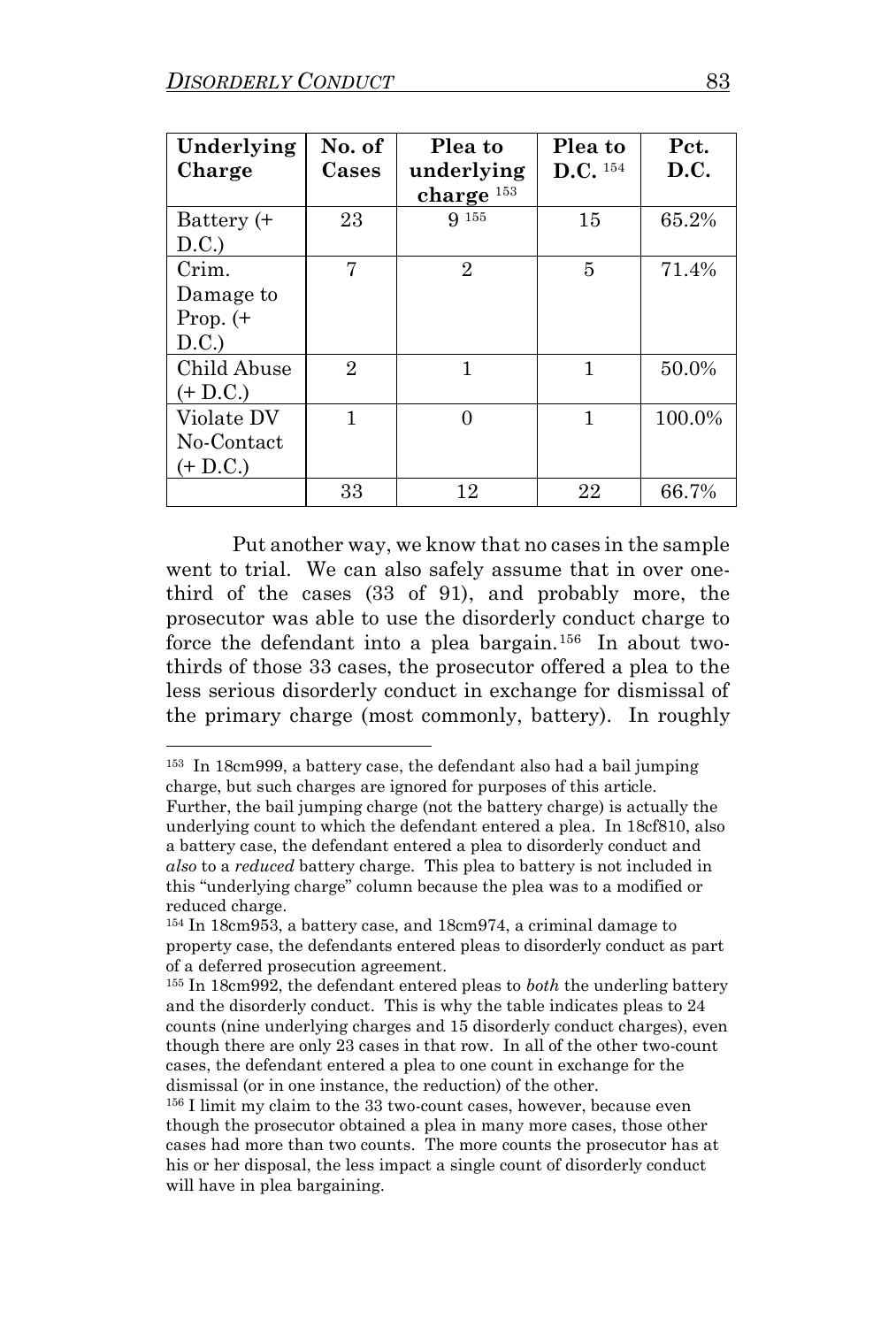the other one-third, the prosecutor induced a plea to the more serious charge by offering to dismiss the disorderly conduct.

But while this investigation demonstrates that charge-stacking is highly prevalent in the sample, it has not yet demonstrated the extent of the practice—not even in the county from which the sample was drawn. In other words, we know that whenever disorderly conduct was charged, in the vast majority of cases it was used as a tack-on to another charge—typically battery or property damage. But how often was battery or property damage charged *without* tacking on a disorderly conduct count? Such cases, *sans* disorderly conduct, would not have appeared in the sample. If there are a high number of such cases, then the practice of charge-stacking may not be that widespread.

This question is easily answered with two additional searches. It turns out that charge-stacking is not just widespread, but habitual—i.e., "absolutely standard practice." <sup>157</sup> Within the timeframe (July 2018), county (Kenosha), and state (Wisconsin) under investigation, there were only three cases that charged some form of battery but did not also charge disorderly conduct.<sup>158</sup> Similarly, there was only one case that charged property damage but did not also charge disorderly conduct. <sup>159</sup> In other words, *not* tacking on a disorderly conduct charge in a battery or property damage case was the rare exception to the rule—so rare, it may have been a charging oversight.

To summarize, this investigation substantiates the article's second hypothesis: it conclusively demonstrates habitual prosecutorial charge-stacking. Further, the complete absence of jury trials in the sample of cases is consistent with the commonsense claim that prosecutors stack charges to increase their leverage over defendants and force them into plea bargains.

## VI. LESSONS AND LIMITATIONS

<sup>157</sup> Phil Locke, *supra* note [131.](#page-28-0) 

<sup>158</sup> *See* Wisconsin Circuit Court Access, Kenosha County, All Battery-Related Statutes in Ch. 940, Wis. Stats., Offense Range 7/01/2018 to 7/31/2018.

<sup>159</sup> The one case is a codefendant case, thus generating two separate case numbers for a single incident and a single charging decision. *See* Wisconsin Circuit Court Access, Kenosha County, Statute 943.01, Offense Range 7/01/2018 to 7/31/2018.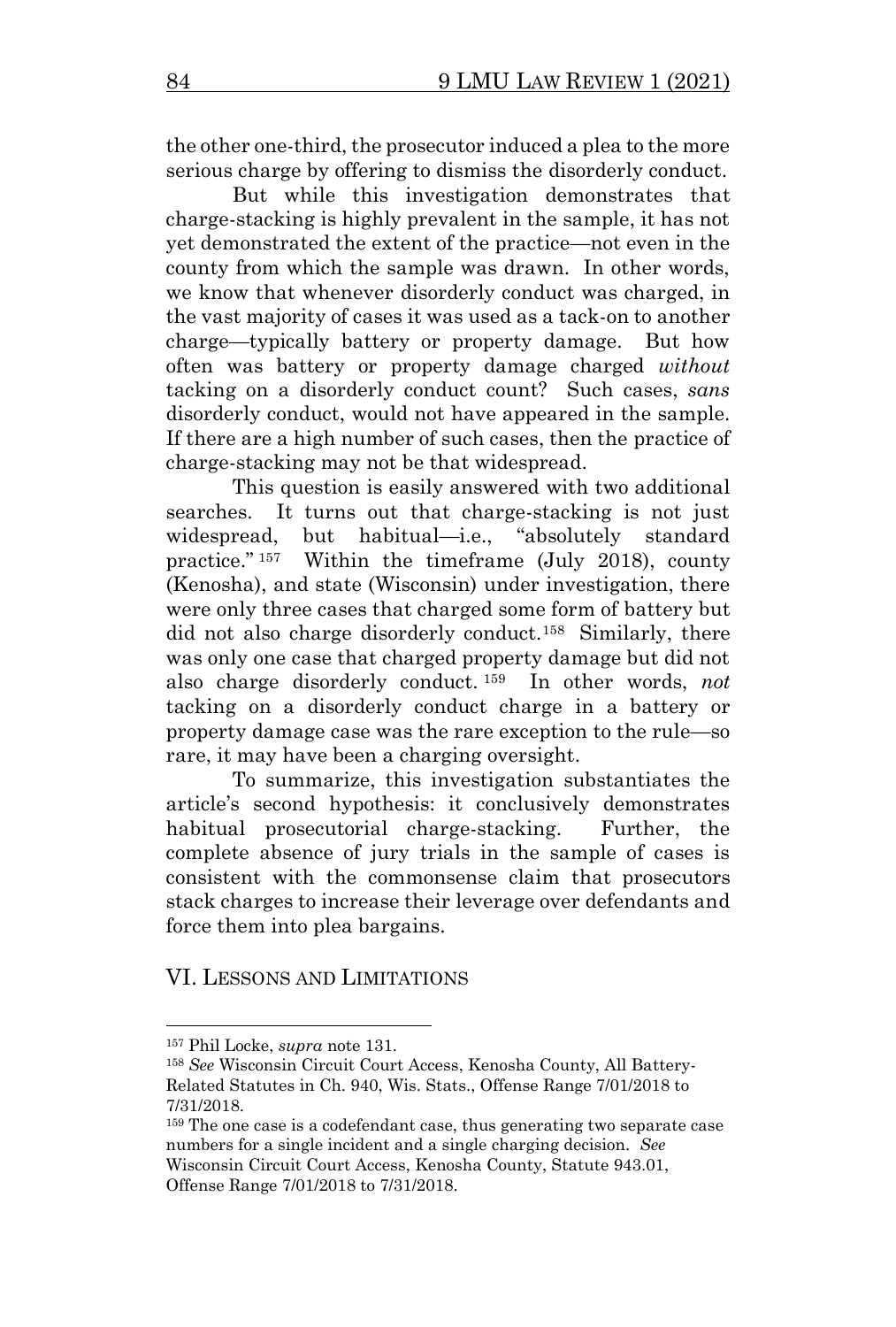One limitation of this investigation is that it tests the two narrow hypotheses using a sample that is limited in scope: it was drawn from one county in one state and investigated only three law enforcement agencies. 160 (The cases studied were not randomly selected, either, but that is not a limitation; as explained earlier, the sample was selected to increase the odds of *substantiating* the racemotivated theory of disorderly conduct, if the theory was true. Also as explained earlier, the sample is fairly large, as it comprises 11% of the disorderly conduct cases in 2018.)

Therefore, while I believe the race-motivated theory of disorderly conduct is generally implausible, I cannot say that this investigation debunks the theory on a national or statewide scale. It would be more accurate to say that the sample of cases investigated in this article offered no support whatsoever for the race-motivated theory and, in fact, completely contradicted it.

 But that limitation is also the primary lesson. Policing is a very local affair. Police practices and policies are sometimes determined at the state level, <sup>161</sup> and in most respects at the county or even agency level.<sup>162</sup> Therefore, broad claims and generalizations about police-related problems and reforms are usually of little value. When a police officer commits misconduct, even crimes, against a suspect in Minneapolis, it says nothing about whether the police in Seattle or Portland, for example, should be abolished, defunded, *or even reformed*. Similarly, even if it

<sup>160</sup> The vast majority of cases in Kenosha County in July 2018 would have been investigated by the Kenosha Police Department, the Kenosha Sheriff's Department, and the Pleasant Prairie Police Department. (Another potential agency which sees a much lower volume of cases would have been the Twin Lakes Police Department.).

<sup>&</sup>lt;sup>161</sup> An example of a statewide practice is the state-level mandatory arrest law in domestic situations, discussed in Part IV.A.

<sup>162</sup> *See* Elizabeth Joh, *Policing, Race, & Technology*, 2021 U. ILL. L. REV. ONLINE 84, 84 (2021) ("Like schools and fire departments, policing is largely a local institution."). As an example of a difference at the agency level, even within Kenosha County the three primary law enforcement agencies are not on the same page with the use of body cameras. *See* Deneen Smith, *First Body Cameras on the Street for Sheriff's Deputies, Testing Beginning for Kenosha Police*, KENOSHA NEWS (Apr. 28, 2021) (By comparison to the Kenosha Sheriff and the Kenosha Police Departments, "Pleasant Prairie Police [another Kenosha County law enforcement agency] have had body cameras since 2017.").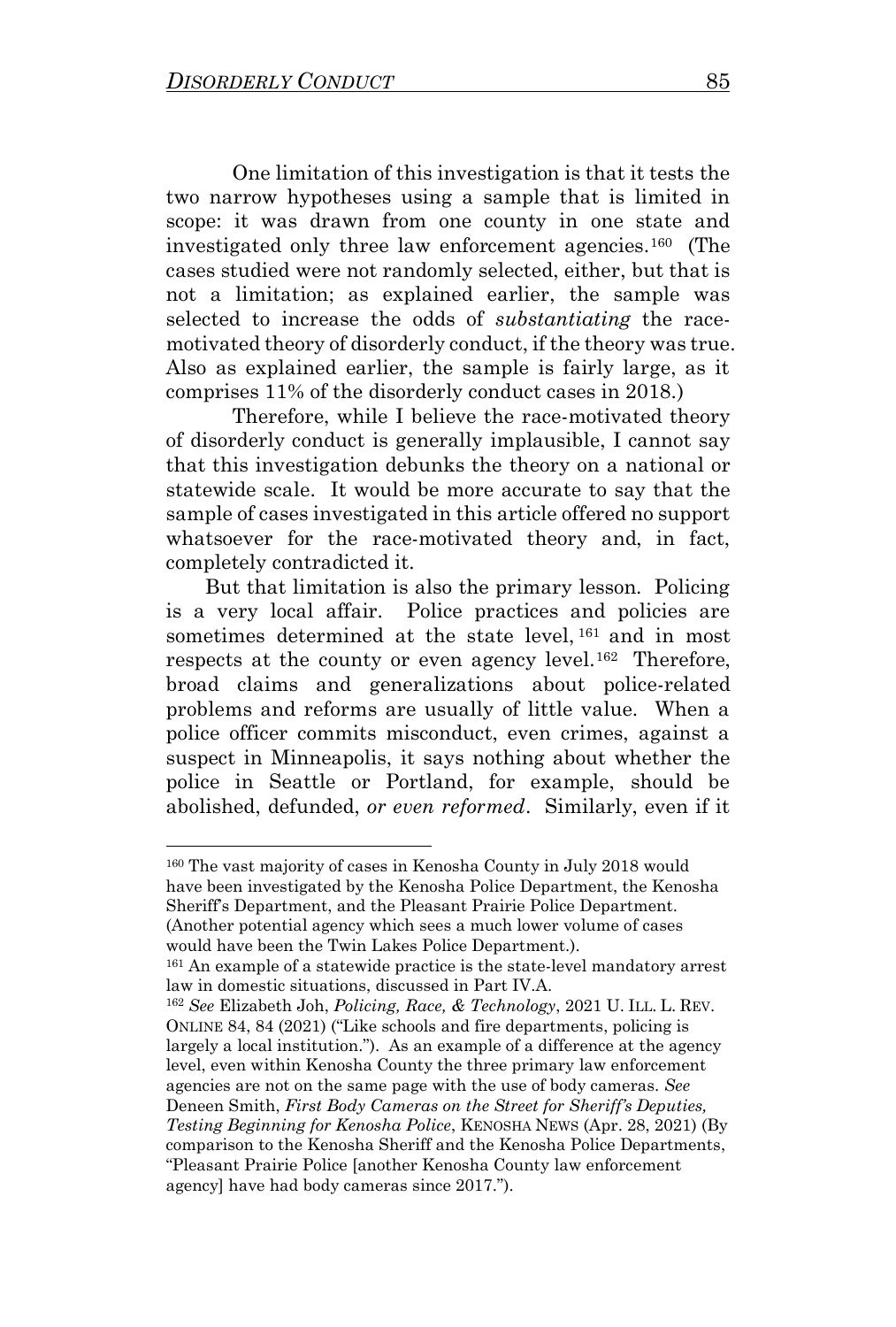were shown that the police were surveilling African Americans for disorderly conduct in, say, New York, that would not support the abolition of the disorderly conducts statute in, say, Florida or Wisconsin. This is especially true if the New York law enforcement surveillance practices were in use many decades ago.<sup>163</sup>

 A secondary lesson relates to claims and evidence. Those asserting a claim—e.g., that the police are currently using the disorderly conduct statute to surveil African Americans for signs of disorder—generally have the burden to provide evidence in support of that claim.<sup>164</sup> And merely pointing to disproportionate charging of a demographic group relative to its share of the total population says absolutely nothing about *why* that difference exists.

The claims of racist police surveillance for signs of disorder tend to be advanced by those in academia—a place where it is currently popular to make sweeping allegations of racism. 165 For example, in what can only be described as an oddly self-destructive move, the English department at Rutgers University stated that to promote anti-racism, it will "deemphasize traditional grammar rules." 166 Moving from the perplexing to the disturbing (and from general academia

https://www.qcc.cuny.edu/socialsciences/ppecorino/phil\_of\_religion\_text/C HAPTER 5 ARGUMENTS EXPERIENCE/Burden-of-Proof.htm. <sup>165</sup> Both of the authors cited in this article who make claims of racemotivated police surveillance are employed in legal academia. *See supra* not[e 21.](#page-2-0) This is not surprising for another reason as well: the majority of all law review articles are written by professors. In one recent study, more than sixty percent of articles were written by authors who were already affiliated with law schools. *See* Albert H. Yoon, *Editorial Bias in Legal Academia*, 5 J. LEGAL ANALYSIS 309, 319-20 (2013). This strikes me as an underestimate of the true number; in any case, of the remaining authors, many are no doubt publishing with the hope of breaking into the academy's hallowed ranks.

<sup>163</sup> *See* Jamelia Morgan, *supra* note [21](#page-2-0), at 7 (discussing the "broken windows policing initiatives of the 1980s and 1990s" and the "ordermaintenance policing that characterized the vagrancy regimes of the latter half of the 20th century.").

<sup>164</sup> *See, e.g.*, PHILOSOPHY OF RELIGION: THE BURDEN OF PROOF (accessed May 5, 2021) ("[Y]ou simply cannot prove general claims that are negative claims—one cannot prove that ghosts do not exist; one cannot prove that leprechauns too do not exist. One simply cannot prove a negative and general claim."), at

<sup>166</sup> Alex Frank, *Rutgers English Department to Deemphasize Traditional Grammar In Solidarity with Black Lives Matter*, COLLEGE FIX (Jul 20, 2020), at https://www.thecollegefix.com/rutgers-english-department-todeemphasize-traditional-grammar-in-solidarity-with-black-lives-matter/.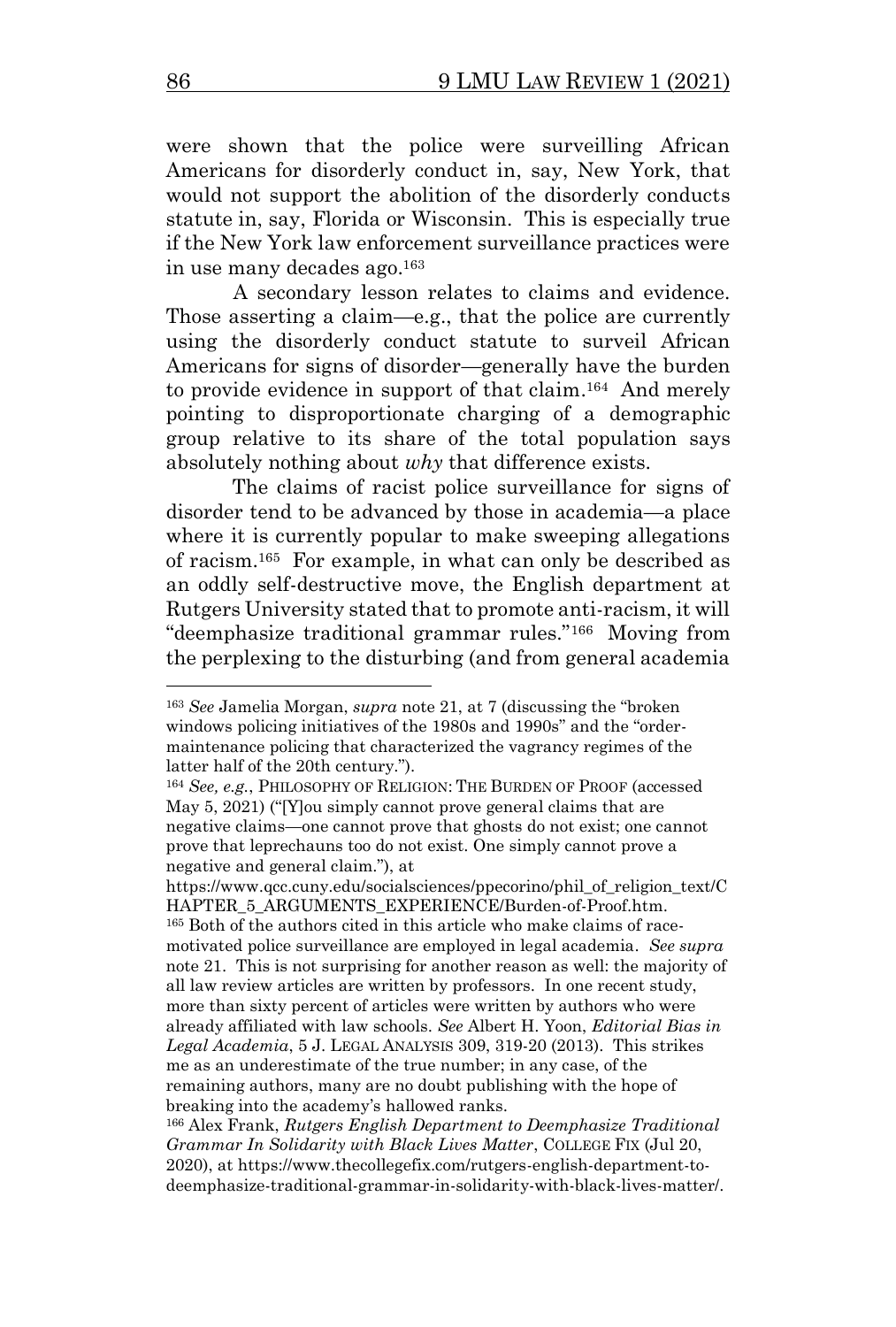to legal academia) several law professors at Northwestern University introduced themselves at a virtual town hall meeting by obediently announcing: "I am a racist." <sup>167</sup> Returning to the general academy for a final, headscratching example, students at Georgetown condemned as racist a minority fellowship program that provides "alumni mentorship, interview practice, and leadership trips" to minority students. <sup>168</sup> A primary complaint was the program's practical orientation; it should instead have focused on race-based activism, critics say.<sup>169</sup>

Certainly, if rules of grammar, liberal law professors,<sup>170</sup> and even fellowship programs designed exclusively for minority students are called racist, then it is no surprise (and might even be expected) that those in academia will attempt to brand the police as racist as well. But such liberal, freewheeling use of the word racism can pose several problems assuming that one's goal is to identify real, contemporary issues and advocate for meaningful reform.

One problem is that sometimes the evidence contradicts such claims of police racism. This was demonstrated in this article. Allegations of racism should therefore be made narrowly (e.g., "the police at agency A in county B of state C are surveilling African Americans for crimes of disorderly conduct . . .") and only when grounded in evidence beyond macro-level arrest or charging statistics. Otherwise, such allegations lose their effectiveness. Worse yet, rather than merely falling on deaf ears, blanket claims of racism can harm. "The most damaging aspect of this mindset is that it renders impossible the task of rooting out

<sup>167</sup> Chrissy Clark, *Northwestern Law Administrators Confess Their Racism in Online Diversity Session*, WASHINGTON FREE BEACON (Sept. 6, 2020), at https://freebeacon.com/campus/northwestern-law-

administrators-confess-their-racism-in-online-diversity-session/; Maria Lencki, *Northwestern Law Faculty Refuses to Explain Why They Introduced Themselves as Racists*, COLLEGE FIX (Sept. 8, 2020), at https://www.thecollegefix.com/northwestern-law-faculty-refuse-to-

explain-why-they-introduced-themselves-as-racists/.

<sup>168</sup> Dalton Nunamaker, *At Georgetown, Program Supporting Students of Color Accused of Racism*, COLLEGE FIX (Dec. 16, 2020), at https://www.thecollegefix.com/at-georgetown-program-supporting-

students-of-color-accused-of-racism/.

<sup>169</sup> *Id*.

<sup>170</sup> *See* James Lindgren, *Measuring Diversity: Law Faculties in 1997 and 2013*, 39 HARV. J. L. & PUB. POL'Y 89 (2015) (discussing the gross overrepresentation of Democrats on law school faculties).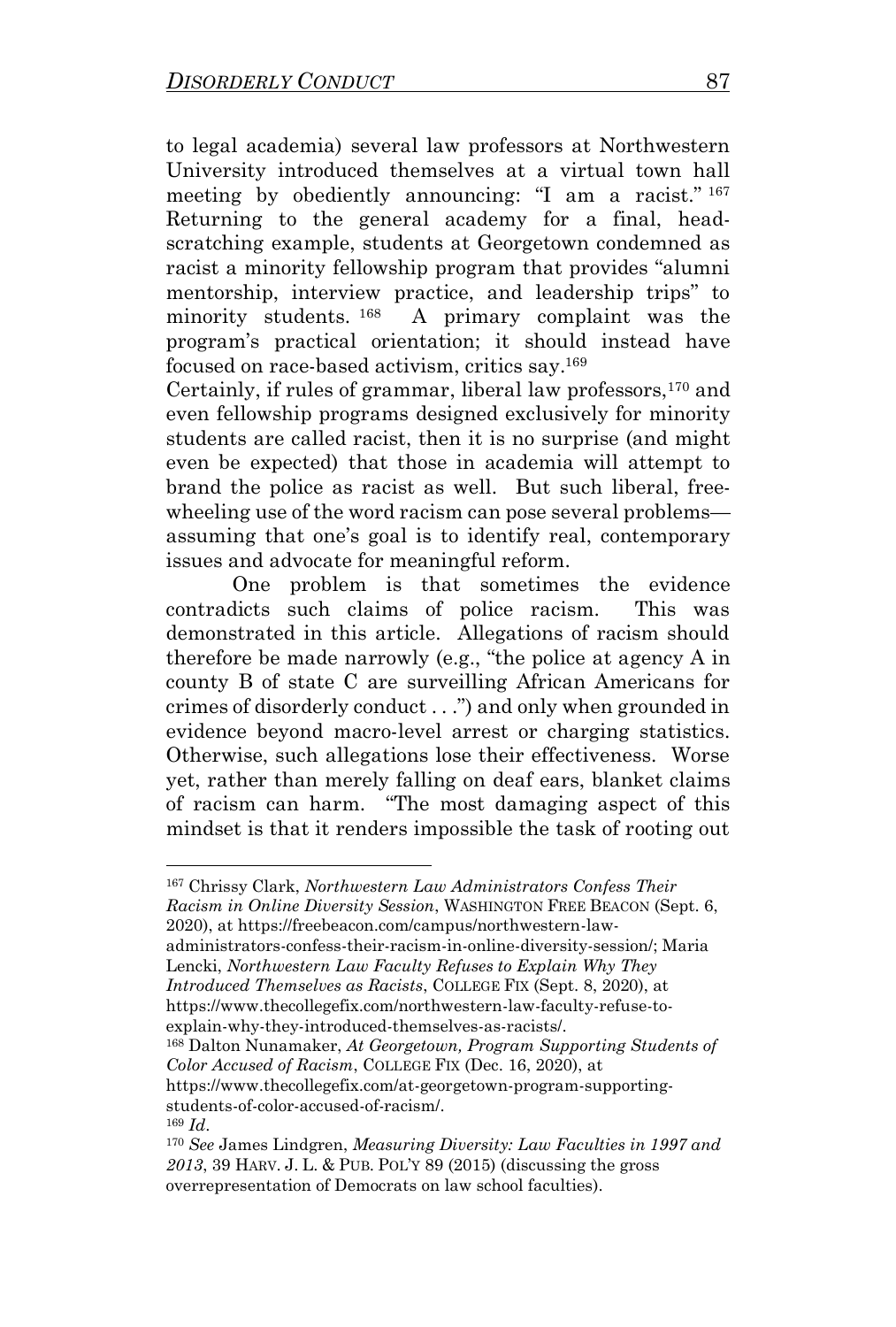[true] racism. Falsely assuming that racism is everywhere . . . is guaranteed to engender resentment and sow racial division."<sup>171</sup>

Blindly placing all problems into the basket of racism means that, when racism isn't the real issue, the underlying problem is overlooked and it gets a free pass. As demonstrated by this article, the real problem in the sample of cases is broader as it affects *all defendants*, not just African Americans. And the problem isn't surveillance by the police; rather, it is the completely independent problem of charge-stacking by prosecutors. (As the next Part demonstrates, even though the problem impacts all defendants, the associated fix is less extreme than abolishing the statute.)

In any event, there are also some other limitations of this article's investigation and findings. It is possible that *after* the police are summoned and respond to a domestic incident, they *then* discriminate based on race in deciding whether to arrest the suspect. Such racism would not be detected by this investigation; different information would be needed to test that hypothesis. However, I think that hypothesis is also unlikely to be substantiated for two reasons.

First, in many states including Wisconsin, once the police respond to a call for a domestic disturbance their discretion is severely restricted by mandatory arrest laws that govern the domestic setting.<sup>172</sup> Under Wisconsin's law, the police *must* arrest the suspect, regardless of race, in most cases and certainly in every case where there is any

<sup>171</sup> Andrew Doyle, *The Anti-Racism Movement is Sowing Deeper Divisions*, THE SPECTATOR (Dec. 5, 2020) (parenthetical added), at https://www.spectator.co.uk/article/the-anti-racism-movement-is-sowingdeeper-divisions.

<sup>172</sup> *See* WIS. STAT. § 968.075 (2) (a) (enumerating several different circumstances in which a police officer "shall" arrest a domestic abuse suspect). For a discussion of mandatory arrest laws, *see, e.g.,* Alayna Bridgett, M*andatory-Arrest Laws and Domestic Violence: How Mandatory-Arrest Laws Hurt Survivors of Domestic Violence Rather Than Help Them*, 30 HEALTH MATRIX 437 (2020); Alexandra Pavlidakis, *Mandatory Arrest: Past Its Prime*, 49 SANTA CLARA L. REV. 1201 (2009); David Hirschel, et al., *Domestic Violence and Mandatory Arrest Laws: To What Extent Do They Influence Police Arrest Decisions*, 98 J. CRIM. L. & CRIMINOLOGY 255 (2007); Joel Garner, *Evaluating the Effectiveness of Mandatory Arrest for Domestic Violence in Virginia*, 3 WM. & MARY J. RACE, GENDER & SOC. JUST. 223 (1997).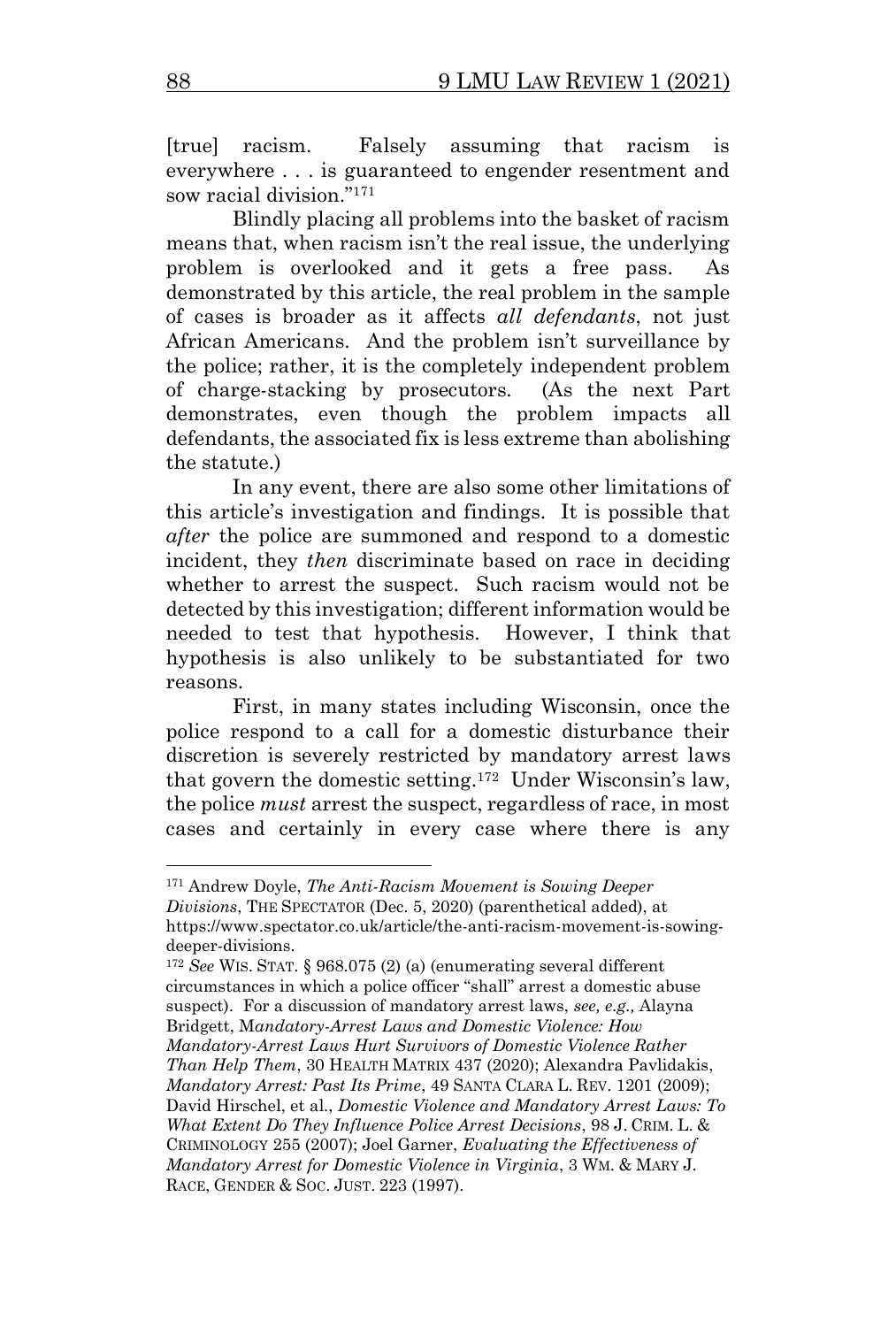"evidence of physical injury," no matter how slight, "to the alleged victim."<sup>173</sup> And because a large percentage of the domestic cases in the sample involved an underlying crime of violence with a disorderly tack-on, the police would have no arrest discretion in most cases.

Second, even if the data were available, how would one define or measure racism in arrest decisions? Assume, for example, the unusual case of a domestic disturbance call where the police do have some discretion in making an arrest. Then assume the usual situation where the suspect and the complaining witness are of the same race. The data used in this investigation do not reveal the race of the complaining witness, but presumably many (and probably most) domestic relationships involve parties of the same race.<sup>174</sup> Upon being summoned, would the police be racist for arresting the defendant or for *not* arresting the defendant, given that the complaining witness who is seeking help is also African American?

One other limitation of this article's investigation is that it does not attempt to detect prosecutorial racism if any exists. Assume the police are doing their jobs under the mandatory arrest law: when they are summoned to a domestic incident, they arrest every person, regardless of race, who is accused of a qualifying crime. Even then, it is possible that a disproportionately high percentage (relative to the population) of African Americans is being *charged* because the prosecutor's office is making decisions based on race.

Once again, this strikes me as highly unlikely—at least in the county where I practice given the race consciousness of the prosecutor's office. 175 But even if such a

<sup>173</sup> WIS. STAT. § 968.075 (2) (a).

<sup>174</sup> *See* Livingston, *supra* note [117.](#page-24-0) 

<sup>175</sup> *See, e.g.*, *BLM Activist Who Lost Race for Congress and Judge to Become Kenosha's Newest [Assistant] Prosecutor*, KENOSHA COUNTY EYE (Apr. 30, 2021) ("BLM sympathizer, Kenosha County District Attorney Michael Graveley (D) hired [the BLM activist] as an Assistant District Attorney."), at http://kenoshacountyeye.com/2021/04/30/blm-activist-wholost-race-for-congress-and-judge-to-become-kenoshas-newest-prosecutor/; *Another Day, Another 32 Pages of Text Messages Between Kenosha DA Mike Graveley and BLM Extremist Whitney Cabal*, KENOSHA COUNTY EYE  $(Jan. 28, 2021)$  ("The two seem to make plans to meet up in person... She then presses him for information on the police shooting of Jacob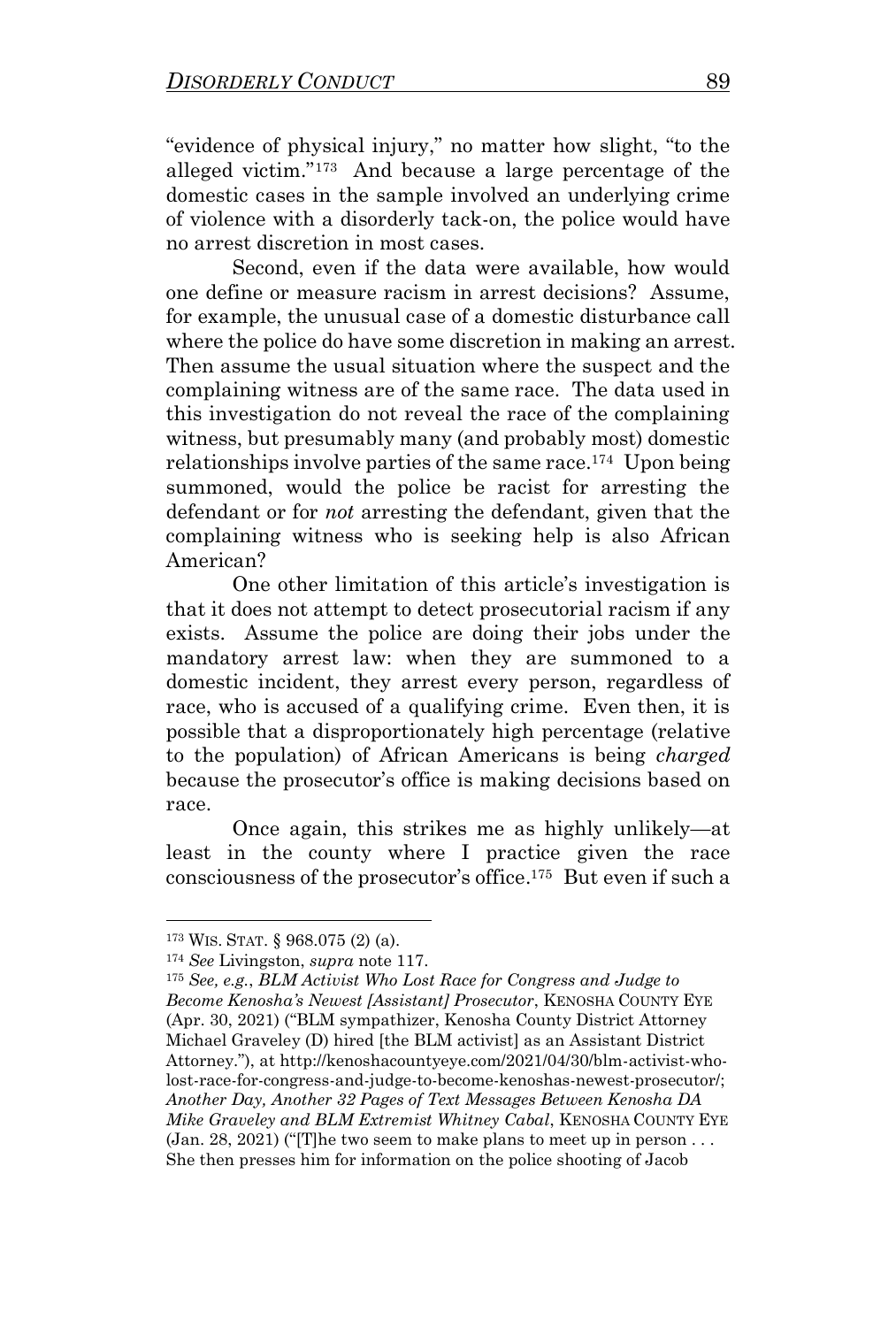prosecutorial practice exists, the race of the complaining witness would also have to play a role in whether a charging decision could be called racist. Nonetheless, this article's investigation does not examine the relevant data and, therefore, would not detect such race-based prosecutorial practices, assuming they even exist.<sup>176</sup>

In sum, the reader should be cautious not to overstate the findings of this article's investigation. Just as it is unwise to make broad, sweeping statements about racism or racist police practices without sufficient evidence, the reader must also recognize the limits of this study, including the geographic scope of its sample and the narrowly drawn hypotheses it investigates.

#### VII. RECOMMENDED REFORM

There are very good arguments for abolishing disorderly conduct statutes. Three of those were discussed in Parts II.A.–C. And to the extent a particular statute does not pass constitutional muster—for example, by not providing sufficient notice of what conduct is criminalized or by chilling constitutionally protected speech—the statute most certainly should be (and, in theory, must be) abolished.

However, there are also arguments *against* abolishing disorderly conduct statutes, particularly those that do pass constitutional muster. In a case discussed earlier, for example, the defendant was alleged to have

Blake."), at http://kenoshacountyeye.com/2021/01/28/another-dayanother-32-pages-of-text-messages-between-kenosha-da-mike-graveleyand-blm-extremist-whitney-cabal/.

<sup>176</sup> Another theoretical possibility—but one that is so fanciful and unlikely that it is best relegated to this footnote—is that the police are, in fact, surveilling and arresting African Americans for disorderly conduct, but the prosecutor's office is refusing to file charges. Under this hypothetical scenario, racist police surveillance exists but would escape detection, as this article studies disorderly conduct *charges*. It seems incredibly unlikely, however, that the police would surveil a racial group for signs of disorder knowing that the prosecutor's office will not file disorderly conduct charges against members of that group. Nonetheless, this theoretical possibility illustrates the potential for differences between arrest data and charging data. For a general discussion of this topic, *see* Michael M. O'Hear, *Milwaukee Arrest Trends, 1980-2011 – Part Three: Chicago Comparisons*, MARQ. U. L. SCH. FAC. BLOG (July 21, 2013), at https://law.marquette.edu/facultyblog/2013/07/milwaukee-arresttrends-1980-2011-part-three-chicago-comparisons/.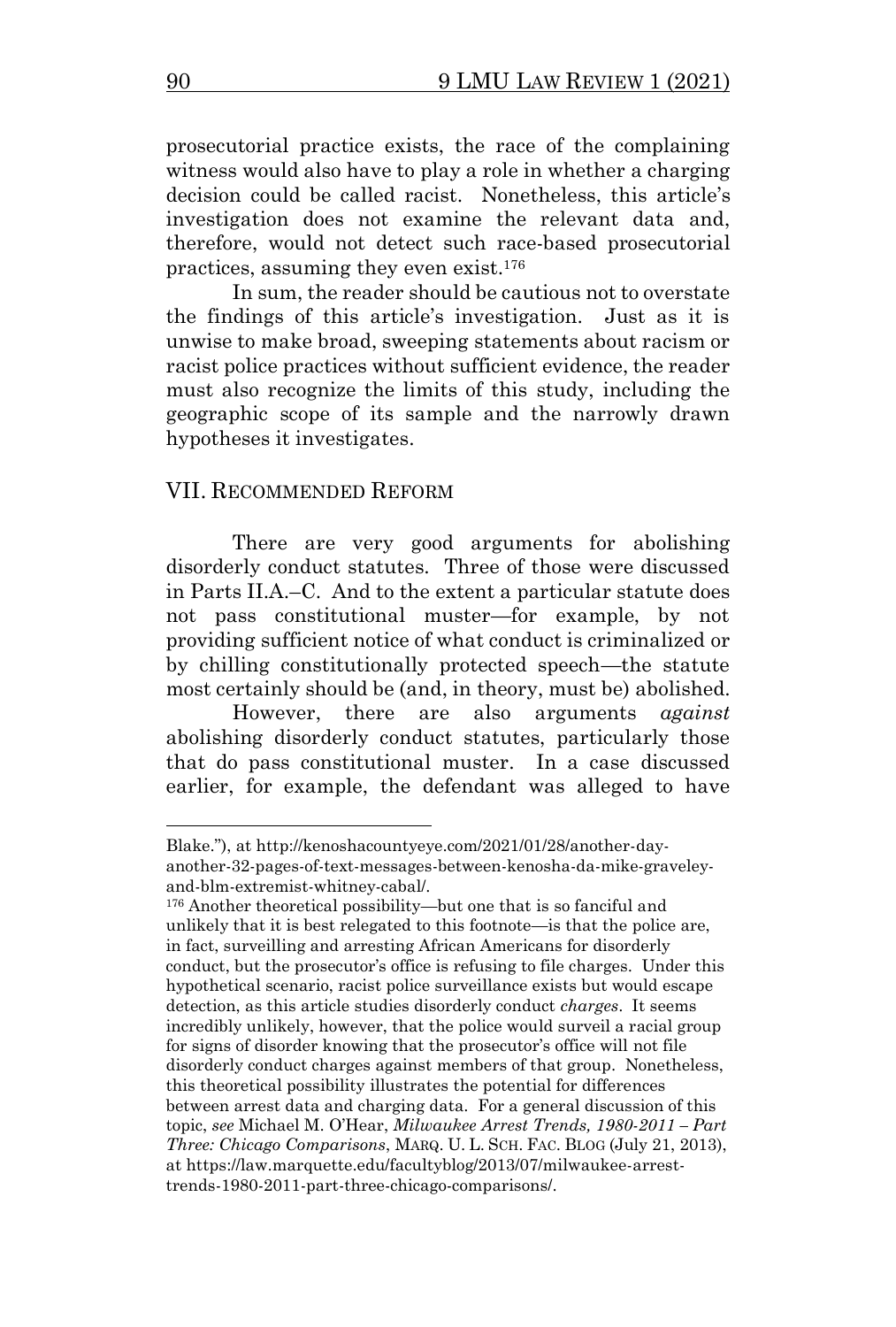pointed a loaded gun at his wife in an attempt to scare her during a domestic argument. 177 No other charge was filed.<sup>178</sup> Far from the situation of law enforcement allegedly using "unfettered discretion to harass and arrest people engaged in relatively harmless conduct,"<sup>179</sup> this scenario seems, at least on its face, to be a legitimate use of the statute. Without the statute, the prosecutor would have to forego charging such abusive and even potentially dangerous conduct—unless the prosecutor could identify a different charge to fit the allegation which, admittedly, is often possible given today's expansive criminal codes.

But legal reform short of abolition can address the governmental abuse substantiated in this article, i.e., prosecutors using disorderly conduct to stack charges to coerce plea bargains. Assuming, for the sake of argument, that plea bargaining's stranglehold on the criminal justice system is not desirable and that more cases should be tried by juries to determine guilt or innocence, <sup>180</sup> what can be done about it?

The fix is quite simple. "A rational legislature should seek to avoid promulgating numerous overlapping and vague criminal provisions." <sup>181</sup> And toward that end, there are

<sup>177</sup> Criminal Complaint, Wisconsin v. Carr, No. 18-CM-902 (Cir. Ct. Kenosha County, July 17, 2018) (on file with author).

<sup>178</sup> *Id*.

<sup>179</sup> Rachel Moran, *supra* not[e 21,](#page-2-0) at 33.

<sup>&</sup>lt;sup>180</sup> The scourge of plea bargaining has been well documented and argued. *See, e.g.,* Stephen J. Schulhofer, *Plea Bargaining as Disaster*, 101 YALE L.J. 1979, 1979 (1992) ("[P]lea bargaining seriously impairs the public interest in effective punishment of crime and in accurate separation of the guilty from the innocent."); H. Mitchell Caldwell, *Coercive Plea Bargaining: The Unrecognized Scourge of the Justice System*, 61 CATH. U. L. REV. 63 (2012) (The prosecutorial practice of charge-stacking "compromises the justice system as a whole."); Russell D. Covey, *Signaling and Plea Bargaining's Innocence Problem*, 66 WASH. & LEE L. REV. 73, 73 (2009) ("Because it is perfectly rational for innocent defendants to plead guilty, plea bargaining might be said to have an 'innocence problem.'"); F. Andrew Hessick III, *Plea Bargaining and Convicting the Innocent: the Role of the Prosecutor, the Defense Counsel, and the Judge*, 16 BYU J. PUB. L. 189, 233 (2002) ("[T]he prosecutor has incentives to enter into a plea bargain without much concern as to whether the defendant is guilty or innocent."); Tina Wan, *The Unnecessary Evil of Plea Bargaining: An Unconstitutional Conditions Problem and a Not-So-Least Restrictive Alternative*, 17 REV. L. & SOCIAL JUSTICE 33 (2207) (Plea bargaining "should be banned and held unconstitutional.").

<sup>181</sup> Michael Seigel & Christopher Slobogin*, supra* note [131,](#page-28-0) at 1119.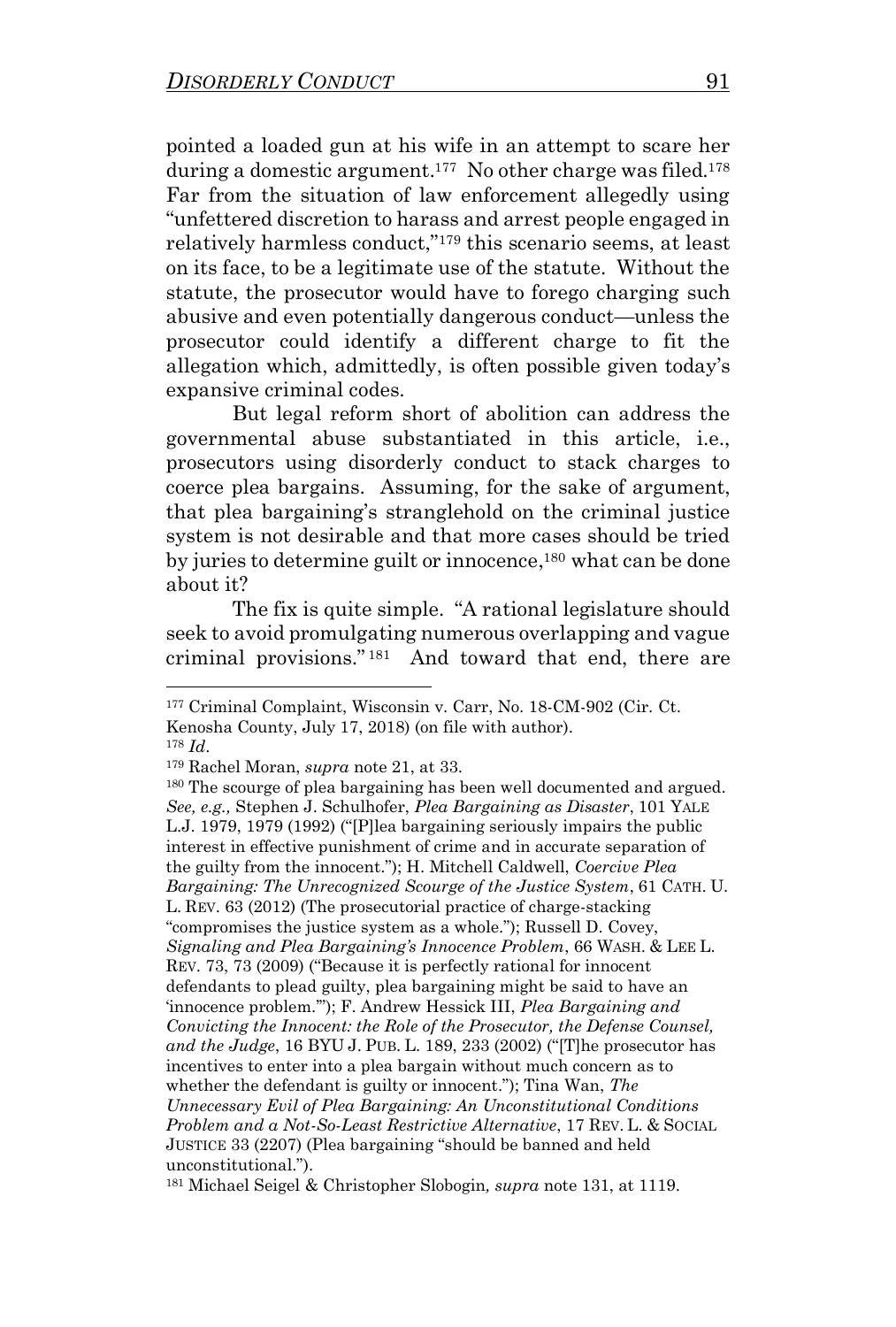currently statutes that limit the number of charges a prosecutor can file in certain circumstances. For example, concerning the crimes of (1) repeated acts of sexual assault of a child within a specified time period and (2) sexual assault of a child for a single act, one such limiting statute reads:

> The state may not charge in the same action a defendant with a violation of this section [repeated acts] and with a violation involving the same child under s. 948.02 [sexual assault] . . . unless the other violation occurred outside of the [specified] time period [of the repeated acts] . . .<sup>182</sup>

The above statute may be difficult to understand without careful parsing and some familiarity with the substantive statutes to which it relates. But in short, it prevents the prosecutor from charge-stacking certain sex-related crimes. And the statute could easily be adapted to prohibit the prosecutor from tacking on a disorderly conduct charge to its underlying charge (e.g., battery). Such a limiting statute for disorderly conduct could read as follows:

> The state may not charge a defendant with a violation of this disorderly conduct statute and with a violation of any other statute unless the alleged violation of the other statute is separated by time, place, and circumstances from the alleged violation of the disorderly conduct statute.

This charging limitation would restrict the state's ability to stack a disorderly conduct charge onto what is a single-act criminal allegation and what should be a single-count criminal complaint. <sup>183</sup> Granted, in cases where the prosecutor charges a battery or property damage, for example, he or she could still offer to *amend* that underlying

<sup>182</sup> WIS. STAT. § 948.025 (3).

<sup>183</sup> For a reform measure that calls on the judiciary, rather than the legislature, to take sensible action, *see* Michael Seigel & Christopher Slobogin, *supra* not[e 131,](#page-28-0) at 1128-30 ("[W]e suggest that the courts use their common law power to create a 'law of counts.'").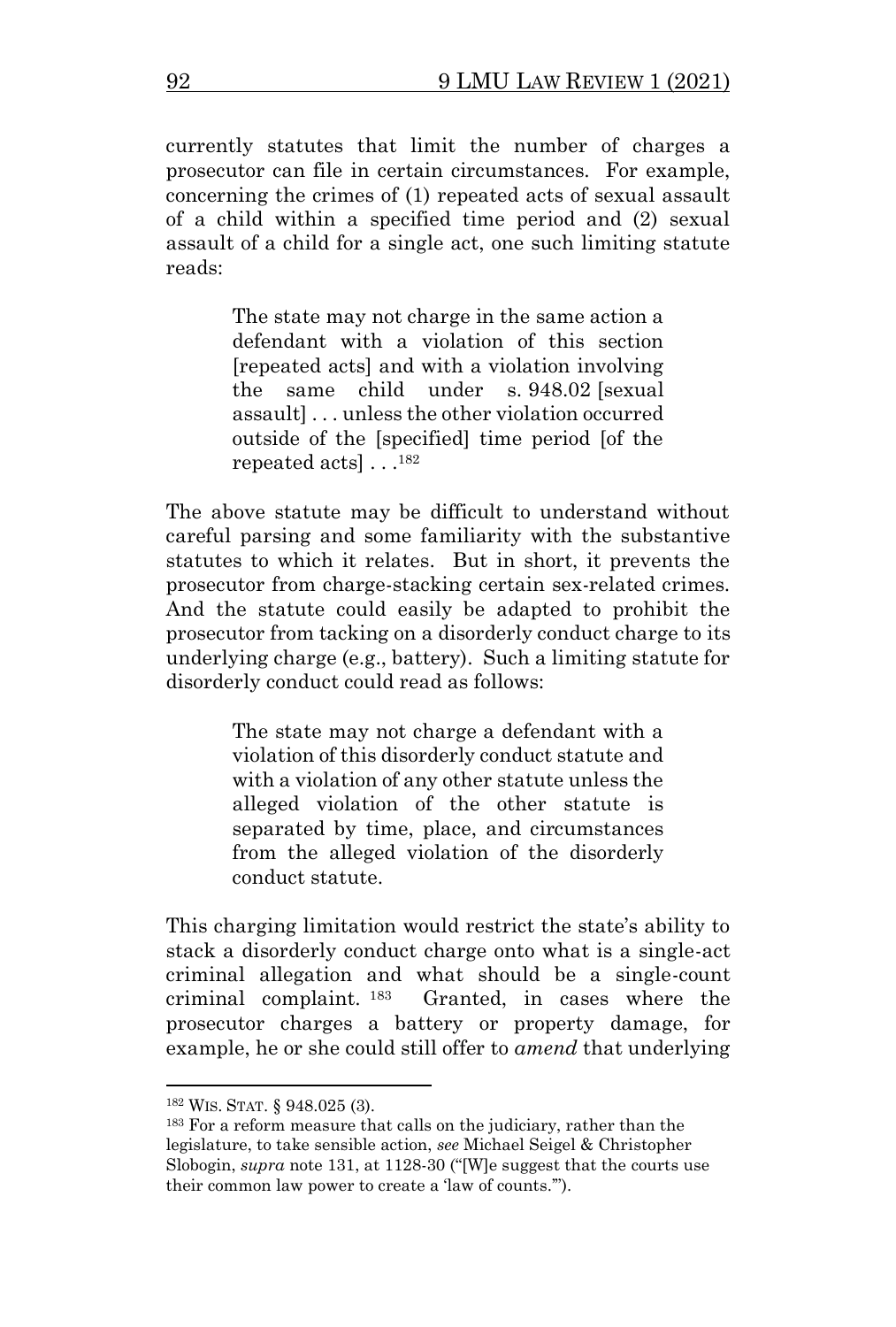charge to a disorderly conduct charge to induce a plea. However, the limiting statute proposed above would still constrain the prosecutor in two important ways.

First, the prosecutor would not be able to induce a plea to an underlying charge by offering to dismiss a disorderly conduct charge, as the initial charging would be limited to the underlying charge. (It is true that, under the proposed statute, the prosecutor could opt for charging disorderly conduct instead of an underlying charge such as battery or property damage. However, the prosecutor would rarely do that, as the underlying charge—even when it, too, is a misdemeanor—will be a more serious charge than disorderly conduct.)

Second, in the case where the prosecutor offers to *amend* the sole, underlying charge to a count of disorderly conduct to induce a plea, the innocent defendant could reject that offer, go to trial, and face only one count (e.g., battery) instead of two counts (e.g., battery plus the disorderly conduct tack-on).

The innocent defendant in this position would be less likely to capitulate to a plea bargain, as there would be less to lose (i.e., he or she would face fewer counts and a lower potential penalty) when going to trial. Perhaps even more significantly, at trial the jury would be prevented from splitting the charges in a convenient compromise verdict—in my experience, typically "not guilty" of the underlying charge but "guilty" of disorderly conduct—as there would be only a single count for it to consider.<sup>184</sup>

In sum, the statutory amendment proposed above would curtail the prosecutorial practice of extorting a plea to one count in exchange for dismissal of the other—at least in the context of the disorderly-conduct charge-stacking ploy. In this narrow context, no longer would the prosecutor be able to so easily obtain a criminal conviction—possibly from an innocent defendant, no less—without proving the state's case at trial.

<sup>184</sup> *See id*. at 1125-26 (discussing how the jurors may "horse-trade" charges to reach a "compromise verdict"); *see also* Andrew D. Leipold & Hossein A. Abbasi, *The Impact of Joinder and Severance on Federal Criminal Cases: An Empirical Study*, 59 VAND. L. REV. 349, 355 (2006) ("[T]he more counts in the indictment, the quicker the jury may be to assume that the accused must be guilty of something.").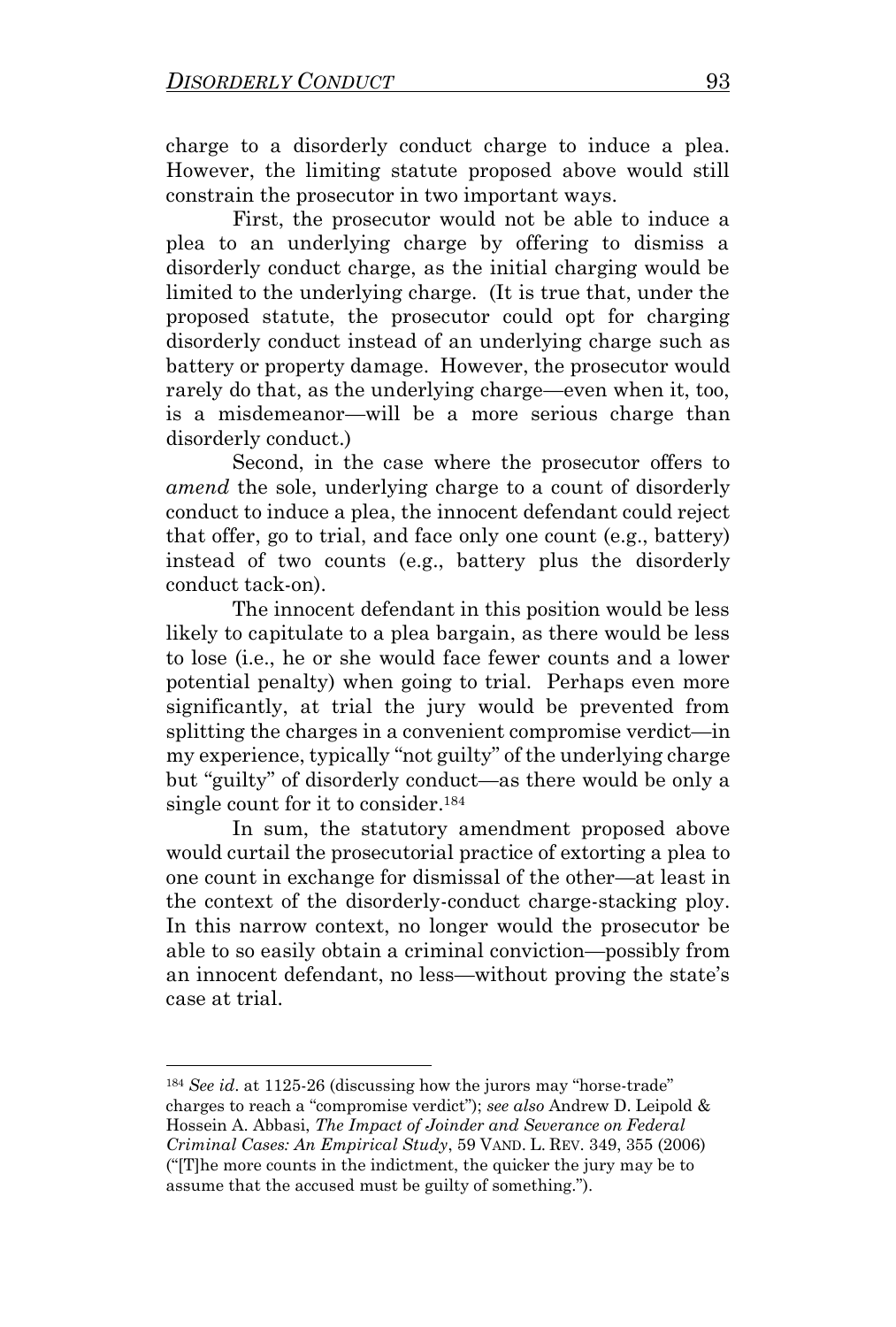#### VIII. CONCLUSION

Broad, sweeping claims of police racism are popular in academia and other circles. However, such claims pose three potential problems. First, concerning the statistics cited, a claimant might be confusing correlation with causation.<sup>185</sup> Second, policing is a very state-, county-, and even agency-specific matter. Just as police misconduct in Minneapolis, for example, tells us nothing about police practices in, say, New York or Seattle, these broad claims of police racism are often meaningless. <sup>186</sup> And third, worse than being meaningless, broad claims of racism may even detract from the true, underlying problem.<sup>187</sup>

This article investigated a particular claim of police racism: that the police are using disorderly conduct statutes to surveil African American neighborhoods "for signs of disorder" and "as a means of social control against people of color." <sup>188</sup> This article examined a sample of disorderly conduct cases from a state, county, and timeframe that would likely substantiate this race-motivated theory if the theory is true.<sup>189</sup>

The investigation found that African Americans were indeed charged with disorderly conduct at a disproportionately high rate relative to their percentage of the population.<sup>190</sup> However, this by itself does not mean that the charging difference is due to race-based police surveillance.<sup>191</sup> Rather, a deeper investigation into the facts revealed that in all cases filed against African American defendants, the police were not surveilling anyone for any reason.<sup>192</sup>

Instead, in all cases, the police were summoned to the scene by a citizen or complaining witness who alleged that the defendant had committed a crime—usually an allegation of domestic violence. 193 Consequently, at least concerning the venue and jurisdiction under investigation, this article's

<sup>185</sup> *See* Part III.C.

<sup>186</sup> *See* Part V.

<sup>187</sup> *See id*.

<sup>188</sup> *See* Part II.D.

<sup>189</sup> *See* Part III.B.

<sup>190</sup> *See* Part III.C.

<sup>191</sup> *See id*.

<sup>192</sup> *See* Part IV.A.

<sup>193</sup> *See id*.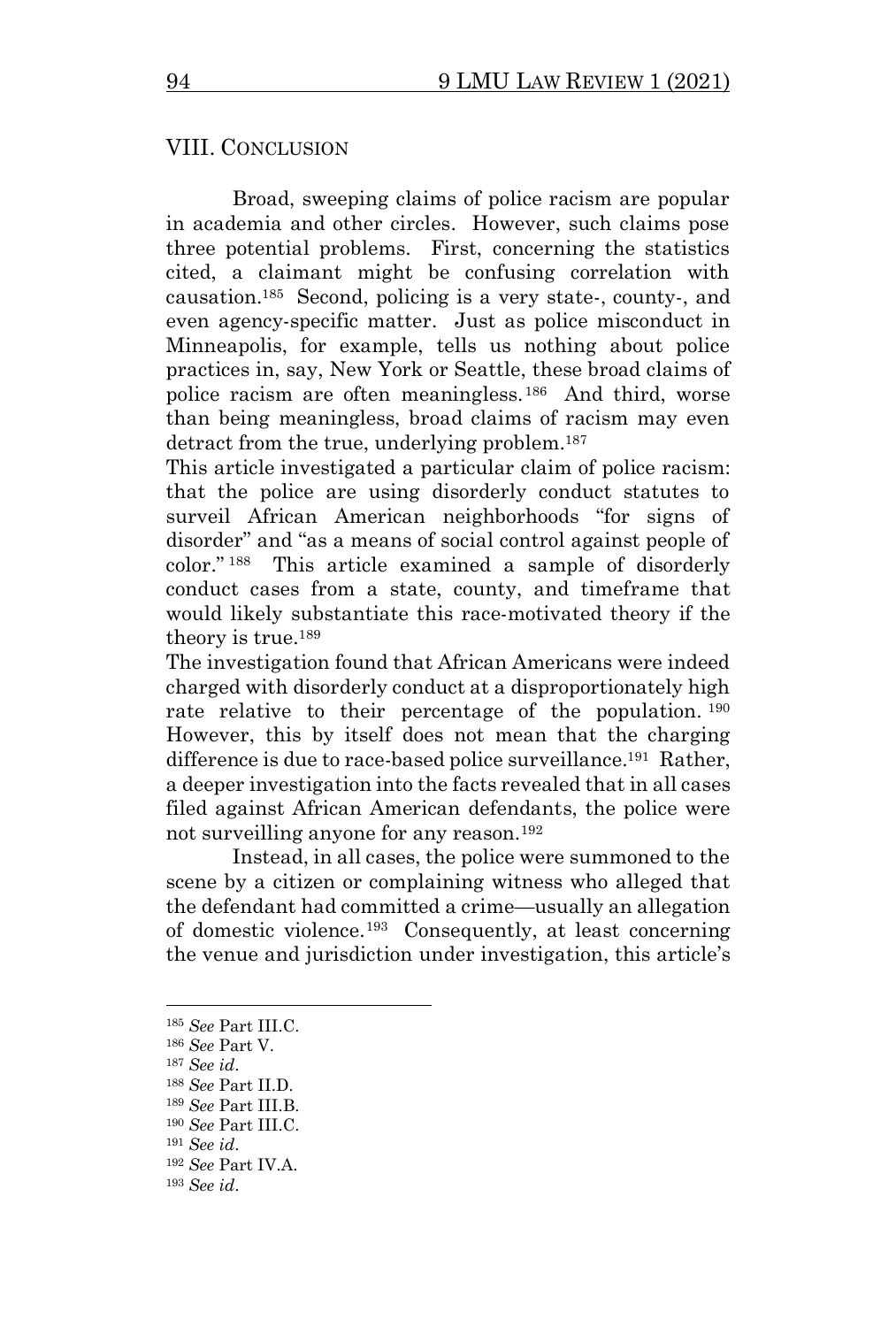findings do not support, but rather directly contradict, the broad-brush claim of racist police surveillance.<sup>194</sup>

This article also investigated and confirmed a second, independent hypothesis: that the disorderly conduct is being abused not by racist police, but in a race-neutral way by prosecutors. <sup>195</sup> In the vast majority of cases, disorderly conduct was merely tacked on to a primary, underlying charge (usually battery) that was part of the same alleged incident. <sup>196</sup> This practice of charge-stacking gives the prosecutor a tremendous advantage over the defendant in plea bargaining; unsurprisingly, not a single case in the sample of cases went to trial.<sup>197</sup>

 Given that racist police surveillance was ruled out as an explanation for the disproportionate charging of African Americans with disorderly conduct, and given that the prosecutorial practice of charge-stacking was substantiated, this article concludes by recommending reform that is tailored to the real problem.<sup>198</sup> By amending the statute to prohibit the use of disorderly conduct as a duplicative addon charge, the coercive prosecutorial tactic of chargestacking will be curtailed and the disorderly conduct law will be limited to its proper and intended uses. 199

<sup>194</sup> *See id*.

<sup>195</sup> *See* Part III.A.

<sup>196</sup> *See* Part IV.B.

<sup>197</sup> *See id*.

<sup>198</sup> *See* Part VI.

<sup>199</sup> *See id*.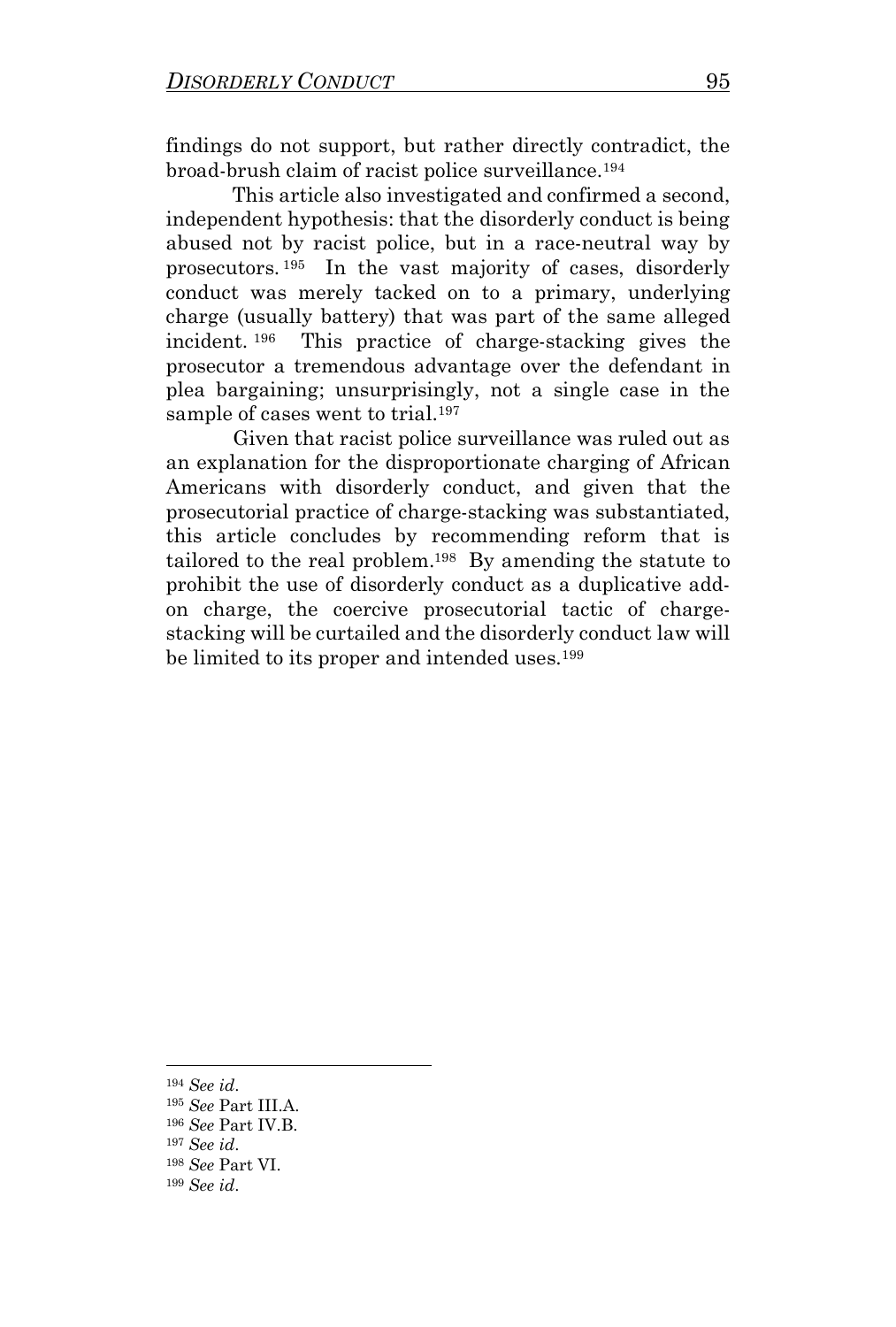## APPENDIX: DATABASE OF CASES

The table of cases is sorted by three criteria in the following order: (1) the defendant's race; (2) whether the case is charged as domestic abuse (violence); and (3) the description of the criminal charges. The following shorthand is used for criminal charges. Other shorthand is also listed below:

> CCW = Carrying a Concealed Weapon CDTP = Criminal Damage to Property DC = Disorderly Conduct FI = False Imprisonment Intimid = Intimidation of a Victim OAR = Operating After Revocation Para Poss'n = Drug Paraphernalia Possession RES = Reckless Endangerment of Safety

AfAm = African American  $C$ auc  $=$  Caucasian Dis = Dismissed DV = Domestic Violence (also known as Domestic

Abuse)

 $Hisp = Hispanic$ 

Two case numbers in the table of cases have been excluded to comply with the most expansive imaginable reading of the rule of confidentiality.<sup>200</sup> Some cases in the table may have subsequently been expunged by the court and may no longer be publicly available.<sup>201</sup>

Some criminal charges, such as Battery, can be either a misdemeanor or felony depending on the severity of the alleged injury and other factors.<sup>202</sup> Domestic-related charges, including Battery and Disorderly Conduct, can be misdemeanors or felonies depending on whether the defendant has prior domestic abuse convictions.<sup>203</sup>

Any charge of any classification (domestic or nondomestic) and severity (felony or misdemeanor) can be

<sup>200</sup> *See supra* note [47.](#page-7-0)

<sup>201</sup> *See* WIS. STAT. § 973.015.

<sup>202</sup> *See* WIS. STAT. § 940.19 – 940.208.

<sup>203</sup> *See supra* note [44.](#page-6-0)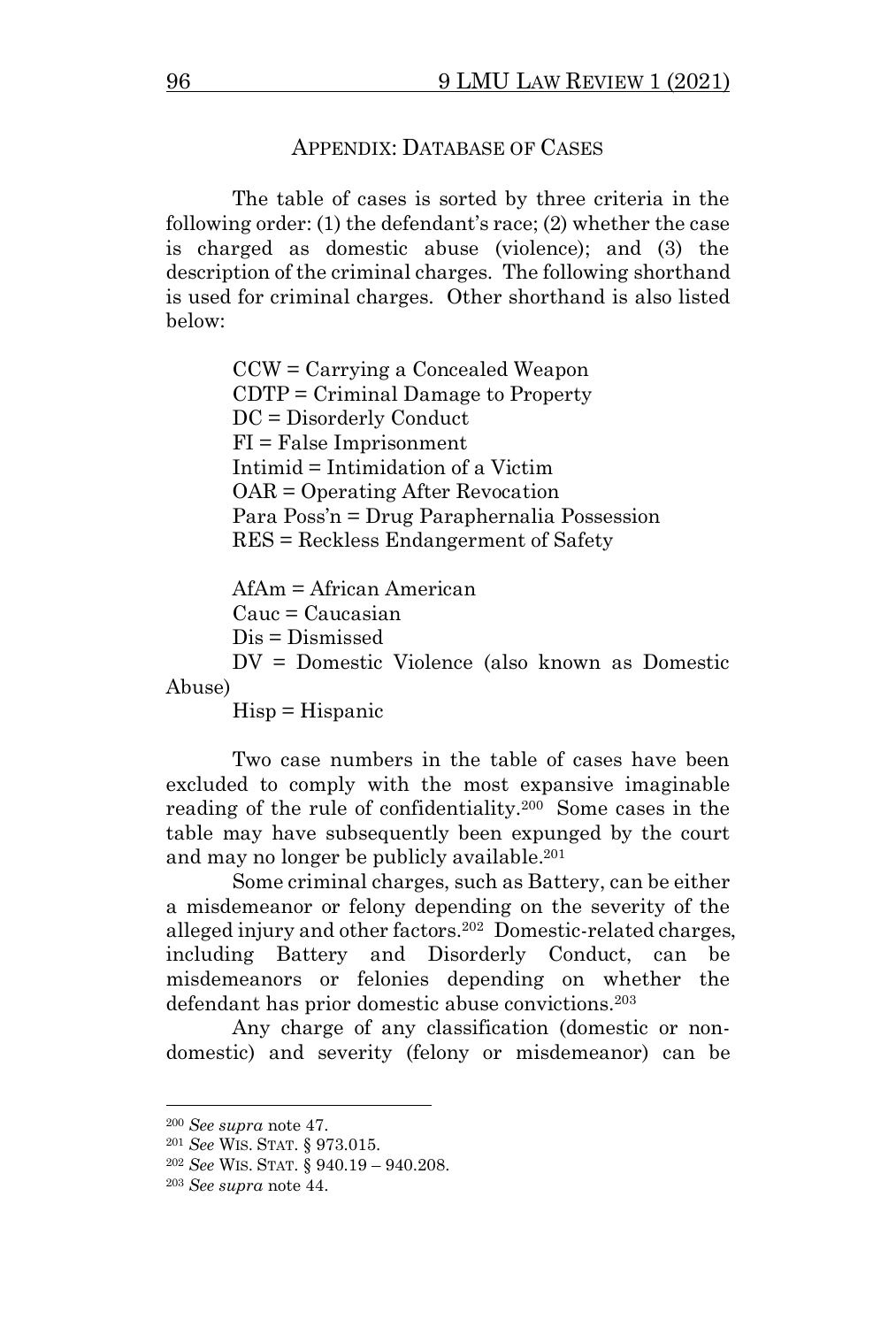enhanced if the defendant is a general repeater <sup>204</sup> or is subjected to other penalty enhancers, such as the dangerous weapon enhancer. 205

These charge classifications and penalty distinctions, however, are not relevant for this article and therefore are not included in the table of cases. Similarly, bail jumping charges are ignored.

| No.             | Case No. | Def's        | Def's | Description of                                                 | <b>DV</b> | Resolution | Plea                     |
|-----------------|----------|--------------|-------|----------------------------------------------------------------|-----------|------------|--------------------------|
|                 |          | <b>Sex</b>   | Race  | <b>Charges</b>                                                 |           |            | to<br>D.C.               |
| $\mathbf{1}$    |          | $\mathbf{M}$ | AfAm  | Battery (5),<br>CDTP, FI,<br>Strangulation<br>$(2)$ , DC $(4)$ | <b>DV</b> | Plea Deal  | N                        |
| $\sqrt{2}$      | 18cm1078 | $\mathbf M$  | AfAm  | Battery, CDTP,<br>DC                                           | <b>DV</b> | Plea Deal  | $\mathbf Y$              |
| 3               | 18cm1086 | М            | AfAm  | Battery, CDTP,<br>DC                                           | <b>DV</b> | Plea Deal  | Y                        |
| $\overline{4}$  | 18cf799  | $\mathbf M$  | AfAm  | Battery, DC                                                    | <b>DV</b> | Plea Deal  | ${\bf N}$                |
| $\overline{5}$  | 18cm843  | $\mathbf M$  | AfAm  | Battery, DC                                                    | <b>DV</b> | Plea Deal  | $\overline{Y}$           |
| $6\phantom{1}6$ | 18cm879  | $\mathbf M$  | AfAm  | Battery, DC                                                    | <b>DV</b> | Plea Deal  | Y                        |
| 7               | 18cm946  | $\mathbf M$  | AfAm  | Battery, DC                                                    | DV.       | Plea Deal  | ${\rm N}$                |
| 8               | 18cm999  | $\mathbf M$  | AfAm  | Battery, DC                                                    | <b>DV</b> | Plea Deal  | $\mathbf N$              |
| 9               | 18cf778  | $\mathbf{M}$ | AfAm  | Battery, FI,<br>Kidnapping,<br>DC                              | <b>DV</b> | Plea Deal  | ${\rm N}$                |
| 10              | 18cf744  | $\mathbf M$  | AfAm  | Battery,<br>Intimid, OAR,<br>Resisting, DC                     | <b>DV</b> | Plea Deal  | Y                        |
| 11              | 18cf867  | $\mathbf M$  | AfAm  | Battery,<br>Intimid,<br>Strangulation,<br>DC                   | <b>DV</b> | Dis        | $\overline{\phantom{a}}$ |

<sup>204</sup> *See* WIS. STAT. § 939.62.

<sup>205</sup> *See* WIS. STAT. § 939.63.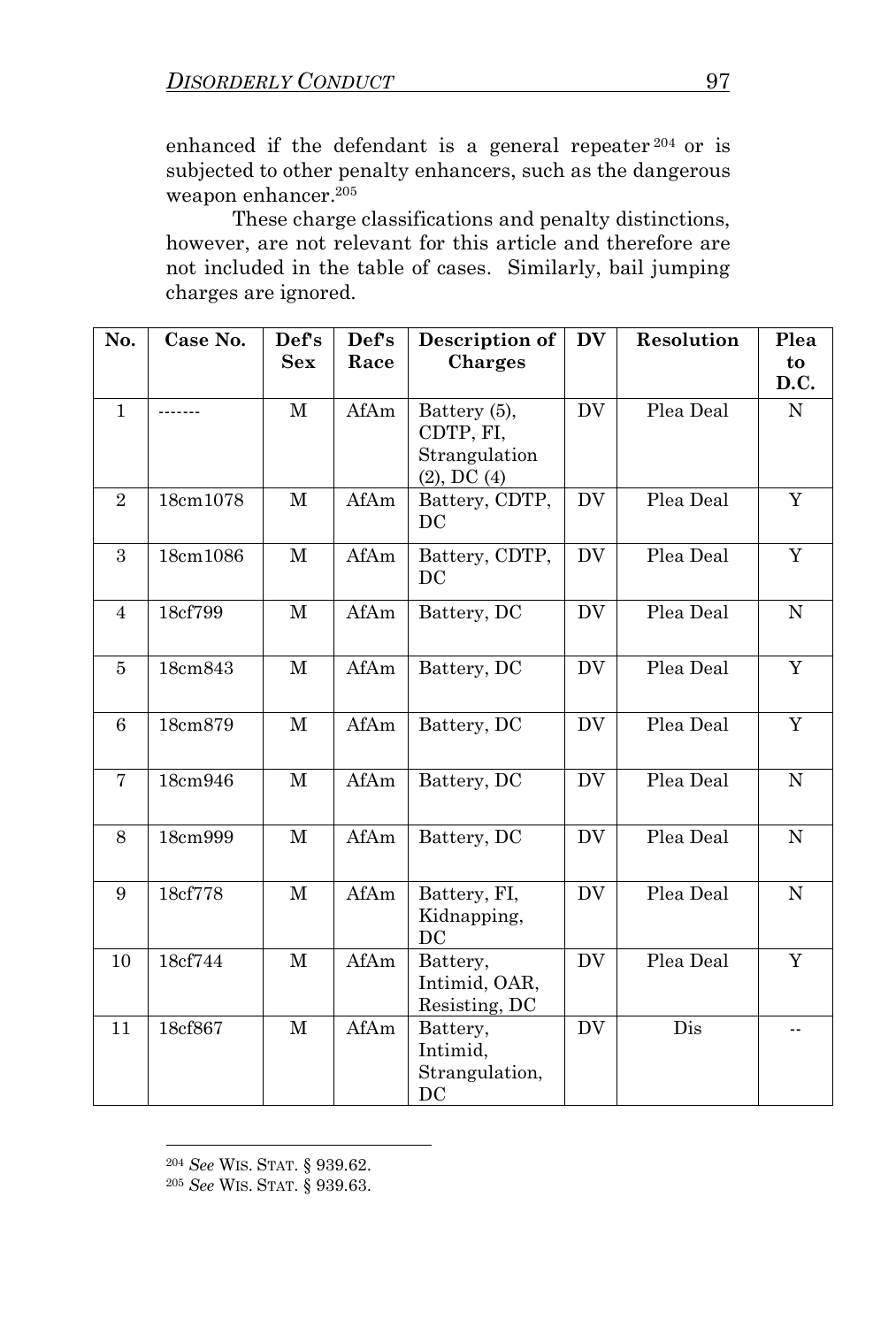| 12 | 18cm844   | F           | AfAm  | Battery,<br>Oleoresin<br>Device, DC                        | DV                  | Plea Deal | ${\rm N}$                |
|----|-----------|-------------|-------|------------------------------------------------------------|---------------------|-----------|--------------------------|
| 13 | 18cf750   | $\mathbf M$ | AfAm  | Battery, Violate<br>No Contact, DC                         | <b>DV</b>           | Plea Deal | $\mathbf Y$              |
| 14 | 18cm902   | $\mathbf M$ | AfAm  | DC                                                         | <b>DV</b>           | Plea Deal | Y                        |
| 15 | 18cm936   | M           | AfAm  | DC                                                         | DV                  | Plea Deal | $\mathbf Y$              |
| 16 | 18cm960   | $\mathbf M$ | AfAm  | DC                                                         | DV                  | Plea Deal | $\mathbf Y$              |
| 17 | 18cm986   | M           | AfAm  | Battery, DC                                                |                     | Plea Deal | ${\bf N}$                |
| 18 | 18cm1029  | $\mathbf F$ | AfAm  | CDTP, DC                                                   |                     | Plea Deal | $\mathbf Y$              |
| 19 | 18cm842   | $\mathbf M$ | AfAm  | CDTP, Drug<br>Poss'n, DC                                   |                     | Plea Deal | $\mathbf N$              |
| 20 | 18cm971   | $\mathbf M$ | AfAm  | DC                                                         |                     | Plea Deal | $\overline{Y}$           |
| 21 | 18cm939   | М           | AfAm  | Obstructing,<br>DC                                         |                     | Plea Deal | $\mathbf Y$              |
| 22 | 18cf1023  | $\mathbf F$ | AfAm  | Obstructing,<br>Fleeing Officer,<br>DC                     |                     | Plea Deal | Y                        |
| 23 | 18cm937   | $\mathbf M$ | AfAm  | Resisting, DC                                              |                     | Plea Deal | ${\bf N}$                |
| 24 | $18cm856$ | М           | Asian | Battery, DC                                                | DV                  | Dis       | $\overline{\phantom{a}}$ |
| 25 | 18cf771   | $\mathbf M$ | Cauc  | Battery (2),<br>Burglary,<br>CDTP,<br>Strangulation,<br>DC | DV                  | Plea Deal | $\mathbf Y$              |
| 26 | 18cf725   | $\mathbf F$ | Cauc  | Battery (2),<br>Child Neglect,<br>FI, DC                   | <b>DV</b>           | Plea Deal | $\mathbf Y$              |
| 27 | 18cm850   | $\mathbf M$ | Cauc  | Battery (2), DC                                            | <b>DV</b>           | Plea Deal | $\mathbf Y$              |
| 28 | 18cm897   | $\mathbf M$ | Cauc  | Battery (2),<br>Sexual Assault<br>(2), DC                  | $\operatorname{DV}$ | Plea Deal | $\mathbf Y$              |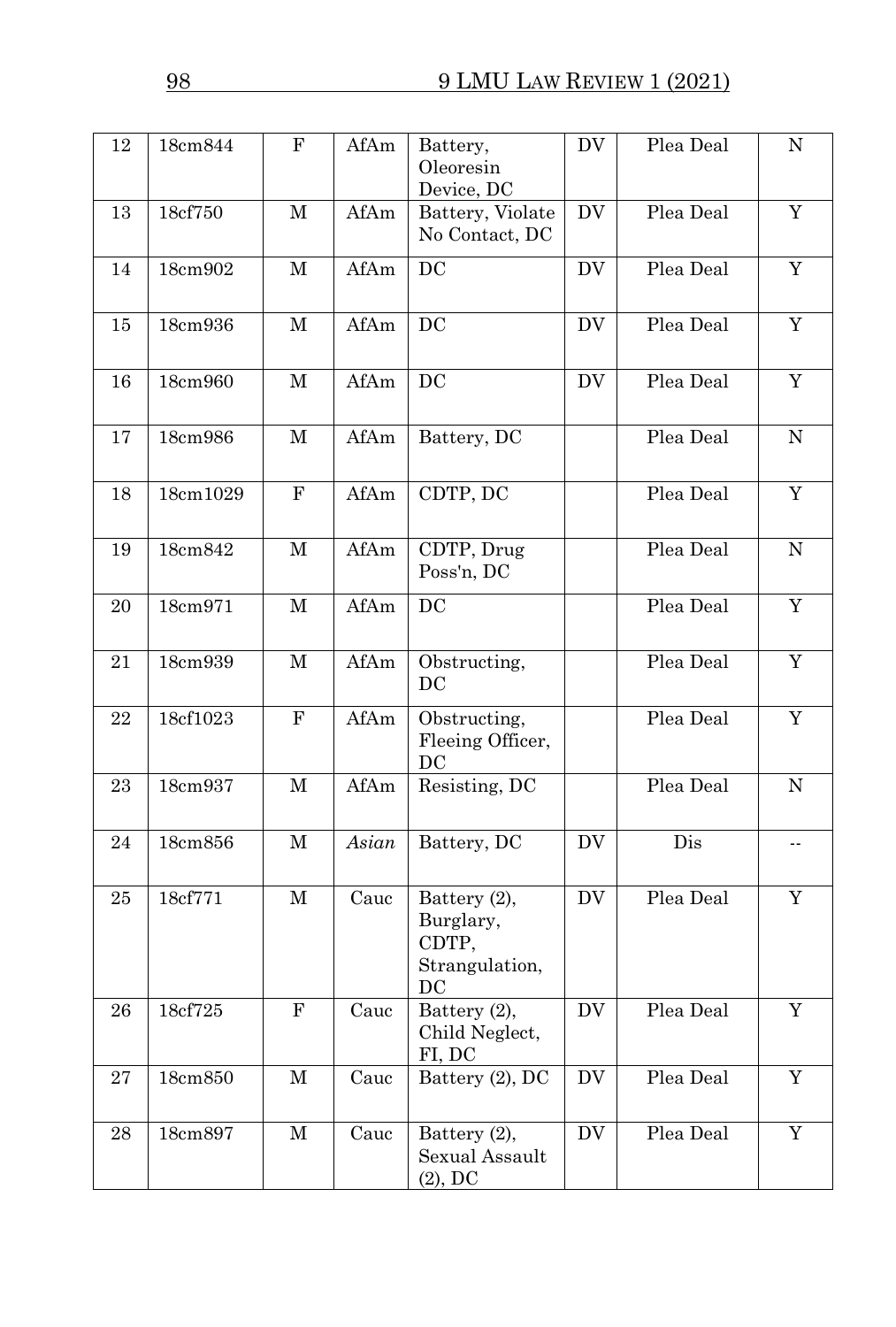| 29     | 18cf797   | $\mathbf M$  | Cauc | Battery, CDTP,<br>Strangulation,<br>DC                            | ${\rm DV}$             | Plea Deal | $\mathbf Y$    |
|--------|-----------|--------------|------|-------------------------------------------------------------------|------------------------|-----------|----------------|
| 30     | 18cm892   | $\mathbf M$  | Cauc | Battery, DC                                                       | $\mathbf{D}\mathbf{V}$ | Dis       | $\sim$ $\sim$  |
| 31     | 18cm853   | ${\bf F}$    | Cauc | Battery, DC                                                       | DV                     | Plea Deal | Y              |
| $32\,$ | 18cm894   | ${\bf F}$    | Cauc | Battery, DC                                                       | $\operatorname{DV}$    | Plea Deal | $\mathbf Y$    |
| 33     | 18cm973   | $\mathbf F$  | Cauc | Battery, DC                                                       | ${\rm DV}$             | Plea Deal | $\mathbf Y$    |
| $34\,$ | 18cm980   | ${\bf F}$    | Cauc | Battery, DC                                                       | $\mathbf{D}\mathbf{V}$ | Plea Deal | $\overline{Y}$ |
| 35     | 18cf793-b | $\mathbf{M}$ | Cauc | Battery, DC                                                       | <b>DV</b>              | Plea Deal | ${\bf N}$      |
| 36     | 18cf810   | $\mathbf M$  | Cauc | Battery, DC                                                       | <b>DV</b>              | Plea Deal | $\mathbf Y$    |
| 37     | 18cm841   | $\mathbf M$  | Cauc | Battery, DC                                                       | <b>DV</b>              | Plea Deal | $\mathbf N$    |
| 38     | 18cm849   | $\mathbf M$  | Cauc | Battery, DC                                                       | DV                     | Plea Deal | $\mathbf Y$    |
| 39     | 18cm945   | $\mathbf M$  | Cauc | Battery, DC                                                       | $\mathbf{D}\mathbf{V}$ | Plea Deal | $\mathbf Y$    |
| 40     | 18cm952   | $\mathbf M$  | Cauc | Battery, DC                                                       | $\mathbf{D}\mathbf{V}$ | Plea Deal | $\mathbf N$    |
| 41     | 18cm992   | $\mathbf M$  | Cauc | Battery, DC                                                       | DV                     | Plea Deal | $\mathbf Y$    |
| 42     | 18cf821-b | $\mathbf M$  | Cauc | Battery, DC                                                       | DV                     | Dis       | $\overline{a}$ |
| 43     | 18cf793-a | $\mathbf M$  | Cauc | Battery, FI, DC                                                   | <b>DV</b>              | Plea Deal | ${\bf N}$      |
| 44     | 18cf745   | $\mathbf M$  | Cauc | Battery, FI,<br>Intimid,<br>Strangulation,<br>DC                  | DV                     | Dis       | $-$            |
| 45     | 18cf748   | $\mathbf M$  | Cauc | Battery, FI,<br>Intimid,<br>Strangulation,<br>$\operatorname{DC}$ | DV                     | Plea Deal | ${\bf N}$      |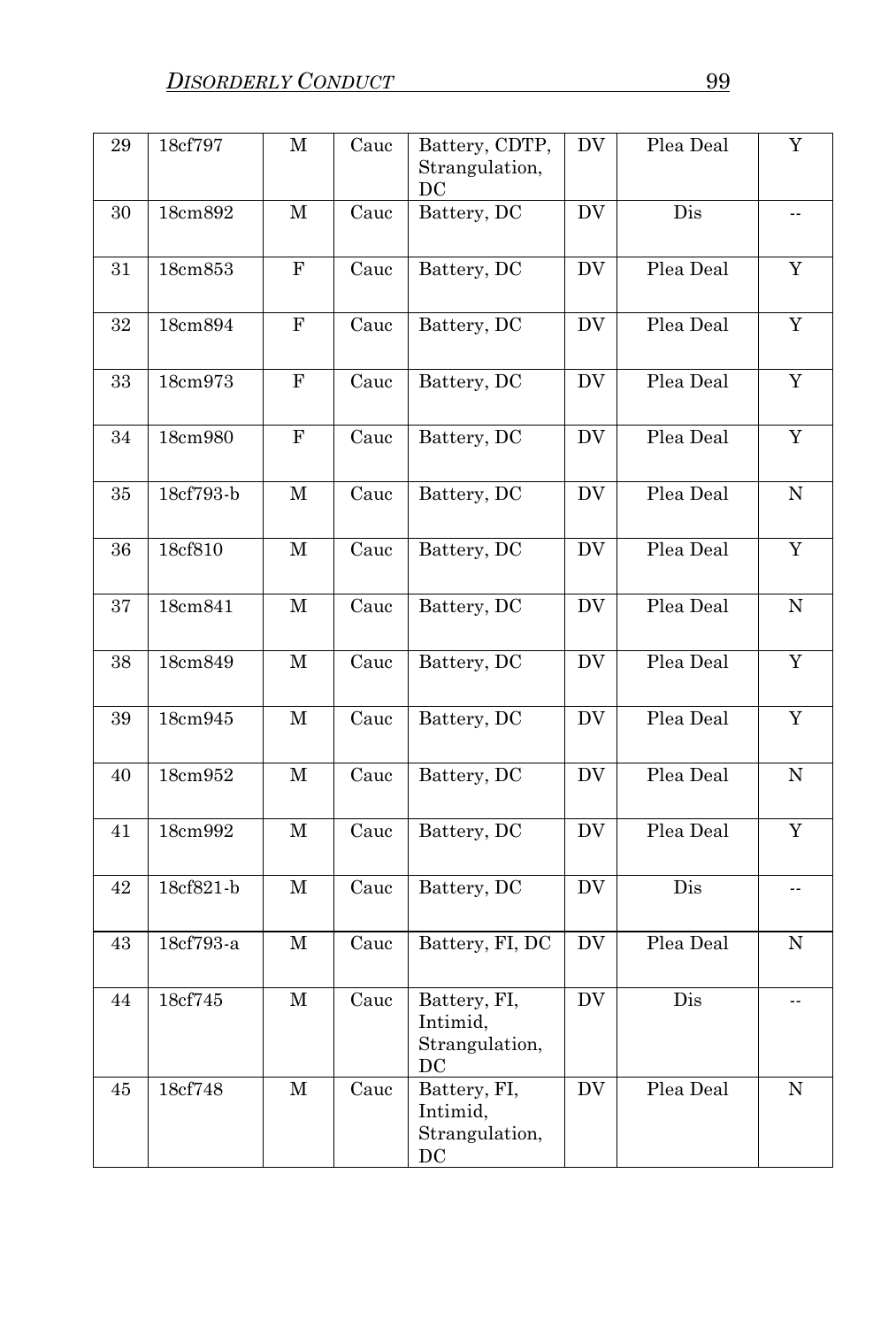| 46     | 18cf749   | $\mathbf M$  | Cauc | Battery, FI,<br>Strangulation,<br>Theft, DC | DV                     | Plea Deal | $\mathbf N$                |
|--------|-----------|--------------|------|---------------------------------------------|------------------------|-----------|----------------------------|
| 47     | 18cm846   | $\mathbf M$  | Cauc | Battery,<br>Intimid, DC                     | <b>DV</b>              | Dis       | $\overline{\phantom{a}}$ . |
| 48     | 18cf812   | М            | Cauc | Battery,<br>Intimid, DC                     | DV                     | Plea Deal | Y                          |
| 49     | 18cf708   | $\mathbf M$  | Cauc | Battery, RES,<br>DC                         | $\mathbf{D}\mathbf{V}$ | Plea Deal | $\mathbf Y$                |
| 50     | 18cf714   | $\mathbf M$  | Cauc | Battery,<br>Strangulation,<br>DC            | <b>DV</b>              | Plea Deal | $\mathbf Y$                |
| 51     | 18cm864   | ${\bf F}$    | Cauc | CDTP, DC                                    | <b>DV</b>              | Plea Deal | $\overline{Y}$             |
| 52     | 18cm951   | $\mathbf M$  | Cauc | CDTP, Intimid,<br>DC                        | DV                     | Dis       | μ.                         |
| 53     | 18cf760   | $\mathbf M$  | Cauc | Child Abuse,<br>DC                          | DV                     | Plea Deal | ${\bf N}$                  |
| 54     | 18cm948   | $\mathbf{M}$ | Cauc | $D\overline{C}$                             | $\mathbf{D}\mathbf{V}$ | Dis       | $\sim$ $-$                 |
| 55     | 18cm881   | $\mathbf M$  | Cauc | DC                                          | <b>DV</b>              | Plea Deal | $\mathbf Y$                |
| 56     | 18cm905   | $\mathbf M$  | Cauc | DC                                          | <b>DV</b>              | Plea Deal | $\mathbf Y$                |
| 57     | 18cm938   | $\mathbf M$  | Cauc | DC(2)                                       | <b>DV</b>              | Plea Deal | $\mathbf Y$                |
| 58     | 18cf757   | $\mathbf M$  | Cauc | Drug Poss'n,<br>DC                          | DV                     | Plea Deal | ${\bf N}$                  |
| 59     | 18cm950   | $\mathbf M$  | Cauc | Para Poss'n,<br>DC                          | $\mathbf{D}\mathbf{V}$ | Plea Deal | $\mathbf Y$                |
| 60     | 18cm1008  | М            | Cauc | Resisting, DC                               | DV                     | Plea Deal | Y                          |
| 61     | 18cf821-a | $\mathbf M$  | Cauc | Strangulation,<br>$_{\rm DC}$               | <b>DV</b>              | Dis       |                            |
| $62\,$ | 18cm909   | $\mathbf M$  | Cauc | Theft, DC                                   | $\operatorname{DV}$    | Plea Deal | $\mathbf Y$                |
| $63\,$ | 18cm908   | $\mathbf M$  | Cauc | Violate No<br>Contact, DC                   | $\operatorname{DV}$    | Plea Deal | $\mathbf Y$                |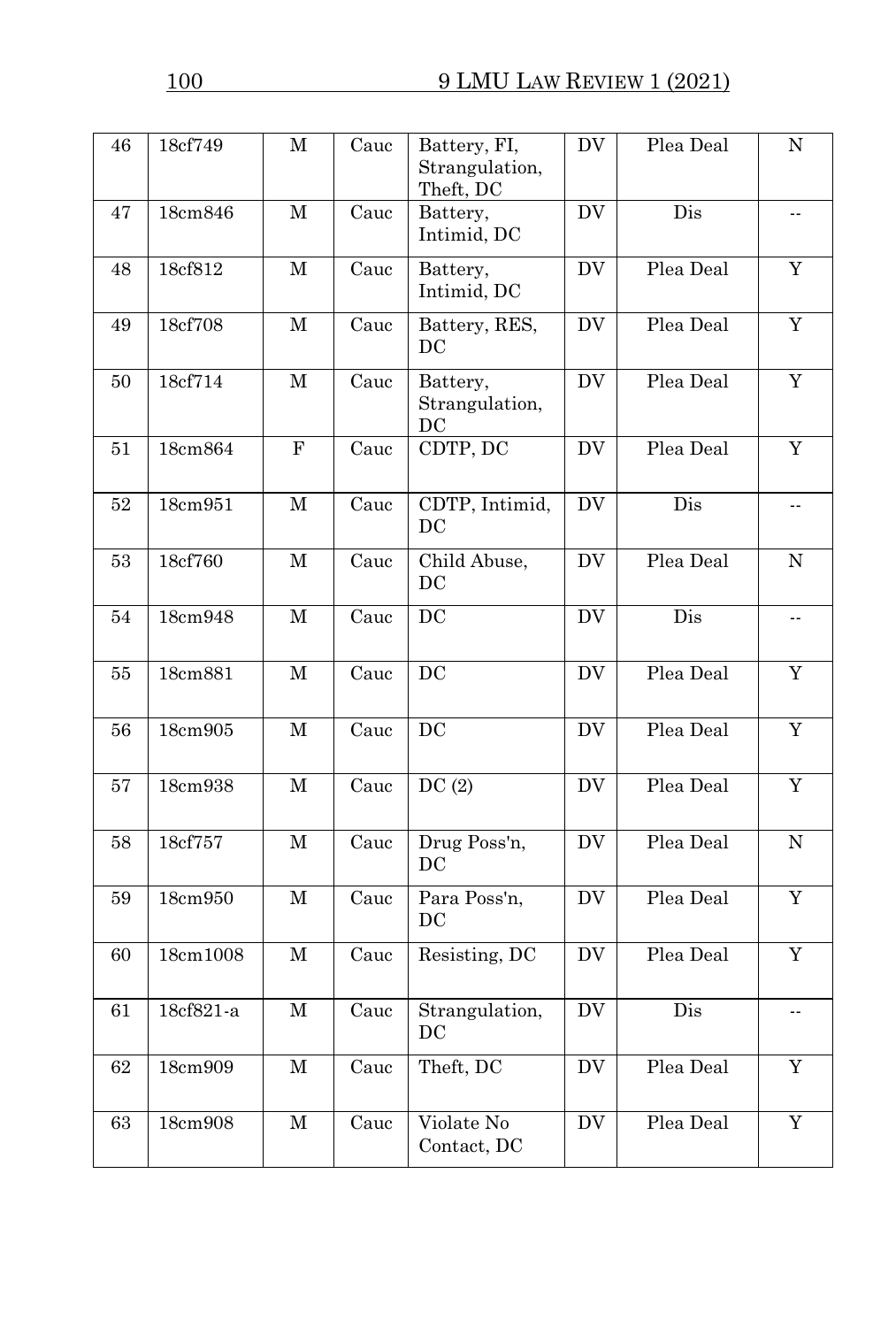| 64       | 18cf768   | $\mathbf M$ | Cauc | Arson,<br>Obstructing,<br>DC   | Plea Deal      | ${\bf N}$      |
|----------|-----------|-------------|------|--------------------------------|----------------|----------------|
| 65       | 18cf772   | $\mathbf M$ | Cauc | Battery, Child<br>Abuse, DC    | Plea Deal      | ${\bf N}$      |
| 66       | 18cm1040  | $\mathbf F$ | Cauc | Battery, DC                    | Plea Deal      | $\mathbf Y$    |
| 67       | 18cf1013  | $\mathbf M$ | Cauc | Battery, DC                    | Plea Deal      | $\mathbf Y$    |
| 68       | 18cm961   | $\mathbf M$ | Cauc | Battery, DC                    | Plea Deal      | $\mathbf Y$    |
| 69       | 18cm1289  | $\mathbf M$ | Cauc | Battery, DC                    | Plea Deal      | $\overline{Y}$ |
| 70       | 18cm1463  | $\mathbf M$ | Cauc | Battery, DC                    | Plea Deal      | $\mathbf N$    |
| 71       | 18cm979   | $\mathbf M$ | Cauc | CCW, DC                        | Plea Deal      | Y              |
| $\bf 72$ | 18cm1146  | $\mathbf M$ | Cauc | CDTP, DC                       | Dis            |                |
| 73       | 18cm974   | $\mathbf F$ | Cauc | CDTP, DC                       | Plea Deal      | ${\bf N}$      |
| 74       | $- - - -$ | $\mathbf M$ | Cauc | CDTP, DC                       | Plea Deal      | $\mathbf Y$    |
| 75       | 18cm969-a | $\mathbf M$ | Cauc | CDTP, DC                       | Plea Deal      | $\overline{Y}$ |
| 76       | 18cm1119  | $\mathbf M$ | Cauc | CDTP, DC                       | Plea Deal      | Y              |
| 77       | 18cf826   | $\mathbf M$ | Cauc | Child Abuse<br>$(2)$ , RES, DC | Dis            | $\overline{a}$ |
| 78       | 18cf739   | $\mathbf M$ | Cauc | Child Abuse,<br>$_{\rm DC}$    | Plea Deal      | $\mathbf Y$    |
| 79       | 18cm1172  | $\mathbf M$ | Cauc | DC                             | $\mathrm{Dis}$ | --             |
| 80       | 18cm900   | $\mathbf M$ | Cauc | DC                             | Plea Deal      | Y              |
| 81       | 18cm947   | $\mathbf M$ | Cauc | $DC$                           | Plea Deal      | $\mathbf Y$    |